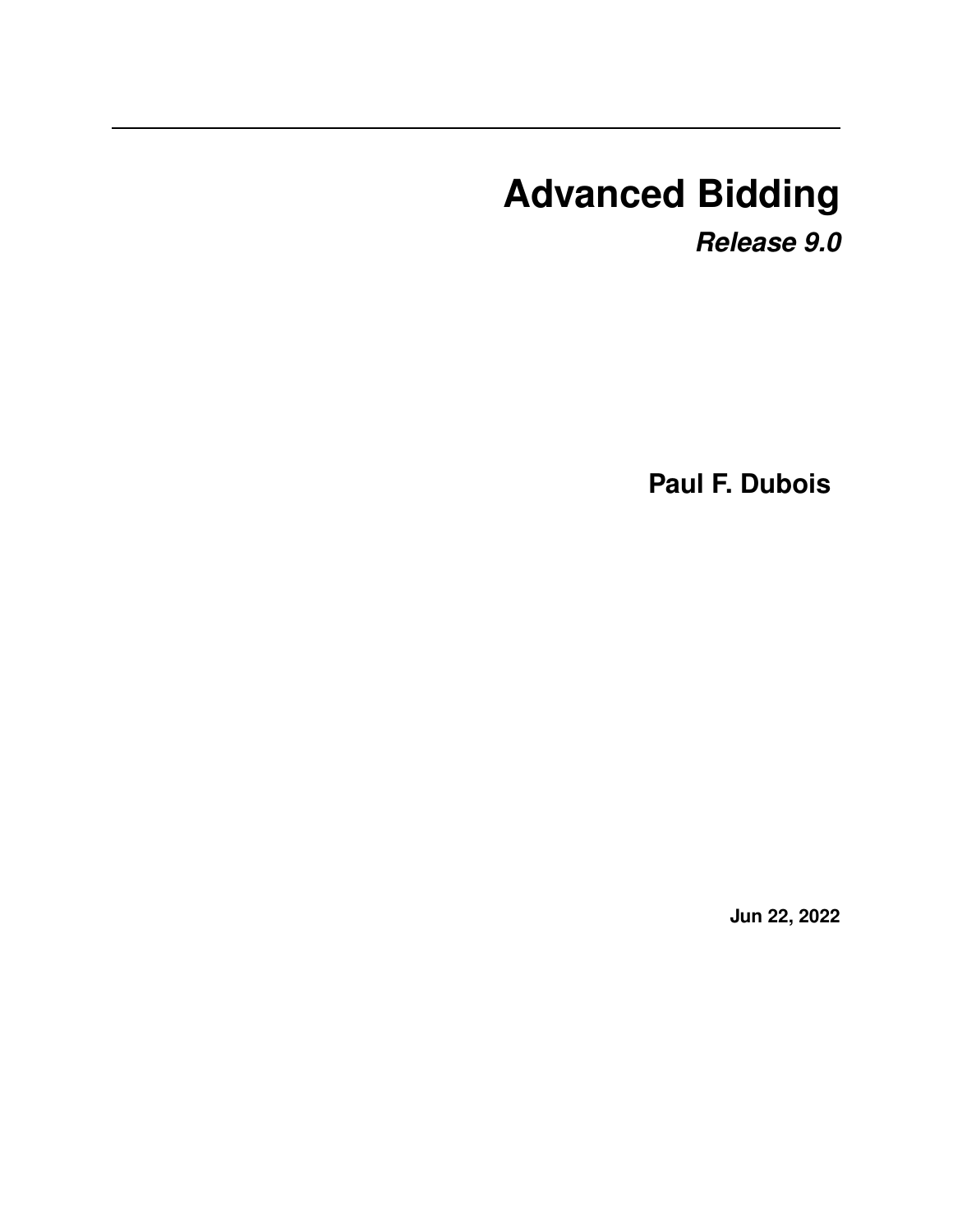## **CONTENTS**

| <b>Preliminaries</b><br>1<br>1<br>$\mathbf{1}$ |                                        |                                                                                                                                                        |  |  |  |  |
|------------------------------------------------|----------------------------------------|--------------------------------------------------------------------------------------------------------------------------------------------------------|--|--|--|--|
|                                                |                                        |                                                                                                                                                        |  |  |  |  |
|                                                |                                        | $\overline{2}$                                                                                                                                         |  |  |  |  |
|                                                |                                        | $\overline{2}$                                                                                                                                         |  |  |  |  |
|                                                |                                        | $\overline{2}$                                                                                                                                         |  |  |  |  |
|                                                |                                        | $\overline{2}$                                                                                                                                         |  |  |  |  |
| 2.4                                            |                                        | $\overline{3}$                                                                                                                                         |  |  |  |  |
|                                                |                                        | $\overline{3}$                                                                                                                                         |  |  |  |  |
|                                                |                                        | $\overline{4}$                                                                                                                                         |  |  |  |  |
|                                                | 2.4.3                                  | $\overline{4}$                                                                                                                                         |  |  |  |  |
|                                                |                                        | 5                                                                                                                                                      |  |  |  |  |
| 3.1                                            |                                        | 5                                                                                                                                                      |  |  |  |  |
| 3.2                                            |                                        | 5                                                                                                                                                      |  |  |  |  |
|                                                | 3.2.1                                  | 6                                                                                                                                                      |  |  |  |  |
| 3.3                                            |                                        | 6                                                                                                                                                      |  |  |  |  |
|                                                | 3.3.1                                  | 6                                                                                                                                                      |  |  |  |  |
|                                                | 3.3.2                                  | $\overline{7}$                                                                                                                                         |  |  |  |  |
| 3.4                                            |                                        | $\overline{7}$                                                                                                                                         |  |  |  |  |
|                                                | 3.4.1                                  | 8                                                                                                                                                      |  |  |  |  |
|                                                | 3.4.2                                  | 8                                                                                                                                                      |  |  |  |  |
| 4                                              |                                        |                                                                                                                                                        |  |  |  |  |
|                                                |                                        | 9<br>9                                                                                                                                                 |  |  |  |  |
|                                                |                                        |                                                                                                                                                        |  |  |  |  |
|                                                | 4.2.1                                  | 9                                                                                                                                                      |  |  |  |  |
| 4.3                                            |                                        | 10                                                                                                                                                     |  |  |  |  |
| 4.4                                            |                                        | 10                                                                                                                                                     |  |  |  |  |
| 4.5                                            |                                        | 10                                                                                                                                                     |  |  |  |  |
| 4.6                                            |                                        | 11                                                                                                                                                     |  |  |  |  |
| 4.7                                            |                                        | 11                                                                                                                                                     |  |  |  |  |
|                                                | 4.7.1                                  | 11                                                                                                                                                     |  |  |  |  |
|                                                |                                        | 12                                                                                                                                                     |  |  |  |  |
| 5.1                                            |                                        |                                                                                                                                                        |  |  |  |  |
|                                                | 1.1<br>2.1<br>2.2<br>2.3<br>4.1<br>4.2 | <b>Advanced One Notrump Structure</b><br>2.4.1<br>2.4.2<br><b>2N Family Openings</b><br><b>Improved Major Contracts</b><br><b>The Checkback Family</b> |  |  |  |  |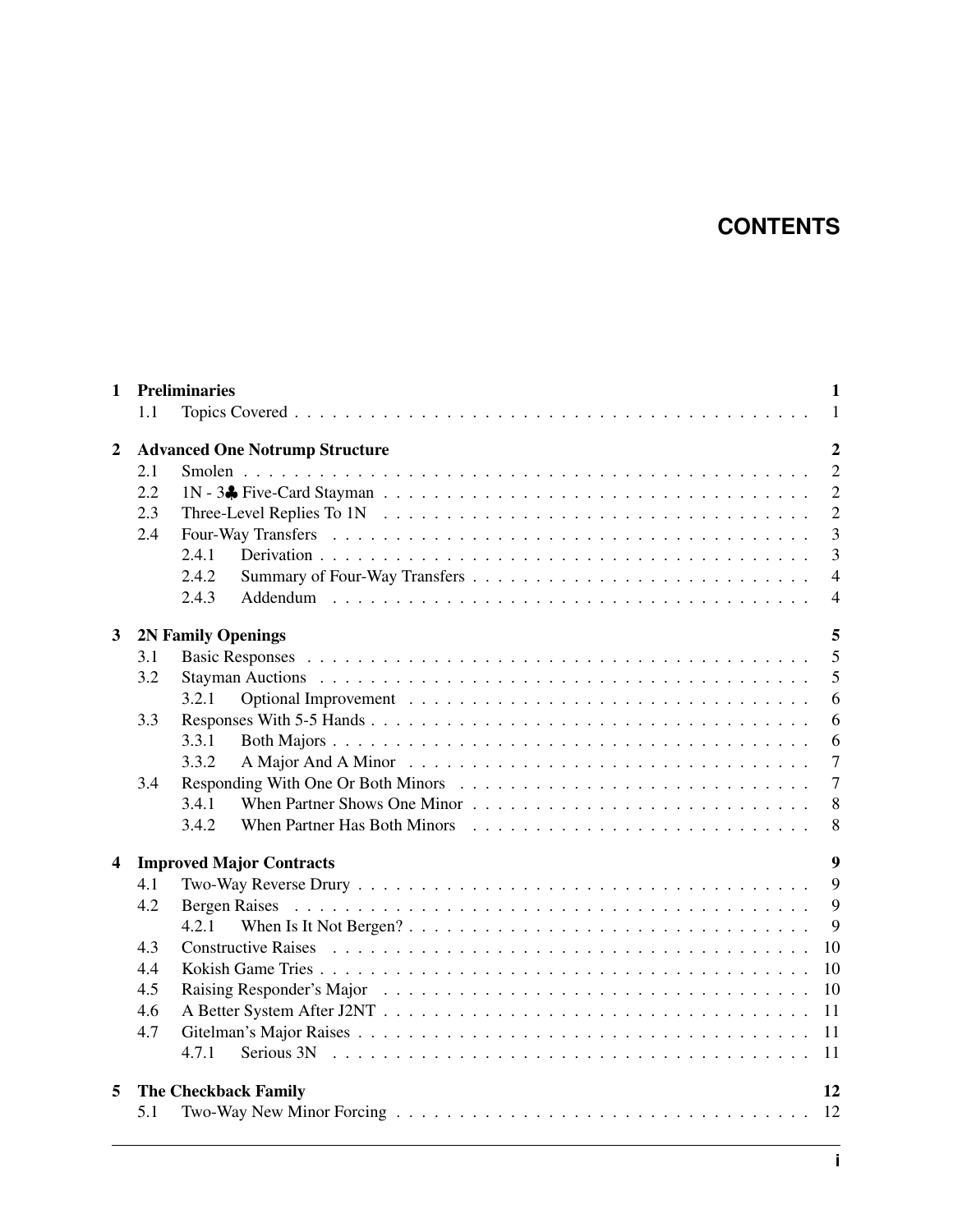|   |      | 5.1.1                                                                                                                                                                                                                                |
|---|------|--------------------------------------------------------------------------------------------------------------------------------------------------------------------------------------------------------------------------------------|
|   |      | 5.1.2                                                                                                                                                                                                                                |
|   |      | 13<br>5.1.3                                                                                                                                                                                                                          |
|   |      | 13<br>5.1.4                                                                                                                                                                                                                          |
|   |      | 5.1.5                                                                                                                                                                                                                                |
|   | 5.2  | <b>XYZ</b>                                                                                                                                                                                                                           |
|   |      |                                                                                                                                                                                                                                      |
| 6 |      | 15<br><b>Advanced Responses to Two Club Openers</b>                                                                                                                                                                                  |
|   | 6.1  | 15                                                                                                                                                                                                                                   |
|   |      | 15<br>6.1.1                                                                                                                                                                                                                          |
|   | 6.2  | 16                                                                                                                                                                                                                                   |
|   |      | 16<br>6.2.1                                                                                                                                                                                                                          |
|   | 6.3  | 16                                                                                                                                                                                                                                   |
|   | 6.4  | 16                                                                                                                                                                                                                                   |
| 7 |      | 18<br><b>Advanced Jump Shifts</b>                                                                                                                                                                                                    |
|   | 7.1  | 18                                                                                                                                                                                                                                   |
|   | 7.2  |                                                                                                                                                                                                                                      |
|   |      |                                                                                                                                                                                                                                      |
| 8 |      | 20<br><b>Slam Bidding</b>                                                                                                                                                                                                            |
|   | 8.1  | 20                                                                                                                                                                                                                                   |
|   | 8.2  | 21                                                                                                                                                                                                                                   |
|   | 8.3  | 21                                                                                                                                                                                                                                   |
|   | 8.4  |                                                                                                                                                                                                                                      |
|   | 8.5  |                                                                                                                                                                                                                                      |
| 9 |      | 22<br><b>Two Diamond Openers</b>                                                                                                                                                                                                     |
|   | 9.1  | 22                                                                                                                                                                                                                                   |
|   | 9.2  | 23                                                                                                                                                                                                                                   |
|   | 9.3  |                                                                                                                                                                                                                                      |
|   | 9.4  |                                                                                                                                                                                                                                      |
|   |      |                                                                                                                                                                                                                                      |
|   |      | 24<br><b>10 Interesting Gadgets</b>                                                                                                                                                                                                  |
|   |      |                                                                                                                                                                                                                                      |
|   | 10.2 | 24                                                                                                                                                                                                                                   |
|   | 10.3 | 25                                                                                                                                                                                                                                   |
|   |      | 25<br>10.3.1                                                                                                                                                                                                                         |
|   | 10.4 | 25                                                                                                                                                                                                                                   |
|   | 10.5 | 25<br>Sons Of Texas reconomientos in the contract of the contract of the contract of the contract of the contract of the contract of the contract of the contract of the contract of the contract of the contract of the contract of |
|   | 10.6 | 26                                                                                                                                                                                                                                   |
|   | 10.7 | 26                                                                                                                                                                                                                                   |
|   | 10.8 | 26                                                                                                                                                                                                                                   |
|   |      |                                                                                                                                                                                                                                      |
|   |      | 27<br>11 The Weak 1N Opener                                                                                                                                                                                                          |
|   | 11.1 | 27                                                                                                                                                                                                                                   |
|   |      | 27<br>11.1.1                                                                                                                                                                                                                         |
|   |      | 27<br>11.1.2                                                                                                                                                                                                                         |
|   | 11.2 | 27                                                                                                                                                                                                                                   |
|   | 11.3 | 28                                                                                                                                                                                                                                   |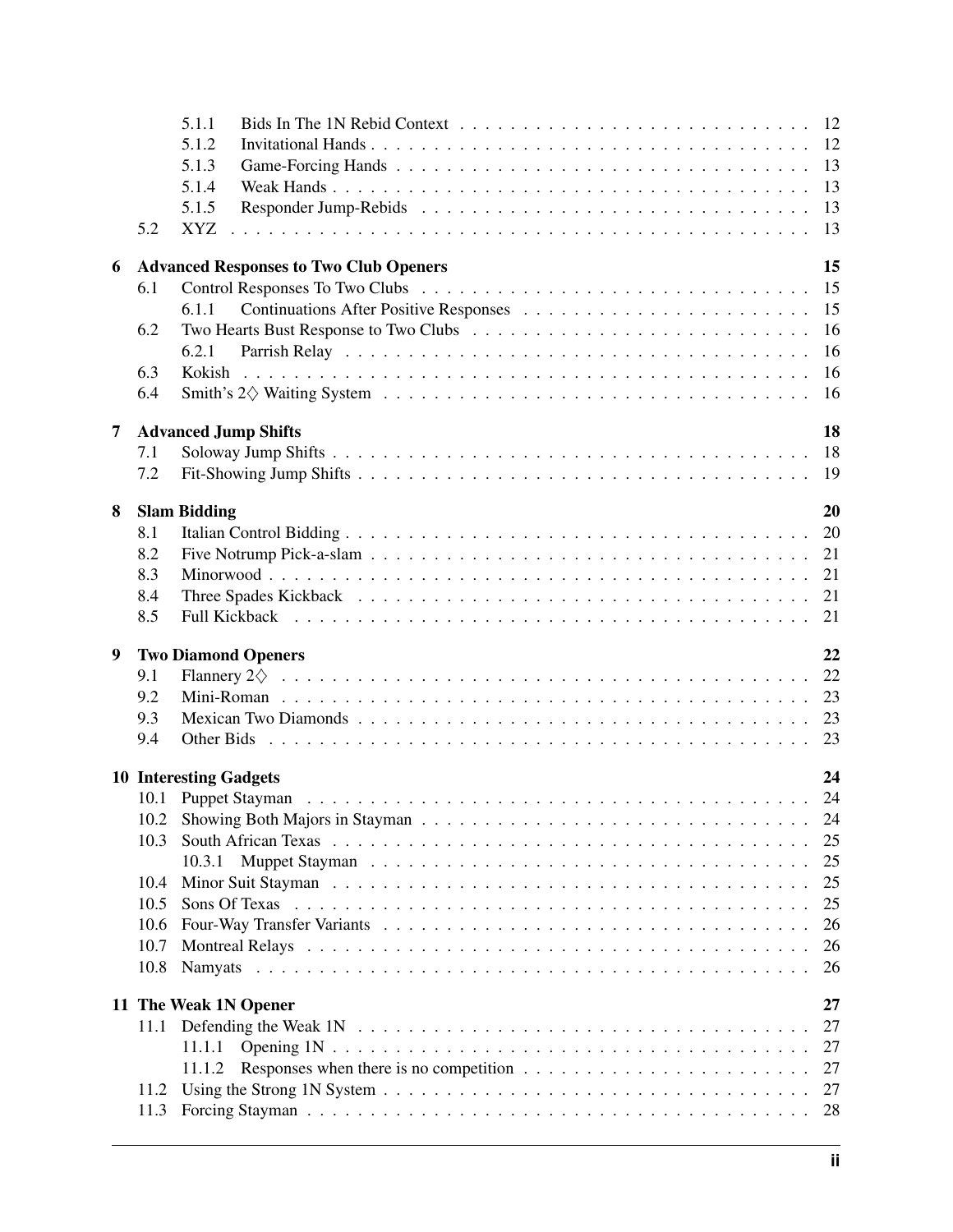| 12 Glossary                                                                                                                    | 33 |
|--------------------------------------------------------------------------------------------------------------------------------|----|
|                                                                                                                                |    |
|                                                                                                                                |    |
|                                                                                                                                |    |
|                                                                                                                                |    |
|                                                                                                                                |    |
|                                                                                                                                |    |
|                                                                                                                                |    |
| 11.11 After We Make A 1N Overcall $\ldots \ldots \ldots \ldots \ldots \ldots \ldots \ldots \ldots \ldots \ldots \ldots \ldots$ |    |
|                                                                                                                                |    |
| 11.9                                                                                                                           |    |
| 11.8                                                                                                                           |    |
|                                                                                                                                |    |
|                                                                                                                                |    |
|                                                                                                                                |    |
|                                                                                                                                |    |
|                                                                                                                                |    |
|                                                                                                                                |    |

#### **[Index](#page-40-0)** 37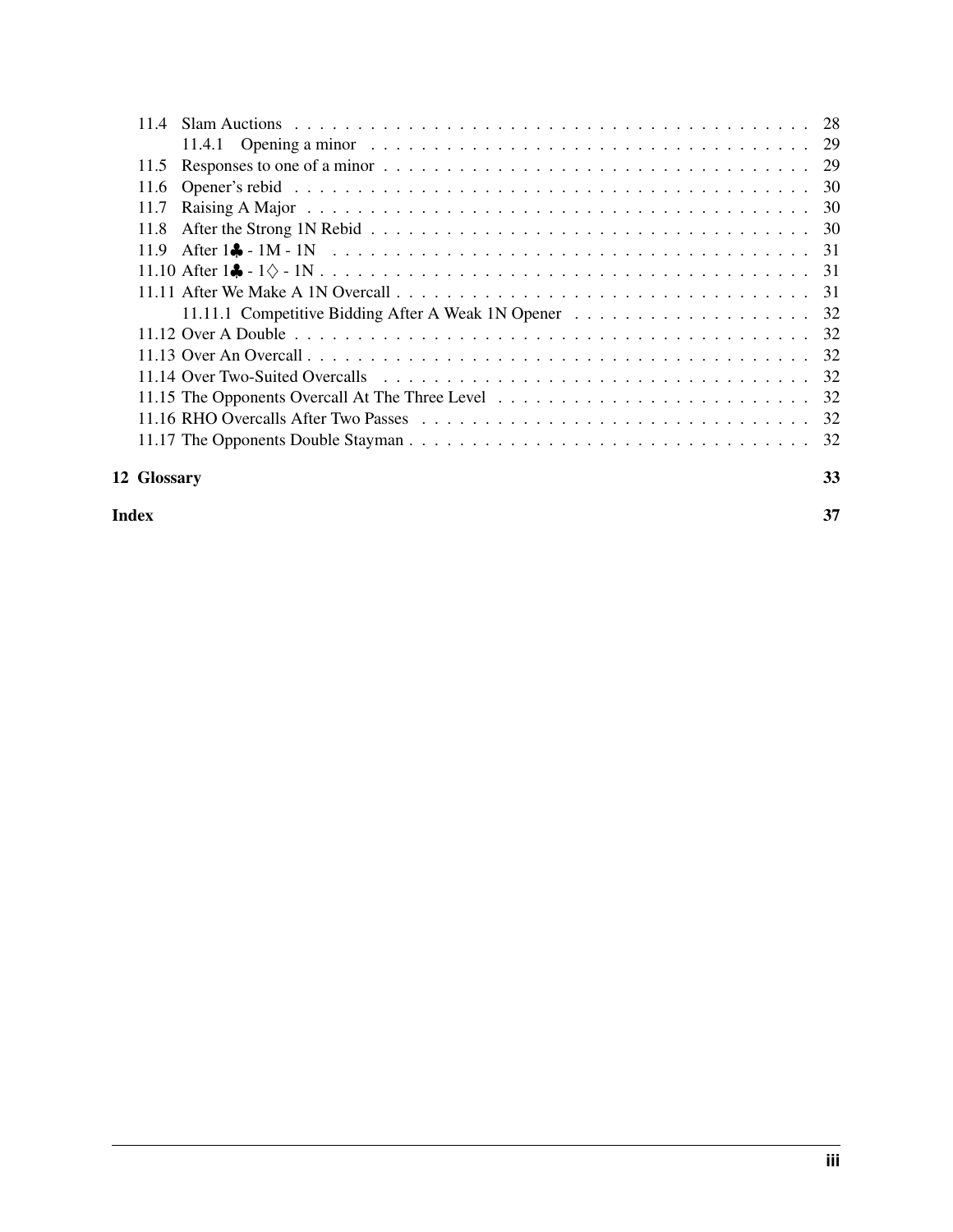#### **PRELIMINARIES**

<span id="page-4-0"></span>This book is written for the advanced-intermediate to advanced bridge player. It is a supplement to my book, *Bidding Notes*.

Please note the rant in that book about not playing too many conventions. To which, we must now add:

Warning: Some of these conventions are mutually exclusive!

This work grew so large that I have separated off the defensive-related conventions into a separate document, *Defensive Bidding*. This volume contains the offensive conventions.

These books do *not* get you to "expert" in bidding. Some of the conventions have many variations or followups not covered here. But this set will go a long way to making you the best non-expert bidder in your club.

#### <span id="page-4-1"></span>**1.1 Topics Covered**

- Descriptions of many conventions and *[gad](#page-37-0)[gets](#page-37-0)*; at the least, is useful to know these when your opponents use them. Included are important chapters on checkback bids, slam bidding, notrump-related conventions, and major opening enhancements.
- Modern practice is changing the meaning of a jump-shift not in competition. A chapter shows you other choices.
- A chapter on playing a 12-14 no-trump opening is included for your interest.

Every book should have an index, and this one does.

In electronic manifestations of this book, there are many operable links in the text. This book is available as a PDF, as a book for electronic readers, and can be rendered into web pages.

Please see *Bidding Notes* (hereafter BN) for information on how to contribute, resources, acknowledgements, and a glossary.

Please see *Imprecise Precision*, the third book in the series, for the Precision System.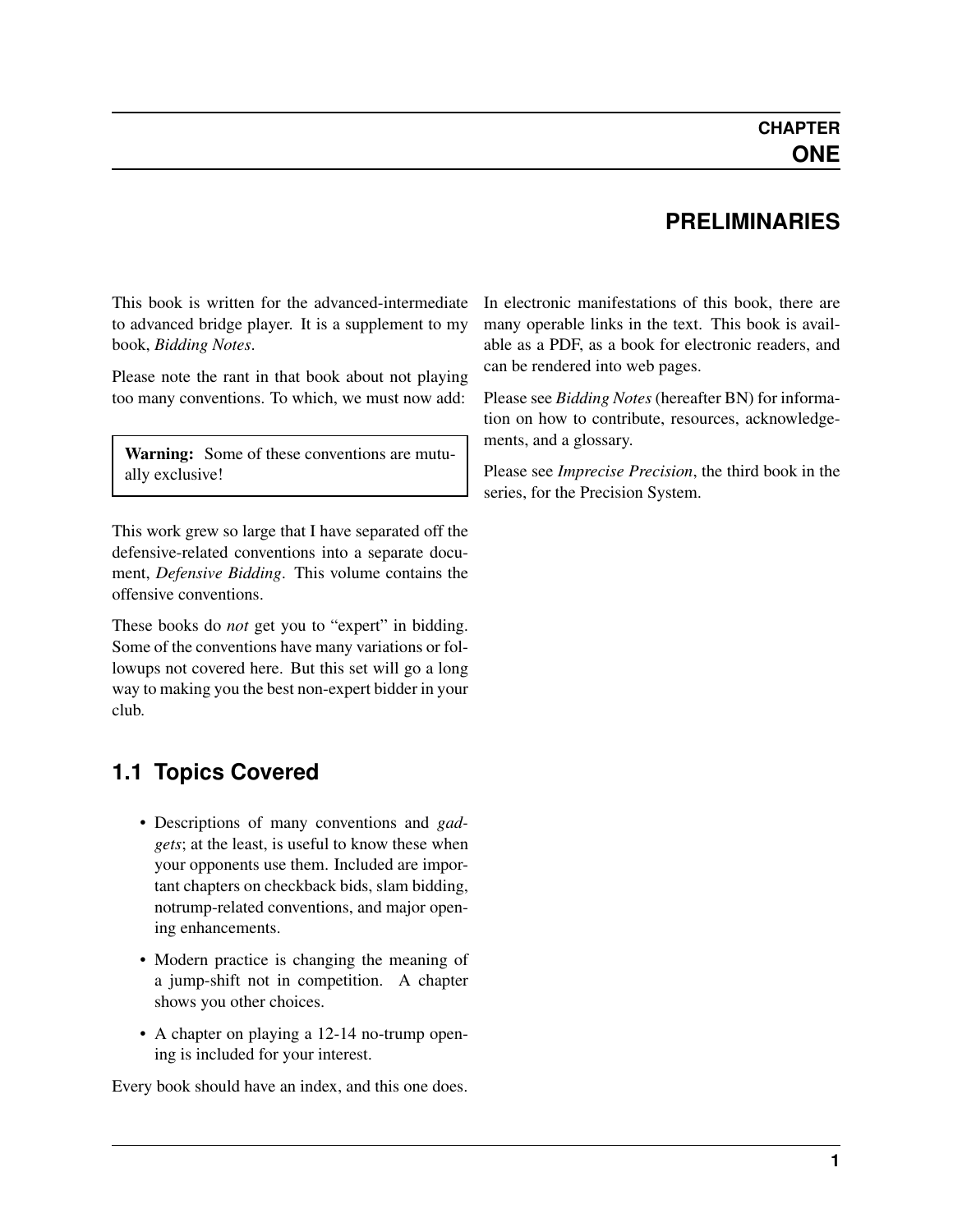#### **ADVANCED ONE NOTRUMP STRUCTURE**

<span id="page-5-5"></span><span id="page-5-0"></span>What follows is a description of a complete system for the 1N suite of bids. Bids we keep from the standard methods include Jacoby Transfers, Texas Transfers, Stayman, and Garbage Stayman. We add Smolen if you do not play that already.

To this we add 1N - 3♣!(Five-card Stayman), new meanings for 1N -  $3\diamondsuit / 3\heartsuit / 3\spadesuit$ , and an expert version of Four-Way Transfers. Note that the Four-Way Transfers presented here preserve the property that 2♣ Stayman guarantees a four-card major.

Some terminology is helpful:

- A bid is called a "puppet" if it is a bid of a major suit that actually shows the other major suit, so that partner with a strong hand will declare if we end up in that suit.
- A *[transfer](#page-38-0)* bid asks partner to bid a suit that you definitely hold, while a *[relay](#page-38-1)* bid asks partner to bid a suit that you may or may not hold, with you planning to bid again.

#### <span id="page-5-1"></span>**2.1 Smolen**

<span id="page-5-4"></span>When partner opens 1N and we have a hand that is 5 - 4 or 6 - 4 in the majors, game forcing, we begin with Stayman. If opener replies  $2\diamondsuit$ , denying a fourcard major, we now bid the four-card suit, *at the three level*; this is a puppet that lets the opener declare the 5-3 fit if he has 3 of the long suit.

#### <span id="page-5-2"></span>**2.2 1N - 3**♣ **Five-Card Stayman**

The bid  $1N - 3$ . (thas a three-card major) is a game forcing bid that promises a major suit that is *exactly* three-cards long. You can have 0 to 4 cards in the other major as well. (You would transfer with five or more.)

Opener replies  $3\heartsuit$  or  $3\spadesuit$  if he has a five-card major. Otherwise he bids  $3\diamondsuit!$  (no five-card major). Then responder continues:

- 3N with no four-card major; or,
- Bids the three-card major, showing four in the other major M; this is a "Puppet" to *[right-side](#page-38-2)* the contract.

Opener now places the contract in 3N, 4M, or makes a control bid in support of M.

You should adopt this convention if nothing else in this chapter. This convention ensures lets you open 1N with a five-card major with no fear of missing a major fit. Since 1N has a narrow range, bidding over a 1N opener is much more precise than opening 1M with its huge 12-21 range.

Hands that are predominantly both minor suits should prefer to use one of the three-level bids described in the next session if they have the right shape.

A weak or invitational hand with six clubs is handled in *[Four-Way Transfers](#page-6-2)* (page 3).

Some refer to this bid as Puppet Stayman, but strictly speaking that is a different convention over a 2N opener. Puppet Stayman came first and has the "puppet" manuever in common with this convention, hence the naming problem.

#### <span id="page-5-3"></span>**2.3 Three-Level Replies To 1N**

Assuming we play 1N - 3♣ as Five-Card Stayman, game forcing, here is my recommended structure for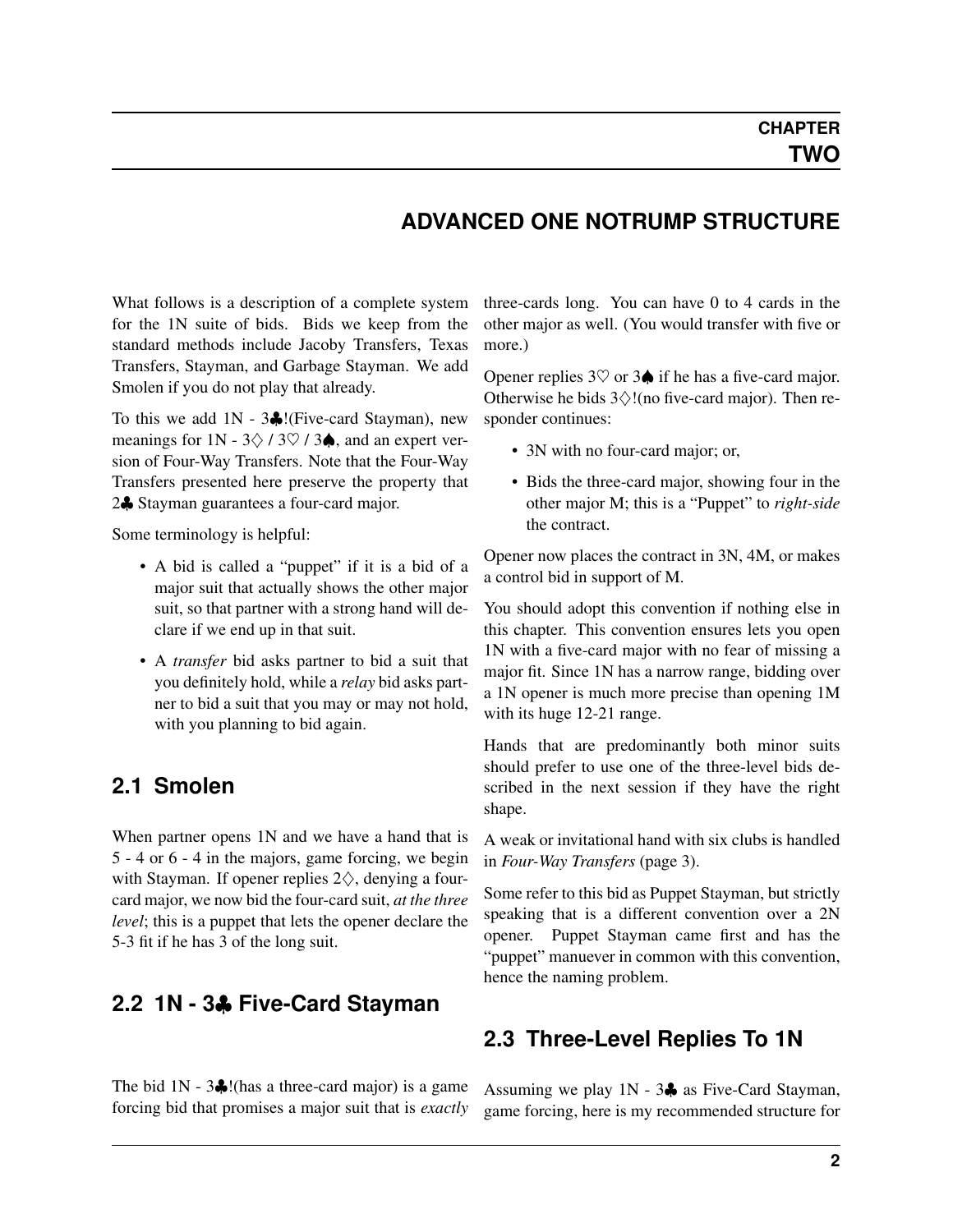<span id="page-6-3"></span>the remaining bids at the three-level. These are all **2.4.1 Derivation** game forcing. See *[Four-Way Transfers](#page-6-2)* (page 3) for handling weak or invitational hands.

After 1N, with a game forcing hand,

- 3. is Five-Card Stayman (promises a 3-card major)
- $3\diamondsuit$  is a five-five or better hand in the minors.
- $3\heartsuit$  is a "splinter" showing exactly 3 spades and 1 heart, with (54) in the minors. Alert this as " $3=1=(54)$ "
- 3♠ is a "splinter" showing exactly 1 spade and 3 hearts. Alert this as " $1=3=(54)$ "

The notation  $(54)$  means  $4=5$  or  $5=4$ .

The three minor suit bids alert opener to the dangers of playing 3N without stoppers in the major suits. The splinter bids also show us any 5-3 major fit that is available. Opener can bid 3N if possible or bid his best minor. The question of whether or not to go to 5m is up to the responder since opener's range is defined. Just avoiding a 3N that others will be going down in may be a good result.

#### <span id="page-6-0"></span>**2.4 Four-Way Transfers**

<span id="page-6-2"></span>Four-way transfers are an excellent 1N structure enhancement. This version, in which 2♠ is "range ask or clubs", lets us guarantee that 2♣ Stayman promises a four-card major as before, eliminating the awkward "may or may not contain a four-card major" alert of the 2N responder rebid when using the more common spades -> clubs and 2N -> diamonds method.

Warning: You cannot pick up a casual partner and just say "Four-way transfers?". There are too many versions of it. Play the ordinary minor relay with strangers, unless they answer the question "Four-way with range ask?" with something better than a blank stare.

<span id="page-6-1"></span>We start with the basic idea and we will evolve it into our agreements. First step is that instead of using 2♠ to transfer to a weak six-card minor, we use two bids for those hands:

- 2♠ transfers to 3♣ (not the final definition!)
- 2N transfers to 3  $\diamond$

Now agree that opener, instead of completing the transfer regardless, only completes it with a hand that would accept an invite to 3N; either a 16-17 point hand or holding Qx or better in the target minor. He bids the suit "in between" to show neither:

- $1N 2\spadesuit$ ! $\clubsuit$ s)  $2N!$ (min hand)
- $1N 2\spadesuit!$   $(*s) 3\clubsuit!$  (max hand or  $*\sf Qx$  or better)

and:

- $1N 2N! (\diamondsuit s) 3$ . (min hand)
- 1N 2N!( $\diamondsuit$ s) 3 $\diamondsuit$ !(max hand or  $\diamondsuit$ Ox)

We realize we have no way to just make an invitational bid in notrump, because 1N - 2N doesn't mean that any more. No problem! We change the alerts!

- 1N  $2\spadesuit$ !(range ask or  $\clubsuit$ s)  $2N!$ (min hand)
- 1N  $2\spadesuit$ !(range ask or  $\clubsuit$ s)  $3\clubsuit$ !(max hand)

Now we bid  $1N - 2 \spadesuit!$  (range ask or  $\clubsuit$ s) with any hand that we would have before plus any hand that would be a traditional 2N invitation lacking a four-card major.

The opener views the 2♠ bid as asking, "Would you accept a 2N invite?" and bids 2N if the answer is no, and 3♣ if the answer is yes. After he says no, responder can pass or bid 3♣. After he says yes, responder can pass or bid on.

After an affirmative bid by opener of  $3\clubsuit$  or  $3\diamondsuit$ , respectively, responder should bid a stiff or void in a suit if they have one, on their way to 3N. This says,

> "We have the values for 3N, but I have the long minor, and I'm worried they are going to lead this shortness I have.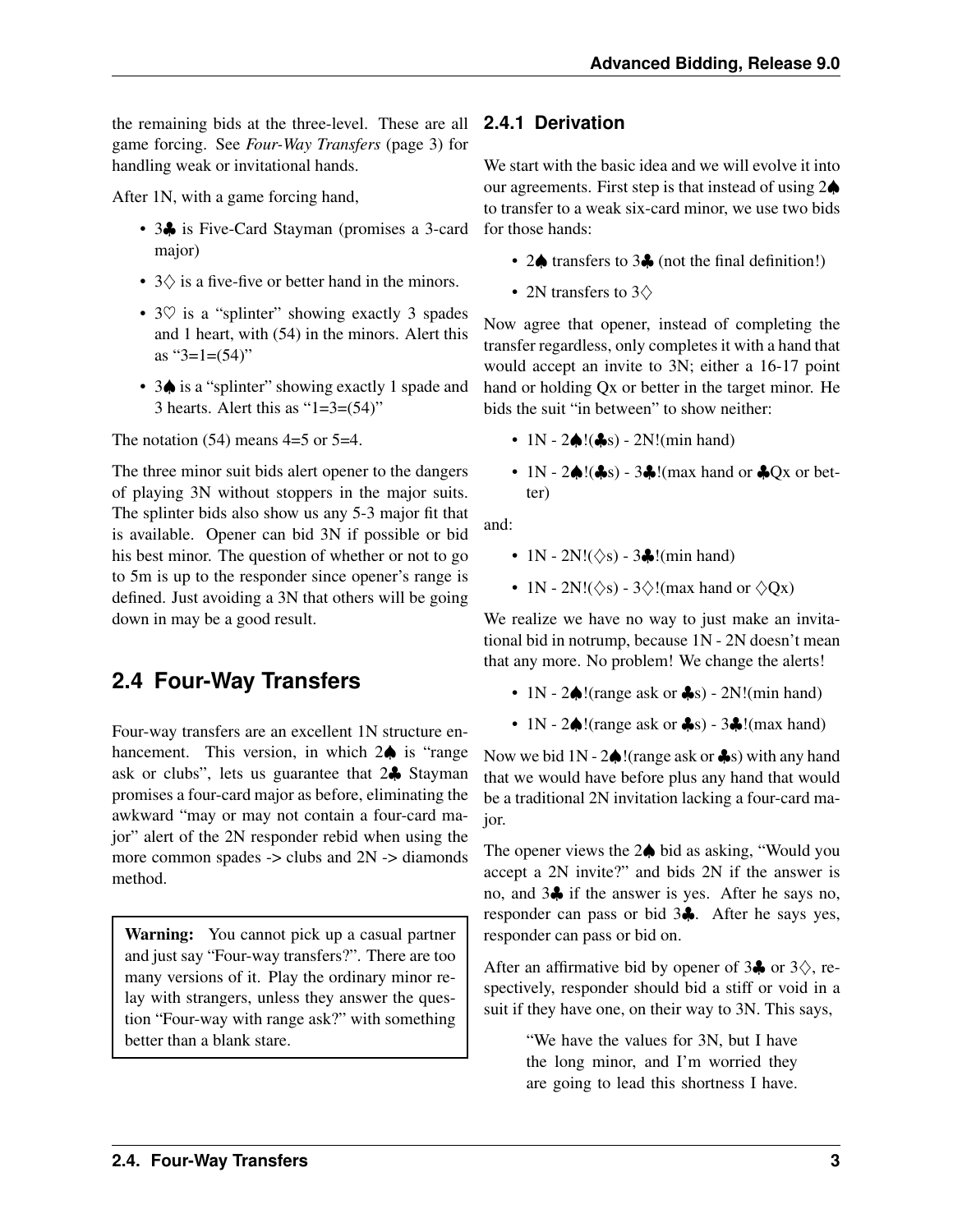<span id="page-7-2"></span>Please bid 3N, or bid 4m if you can't handle my short suit."

And finally, what Gavin Wolpert calls "Free Cheddar" - a solution to the weak 5-5 in the minors hand:

- 1N 2N! $(\diamondsuit s)$  3 $\clubsuit$ (min) Pass (!)
- 1N 2N!( $\diamondsuit$ s) 3 $\diamondsuit$ (max) Pass (!)

Note how the responder is the Captain throughout.

#### <span id="page-7-0"></span>**2.4.2 Summary of Four-Way Transfers**

In addition to the two major transfers, we have two minor transfers; for clubs.

- 1N  $2\spadesuit$ !(range ask or  $\clubsuit$ s)  $2N!$ (min hand) -Pass to play  $2N - 3$  to play  $3\clubsuit$
- 1N  $2\spadesuit$ !(range ask or  $\clubsuit$ s)  $3\clubsuit$ !(max hand) -Pass to play 3♣ - 3N to play, no stiff or void - 3♢!, 3♡!, 3♠! splinter concern for 3N

and for diamonds:

- 1N 2N! $(\diamondsuit s)$  3 $\clubsuit$ !(min hand) 3 $\diamondsuit$  to play. -Pass to play 3♣ when 5-5 in minors.
- 1N 2N!( $\diamondsuit$ s) 3 $\diamondsuit$ !(max hand or  $\diamondsuit Qx$ ) Pass to play  $3\diamondsuit$  - 3N to play, no stiff or void in a major - 3M! splinter concern for 3N

#### <span id="page-7-1"></span>**2.4.3 Addendum**

It is best to add this agreement: after a positive reply, a bid by responder to the suit above the minor at the four level is now RKC. Examples:

- $1N 2 \spadesuit!$  (range ask or  $\clubsuit$ s)  $3 \clubsuit$  (max) -4♢!(RKC for clubs)
- 1N 2N! $(\diamondsuit s)$  3 $\diamondsuit$ (max) 4 $\heartsuit$ !(RKC for diamonds)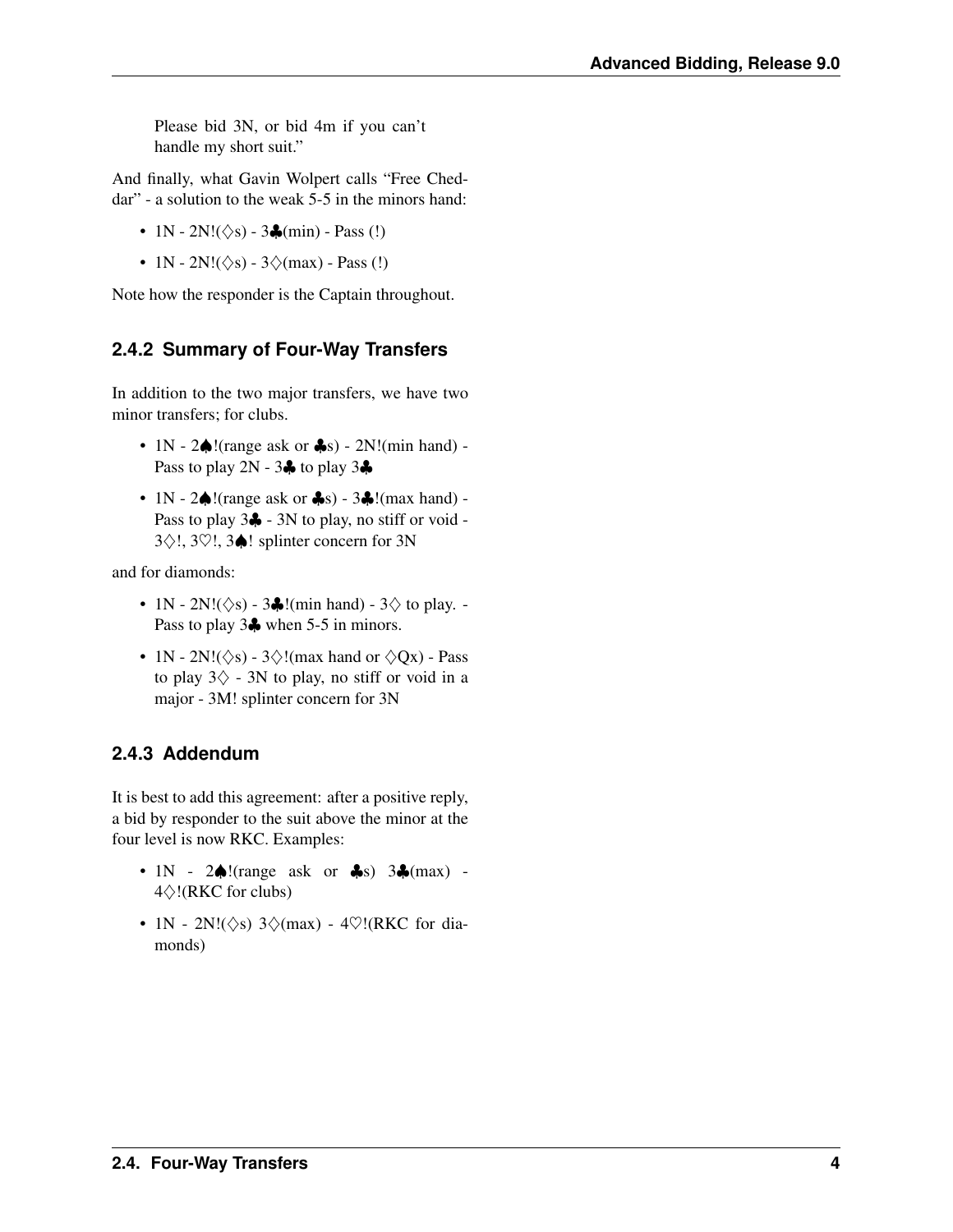#### <span id="page-8-0"></span>When partner opens 2N, or opens 2♣ and rebids 2N, the following is an expert structure for accommodating a variety of hand types.

Advanced players can be more nuanced about which hands they open 2N. Sometimes you have a choice of opening one of a suit and then reversing, or opening 2N, or opening 2♣ planning to rebid 2N. The decisive point may be whether or not your suits are better if led into or not. Having the "big hand declare" is not an ironclad rule. And, a 21 point hand with a fivecard suit may be "too big". Imagine how the auction and play may go before choosing.

Minor suits tend to gravitate towards NT contracts. Gavin Wolpert gives this example of a hand too strong to open 1♣ and rebid 3♣:

| $K3$<br>$\heartsuit$ AQ2 |  |
|--------------------------|--|
| $\lozenge$ Q3            |  |
| $A$ AKJ632               |  |

Wolpert suggests opening this 2N and then deal with it. On the other hand, a six card minor hand can be too strong for opening 2N. Wolpert suggests a range of 17+ to 19 to open 2N with a six card minor.

## <span id="page-8-1"></span>**3.1 Basic Responses**

Unlike the situation over 1N, there is no room for many conventions; in particular, there is no escape sequence to get out in a minor. After a 2N opening, or 2N rebid over 2♣:

- Pass with less than game-going values.
- 3♣ is Stayman. Over a 3♢ reply use *[Smolen](#page-5-4)* (page 2) when 5-4 in the majors.
- $3\diamondsuit$  and  $3\heartsuit$  are transfers.

## **2N FAMILY OPENINGS**

- 3♦ is a minor suit slam try; opener must bid 3N relay. Followups below.
- 3N to play
- 4**.** is Gerber.
- 4♢ and 4♡ are Texas transfers.
- 4N is quantitative, asking opener to bid 6N with a hand with good trick-taking ability.
- 6N means you are sure we have 33 HCP but not 37 HCP.
- 7N means you're having a good day.

Some play 3♣ as *[Puppet Stayman](#page-27-3)* (page 24) instead.

#### <span id="page-8-2"></span>**3.2 Stayman Auctions**

Bidding Stayman promises a four-card major. Stayman auctions are normal, including responder bidding the "other major" as a power raise if opener bids a suit. Thus, the possibly confusing  $2N - 3\clubsuit - 3\spadesuit -$ 4♡! is a slam try raise of spades.

After 2N - 3♣ - 3♢, bidding 3 of a major is a *[Smolen](#page-5-4)* (page 2) puppet showing four in the major and five of the other major, leaving opener to agree to a 3-5 fit or to bid 3N. A responder with a six-card major can correct to 4M.

Continuing without a fit is rather natural. To continue past 3N should be seeking a minor slam. With such a hand, a four-card major and a six-card minor, we can bid 4m next after finding no fit with our four-card major.

With the auction  $2N - 3\clubsuit - 3\heartsuit$ , there is still a possible spade fit. Responder can bid similarly to when his hand is 5-5 as covered *[below](#page-10-2)* (page 7).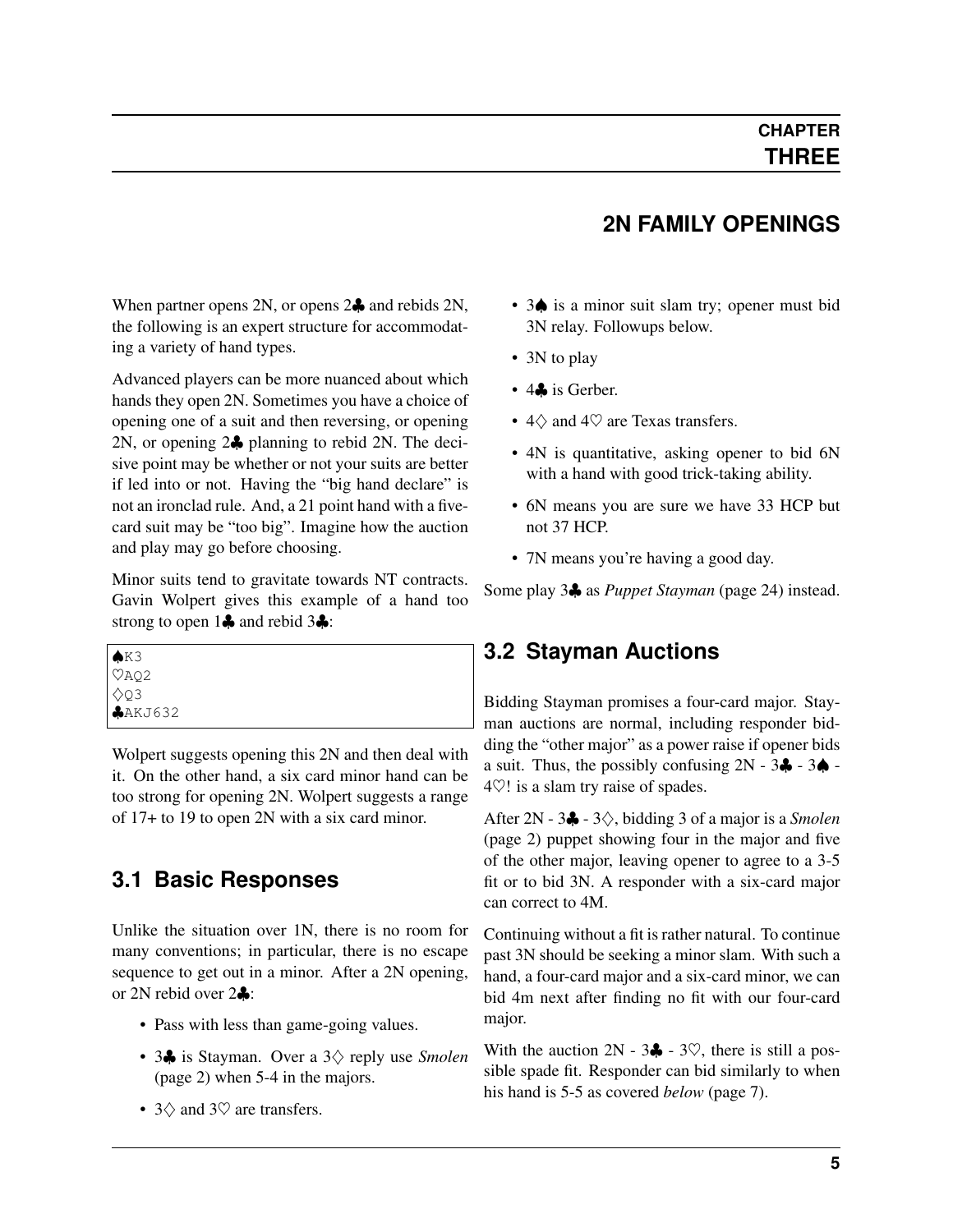- When responder has shown spades and clubs, and opener has interest:
	- 4♢ is a *[flag bid](#page-36-1)* showing a good hand with four spades.
	- 4♡ is a *[flag bid](#page-36-1)* showing a good hand for clubs.
	- 4 $\spadesuit$ , 4N, and 5 $\clubsuit$  are to play.
- When responder has shown spades and diamonds, and opener has interest:
	- 4♡ is a *[flag bid](#page-36-1)* showing a good hand with four spades.
	- 5♣ is a *[flag bid](#page-36-1)* showing a good hand for diamonds.
	- 4**♦**, 4N, and  $5\diamondsuit$  are to play.

You can also treat the case of four hearts and a minor the same way as the 5-5 case below, remembering that there is no possibility of a major fit after 2N -  $3\clubsuit$  -  $3\diamondsuit$  or  $3\spadesuit$ .

#### <span id="page-9-0"></span>**3.2.1 Optional Improvement**

If we Stayman with four of a major and six of a minor, when opener denies our major it leaves room for the following experts-only manuever.

After 2N - 3 $\clubsuit$  - 3 $\diamond$  or 3 $\spadesuit$ , a slammish responder with four hearts and a six-card club suit bids  $4\clubsuit$ . Then Opener bids:

- 4♢ keycard for clubs
- 4 $\heartsuit$  control in diamonds ("impossible major", no heart fit)
- 4♠ control in spades
- 4N to play
- 5. to play

Likewise, for hearts and diamonds, after  $2N - 3$ . 3♢ or 3♠:

- $4\heartsuit$  is keycard for diamonds
- 4♠ is a control in hearts
- 4N is to play
- 5♣ is a *[flag bid](#page-36-1)* showing a good hand for diamonds
- $5\diamond$  is to play.

With four spades instead, after a  $3\diamondsuit$  reply to Stayman, we likewise can use one-over keycard with spades showing a control in the keycard suit and other bids showing controls or being to play.

## <span id="page-9-1"></span>**3.3 Responses With 5-5 Hands**

There are six possible combinations of suits for a responder if holding a two-suited hand. With both majors we absolutely want to end up in a major. With a major and a minor, we want to end up in the major as a first priority. With both minors, we only want to play in one of them if a slam is likely.

In all cases getting to five of a minor may be inferior to playing 3N.

#### <span id="page-9-2"></span>**3.3.1 Both Majors**

With 5-5 in the majors, and a hand only interested in game, transfer to 3 $\spadesuit$  and then bid 4 $\heartsuit$ . Opener bids his longest major; or usually spades if his majors are the same length, in order to make the strong hand declare.

To show at least mild slam interest, transfer to  $3\heartsuit$ and then bid 3♠. Then opener bids:

- 3N shows 2-2 in the majors and is to play.
- 4♣ is a *[flag bid](#page-36-1)* showing a good hand for hearts.
- 4♢ is a *[flag bid](#page-36-1)* showing a good hand for spades.
- 4 $\heartsuit$  shows a "bad" hand with a heart fit.
- 4♠ shows a "bad" hand with a spade fit.

A "bad" hand is one that has wasted values in the form of minor suit kings and queens.

In choosing between two equal majors, opener might take into account whether he has minor suit values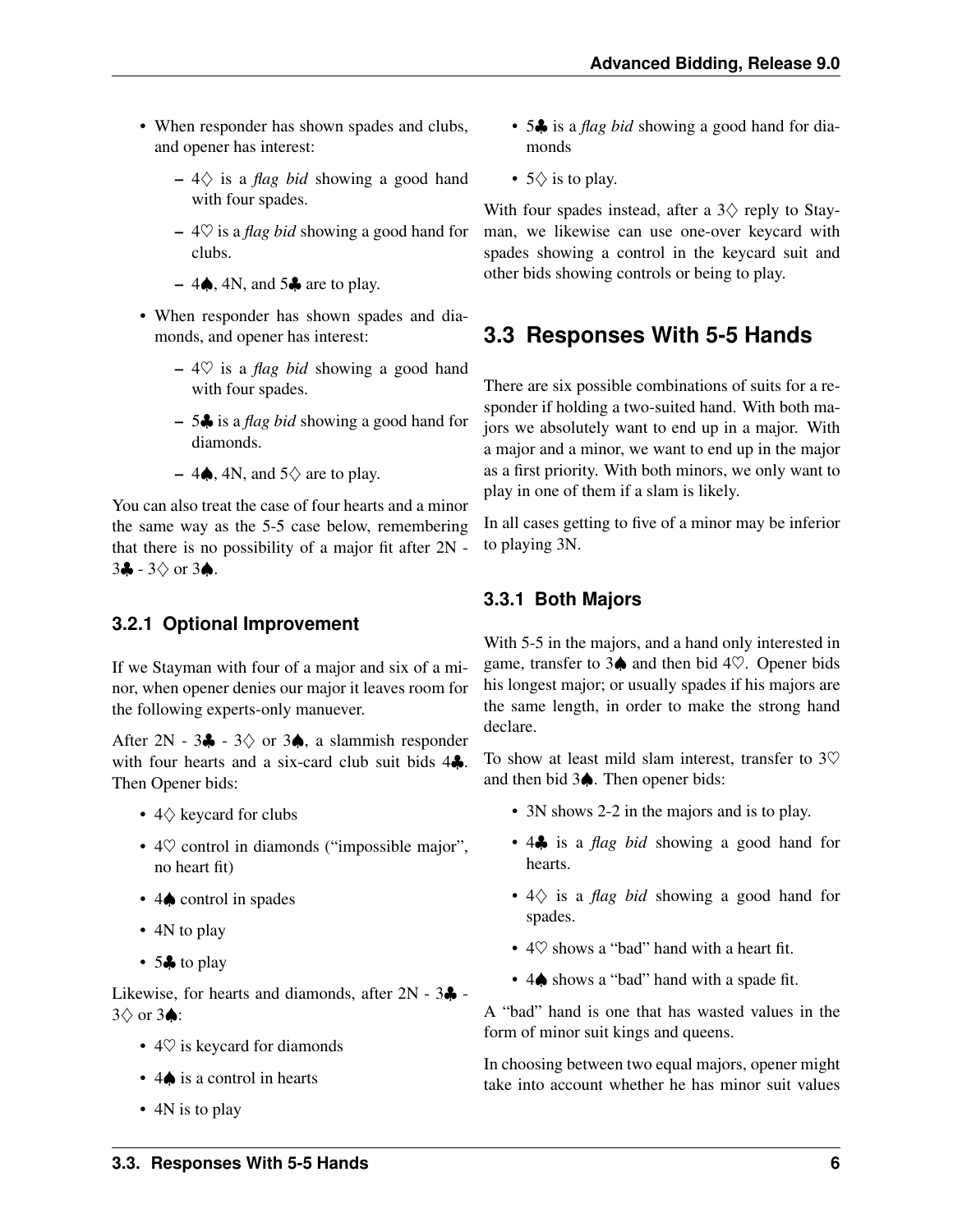that need protection from the lead and choose which hand should be the declarer.

Suppose opener has opened 2N and shown a good hand for a given major, in response to responder showing slam interest with a flag bid. Responder may still sign off at 4M; the message to the opener is that they should bid slam only with a perfect hand for the situation.

This sequence is in the same spirit as transferring to a major over 1N and then bidding it at the four level – the idea being that since you could have done a Texas transfer, going "slow" is a mild slam try.

#### <span id="page-10-0"></span>**3.3.2 A Major And A Minor**

<span id="page-10-2"></span>With a five-card major and a four-card or longer minor, we begin with transferring to the major. We must be very careful about going beyond 3N. Therefore our second bid might be 3N. Because of this, after a transfer and a bid of 3N, an opener with a 3-card or better fit for the responder's major must correct to 4M, even with a perfectly flat hand. This situation is different than such an auction over 1N, where the responder has room to show the second suit without passing 3N.

If the responder bids his minor at the 4-level then, such as  $2N - 3\clubsuit - 3\spadesuit - 4\clubsuit$ , he has a hand at least 5-4 with very good values in the two suits. It doesn't promise five of the second suit; it might be pointrich. Then:

- Bidding one of the two suits is to play with a fit, and
- Bidding 4N is to play with no fit.
- Bidding the cheapest other suit shows a good hand for the major, and
- Bidding the more expensive other suit shows a good hand for the minor.

Just to be clear here are the specifics:

- When responder has shown spades and clubs, and opener has interest:
	- 4♢ is a *[flag bid](#page-36-1)* showing a good hand for spades.
- 4♡ is a *[flag bid](#page-36-1)* showing a good hand for clubs.
- 4 $\spadesuit$ , 4N, and 5 $\clubsuit$  are to play.
- When responder has shown spades and diamonds, and opener has interest:
	- 4♡ is a *[flag bid](#page-36-1)* showing a good hand for spades.
	- 5♣ is a *[flag bid](#page-36-1)* showing a good hand for diamonds.
	- 4 $\spadesuit$ , 4N, and 5 $\diamondsuit$  are to play.
- When responder has shown hearts and clubs, and opener has interest:
	- 4♢ is a *[flag bid](#page-36-1)* showing a good hand for hearts.
	- 4♠ is a *[flag bid](#page-36-1)* showing a good hand for clubs.
	- $-4\degree$ , 4N, and 5 $\clubsuit$  are to play.
- When responder has shown hearts and diamonds, and opener has interest:
	- 4♠ is a *[flag bid](#page-36-1)* showing a good hand for hearts.
	- 5♣ is a *[flag bid](#page-36-1)* showing a good hand for diamonds
	- 4 $\heartsuit$ , 4N, and 5 $\diamondsuit$  are to play.

Note that the 5-5 in the majors responses were really the same pattern with the obvious correspondence for the flag bids being cheapest (clubs) for the cheapest major, hearts, and expensive (diamonds)for the more expensive major, spades.

## <span id="page-10-1"></span>**3.4 Responding With One Or Both Minors**

With no slam interest, just bid 3N.

With slam interest and minor suit slam interest, bid 2N - 3♠! as a relay to 3N. Responder then bids the "other minor" or a short major to show both minors.

After 2N - 3♠! - 3N!: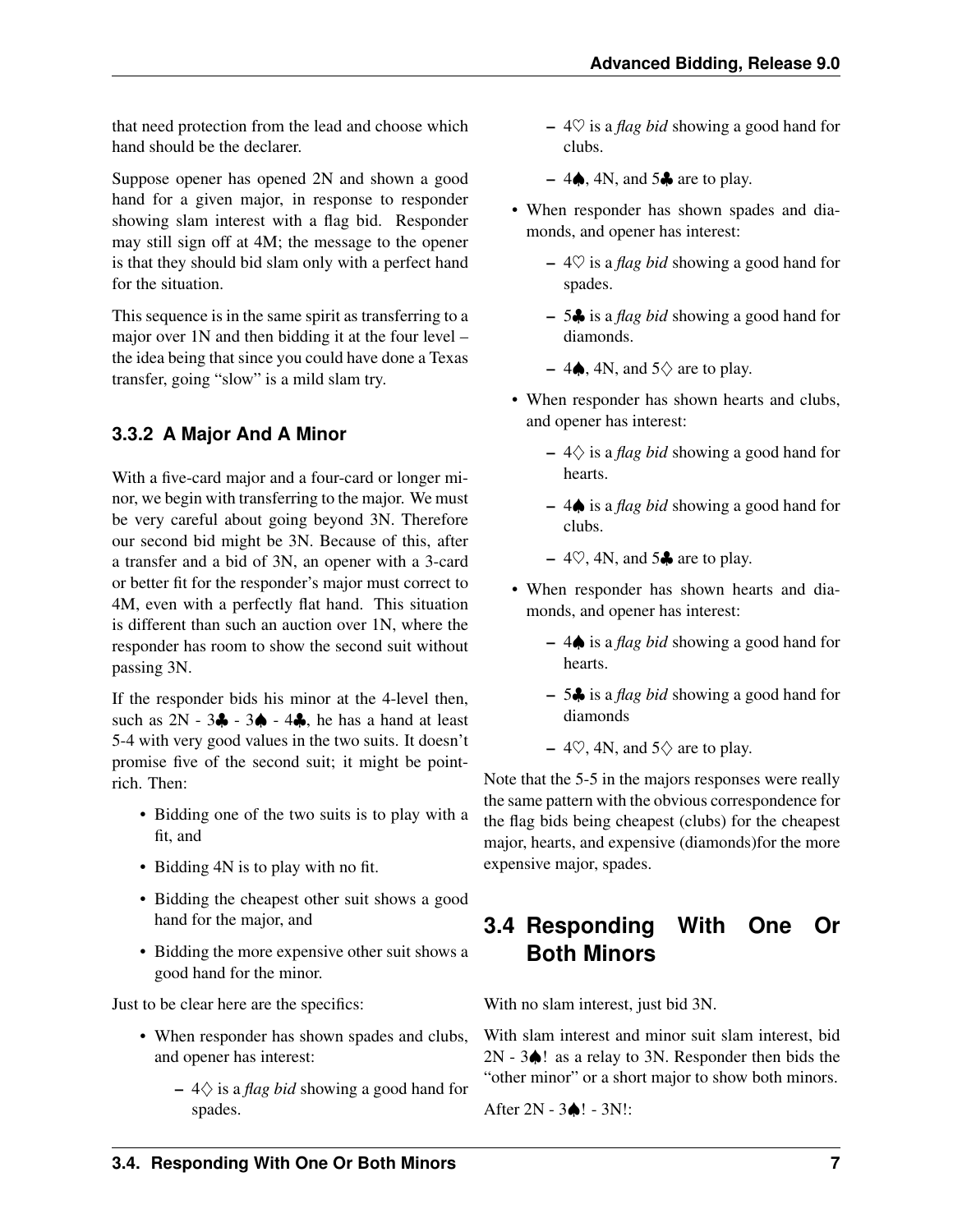- $4\clubsuit = \text{s}ix + \text{diamond}, \text{slam try}.$
- $4\diamondsuit = \text{s}ix + \text{clubs}$ , slam try.
- $4\heartsuit =$  both minors, heart splinter.
- $4\spadesuit$  = both minors, spade splinter.
- $\bullet$  4N = quantitative, both minors.

Details follow.

Warning: After 2N - 3♠!, 4N is never keycard, it is a sign-off.

#### <span id="page-11-0"></span>**3.4.1 When Partner Shows One Minor**

After responder bids the other minor with 4om. Opener can bid the next step to show a poor hand for slam in responder's minor. Otherwise, opener bids key-card responses using the steps commencing with the second step. Use whatever version of keycard you usually use.

Due to a lack of room, for clubs opener should "reject" with two keycards without the O saving the  $5\clubsuit$ bid to mean "Two with the Queen". Thus playing 1430:

- After  $2N 3$  $(l$ (relay)  $3N 4 \diamond l$ (clubs),
	- With a poor hand for a diamond slam, or two keycards without the Q, opener bids 4♡;
	- With one or four keycards, opener bids 4♠;
	- With zero or three keycards, opener bids 4N;
	- With two keycards and the  $Q\clubsuit$ , opener bids  $5\clubsuit$ .
- After  $2N 3$  (relay)  $3N 4$  (diamonds),
	- With a poor hand for a diamond slam, opener bids 4♢;
	- With one or four keycards, opener bids 4♡;
- With zero or three keycards, opener bids 4♠;
- With two keycards but no  $Q\diamondsuit$ , opener bids 4N;
- With two keycards and the  $Q\diamondsuit$ , opener bids  $5\clubsuit$ .

Of course, the usual understanding applies: if opener knows we have 10 trumps, he may treat that hand as "with the Q".

If Opener rejects the slam try, responder usually goes back to 4N to play. However, responder can bid the next step to ask for keycards anyway.

#### <span id="page-11-1"></span>**3.4.2 When Partner Has Both Minors**

If responder has both minors, they generally just bid 3N. The only reason to deal with the complications and uncertainty of a slam try in this situation is if the need is clear-cut. Do not make aggressive tries for slam.

To try for slam with both minors, relay 3♠ to 3N and then bid the short major. Note the similarity to the situation over 1N openings.

Opener's 4N, 5 $\clubsuit$ , or 5 $\diamondsuit$  are then to play, or opener may just bid a minor slam.

A small gadget: when the shortness is in hearts, 2N - 3♠ - 3N - 4♡!(0 or 1 hearts, 5-5 minors), then a 4♠ bid shows opener's slam interest, and responder bids 4N. Opener now shows the suit of interest. Responder has to decide about the slam.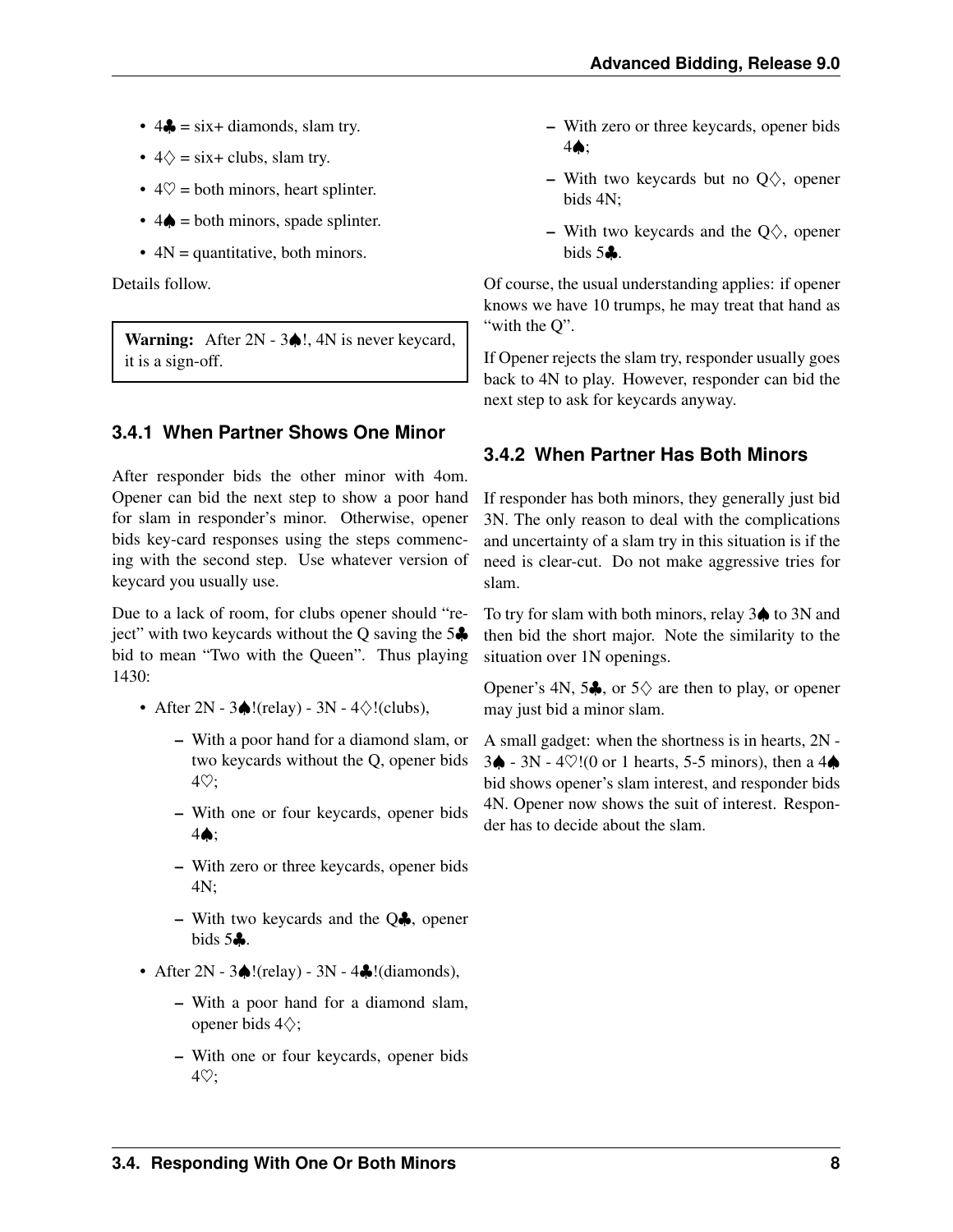<span id="page-12-4"></span><span id="page-12-0"></span>This chapter highlights advanced treatments of major openings and their related conventions, and the case of opener raising responder's major.

#### <span id="page-12-1"></span>**4.1 Two-Way Reverse Drury**

In Reverse Drury, we bid 2♣! as a passed hand to show a limit raise or better. In Two-Way, we bid  $2\diamondsuit!$ to show a limit raise with four or more trump, and reserve 2♣! to show a limit raise with exactly three card support.

#### <span id="page-12-2"></span>**4.2 Bergen Raises**

Bergen Raises are an option; again, some people do not play them because of the difficulty of recognizing them, or thinking something is Bergen when it isn't. Do not try them until you are experienced in the standard raise structure.

The emphasis is on distinguishing three-card from four-card limit raises. A four card raise has a great deal more potential for game than a three-card raise.

With 4+ cards.

- 1M 2M 6-10 HCP with 3 cards in M; or a good five, particularly Axxx in trumps.
- 1M 3M! 2-6 preemptive, 4 card raise
- $1M 3$ . 7-10 constructive 4 card raise
- 1M  $3\diamond$ ! 10-12 limit 4 card raise
- 1M 1N forcing is forcing for one round, may have 10-12 and 3 trump.
- 1M 2N! 13+ game forcing 4-card raise. (Jacoby 2N)

#### **IMPROVED MAJOR CONTRACTS**

• 1M - 3N 12-15 points, 3 spades, very balanced.

If responder has 3 trumps and 10-12 points, he bids 3M the next chance he gets.

The following part is optional: a bid of 3 of the other major shows game-forcing values, four trump, and a singleton or void somewhere. If opener rebids the next available step, responder shows the suit by making step rebids:

•  $1\heartsuit$  - 3 $\triangle$ !(gf raise, stiff or void somewhere) -3N!(asking where)

Responses are 4 $\clubsuit$ ! clubs,  $4\diamondsuit$  diamonds,  $4\heartsuit$ hearts

• 1♠ - 3♡!(gf raise, stiff or void somewhere) - 3N!(asking where)

Responses are 3N! clubs,  $4\clubsuit$  diamonds,  $4\diamondsuit$ hearts

Note the collision here with the normal splinter or jump shift meaning.

#### <span id="page-12-3"></span>**4.2.1 When Is It Not Bergen?**

Bergen raises are off:

- if responder is a passed hand;
- if there is an overcall or double

Rationale: If there is a double, 2N! is a Jordan raise so you wouldn't need  $3\diamondsuit$  for this. After an overcall, you have cue bids.

Reverse Bergen interchanges the meanings of 3♣ and  $3\diamondsuit$ .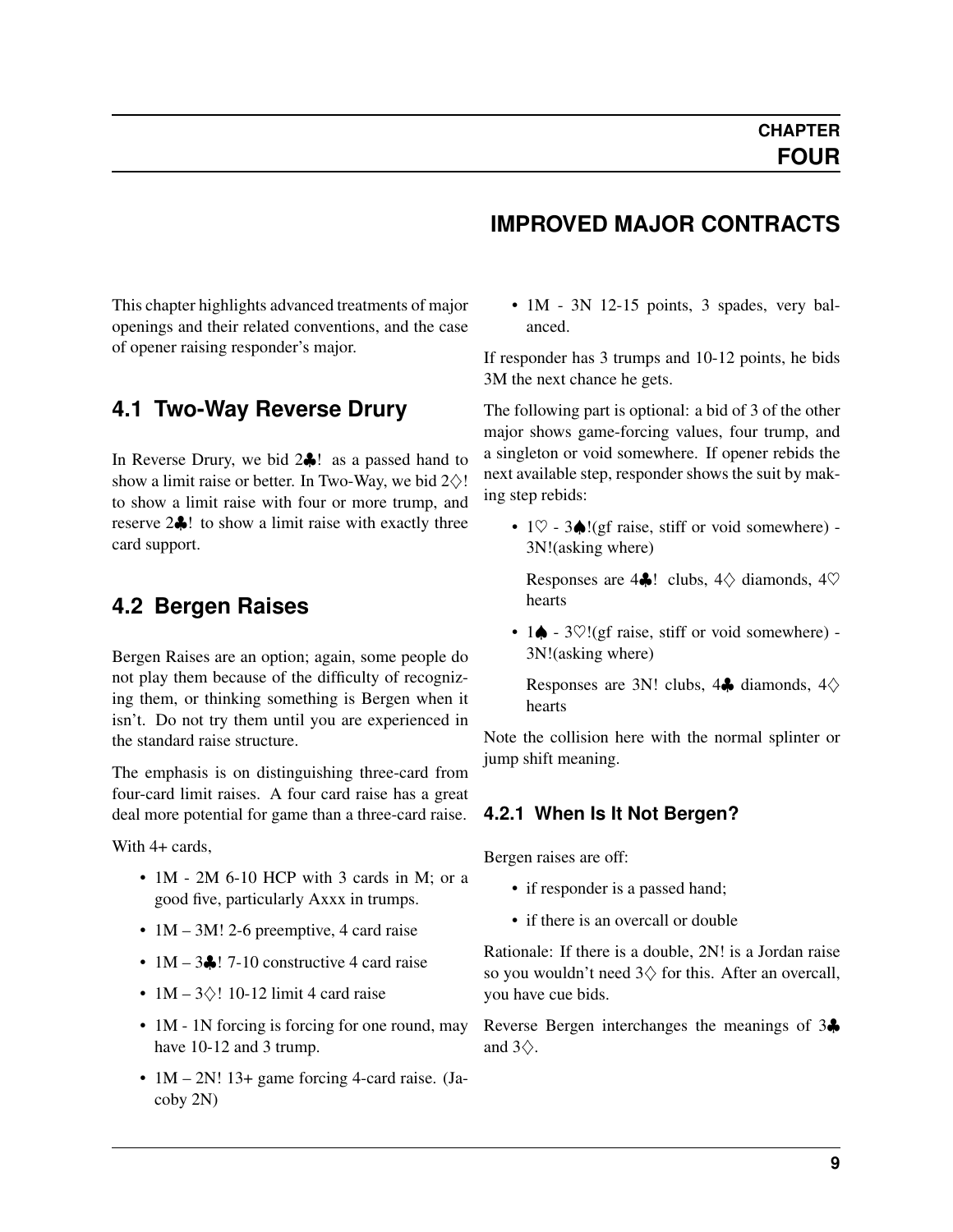## <span id="page-13-3"></span><span id="page-13-0"></span>**4.3 Constructive Raises**

Constructive raises require 8 to 10 HCP and four card support for the raise to 2M. With only a good 5 to 7 HCP, or 3 cards, we bid 1N forcing for one round, (or  $1\spadesuit$  over  $1\heartsuit$ ), and then sign off with 2M on our next bid.

The idea is to prevent partner from making a game try unless we might say yes. In return for safer and more appropriate game tries, we cannot stop at 1N by the responder. Therefore, constructive raises are least disruptive when used only when 1N is already forcing, such as in 2/1 by unpassed hands. Or, you have to play 1N as "semi-forcing", announce it, and have your opponents laugh and ask, "What does that mean?". (Larry Cohen says it means, "Forcing"!)

#### <span id="page-13-1"></span>**4.4 Kokish Game Tries**

After an auction beginning 1M - 2M, Kokish game tries are an alternative to Help Suit Game Tries, combining that with the ability to show shortness instead. The first step up is an inquiry, while other suits show shortness.

After  $1\heartsuit$  -  $2\heartsuit$ :

- 2 $\triangle$ ! asks in what suit responder would accept a game try; 2N by responder meaning spades. Responder just bids  $3\heartsuit$  if there isn't one.
- 3 $\clubsuit$ ! / 3 $\diamond$ ! / 2N!(spades) is a game try that shows shortness.
- 3 $\heartsuit$  is a game try needing trump honors.

After  $1\spadesuit$  -  $2\spadesuit$ , the idea is the same:

- 2N! asks in what suit responder would accept a game try.
- 3 $\clubsuit$ ! / 3 $\diamond$ ! / 3 $\heartsuit$ ! is a game try showing shortness.
- 3 $\spadesuit$  is a game try needing trump honors.

In responding to a bid showing shortness, the responder should judge based on his values and whether or not any of them are wasted opposite the short suit.

Variation: always use 2N! as the inquiry bid.

## <span id="page-13-2"></span>**4.5 Raising Responder's Major**

When opener opens a minor, and responder shows a major, when can opener raise that suit?

Usually one wants four cards in the major, because the responder has only shown four. However, sometimes opener will raise on three cards to an honor, provided he has a a stiff or void. For example, holding ♠K32 ♡8 ♢KJ83 ♣AQ965 we will open 1♣. If partner replies 1♠, we can raise to 2♠ rather than rebid our five-card club suit. Especially at matchpoints, we'd hate to find out later that responder had five spades. And in this case, we don't have enough to reverse into diamonds.

However, how should responder proceed to make a game try? Is there a way to know more about that raise? Eric Rodwell developed a game try convention for this situation, which simplified is called Spiral. It is a spiritual cousin of Ogust.

There are different versions, of course, but here is one for us mortals.

After hearing 1m - 1M - 2M, responder can bid 2N! to ask about the nature of opener's raise. The next steps represent:

- 1. 3 card raise, minimal (11-13)
- 2. 3 card raise, maximal (14-15)
- 3. 4 card raise, minimal
- 4. 4 card raise, maximal

These bids are all alertable, of course.

In addition, bids at the four level below trump are splinters with four-card support, any strength. With more than 15, opener should bid game.

In our example, the bidding would go  $1\clubsuit - 1\spadesuit - 2\spadesuit$ - 2N!(inquiry); 3♣!(min, 3 spades). This allows responder to stop at 3♠ if needed.

Had the suit been hearts, the auction would start  $1\clubsuit$  $-1$  $0 - 20 - 2N!$ .

Variation: over hearts, use 2♠ as the inquiry.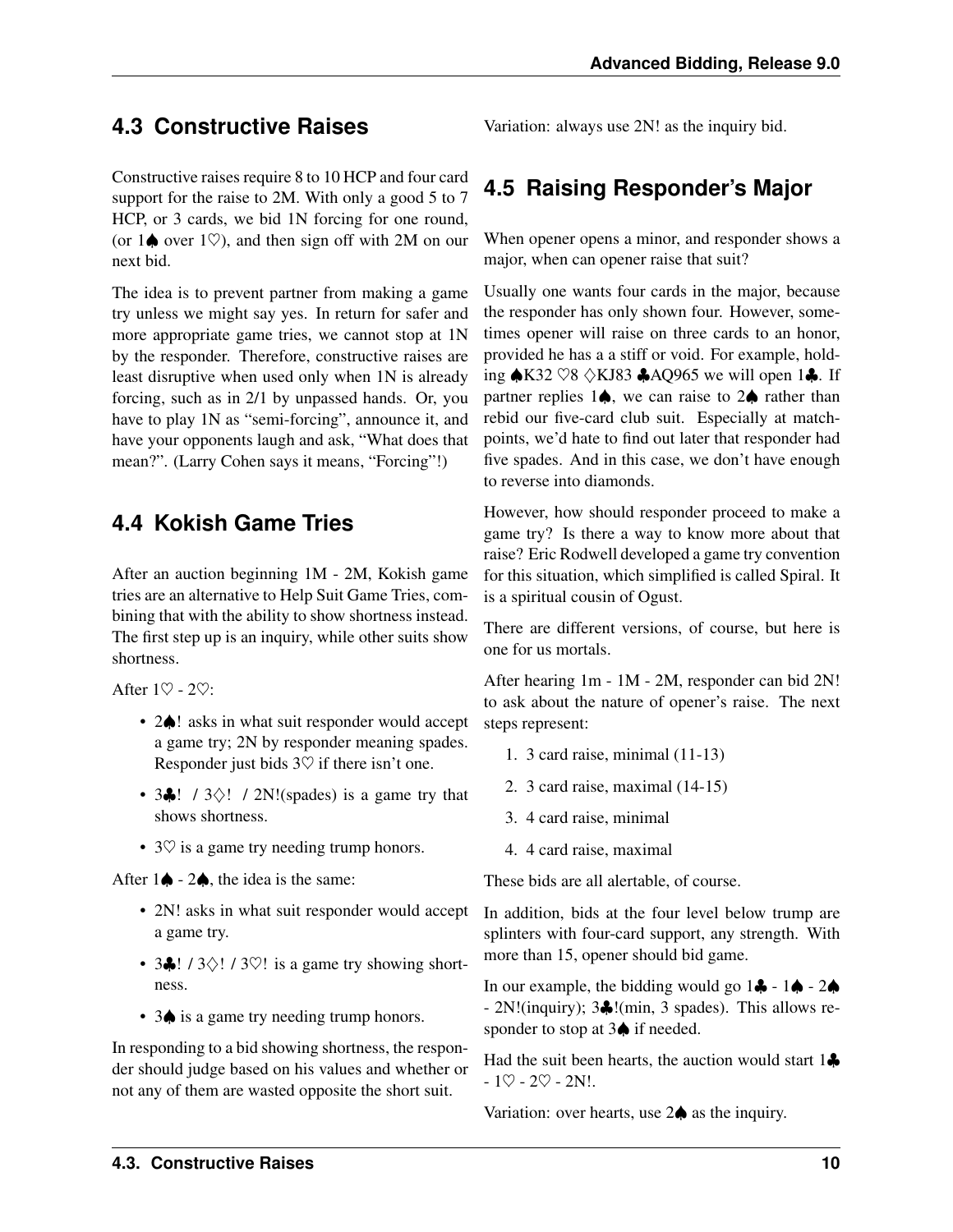## <span id="page-14-3"></span><span id="page-14-0"></span>**4.6 A Better System After J2NT**

The standard scheme of responses to Jacoby 2N (1M - 2N!(4 trump, opening hand)) have problems. When either opener or responder make a jump to game, showing no slam interest, their partner with extras is stuck – it may be right to go on, or it may be bad, and it is most often just a guess. Another complaint is that the standard answers gives away shape information even when it turns out nobody has slam interest at all.

For the "standard expert idea" see Larry Cohen's web pages. Here is a simpler version of the same idea for established intermediate to advanced partnerships:

Consider an extra King or so as "extras", or a hand with great playing strength.

After 1M - 2N!(game forcing, 4+ card support), **4.7.1 Serious 3N** opener bids:

- 3. I(minimal opener) to show a minimal hand. Any other bid shows extras.
- 3♢! extras without shortness
- 30! extras with club shortness
- 3♠! extras with diamond shortness
- 3N! extras with shortness in the "other major"
- 4M shows the worst imaginable opener, always 5332.
- Other four-level suit bids show a great second five-card suit. These bids tend to not show extra HCP, just the great shape.

After a reply showing extras responder should cuebid if above minimum.

If the opener does not have extras, the responder may have extras and still have slam interest. After 1M - 2N! - 3 $\clubsuit$ !, responder can bid 3 $\diamondsuit$ ! to inquire about shortness, and the same  $3\degree$ !,  $3\spadesuit$ !, and  $3N!$  responses show shortness. With no shortness, opener cue bids at the 4-level below game if possible.

The shortness bids are easy to remember, since they are "steps up the line" through the two minors to the other major.

Note: Since a 5332 with 15-17 HCP would be opened 1N, the  $3\diamondsuit!$  reply to 2N! is usually 5422, or it is 18+ HCP.

## <span id="page-14-1"></span>**4.7 Gitelman's Major Raises**

In a series of three articles entitled "Improving 2/1 Game Force" (1993), Bridge Base founder Fred Gitelman explained his ideas for improving *[2/1](#page-36-2)*. He suggested a different approach to major raises, avoiding J2NT, and explained three helpful slam-bidding conventions: Serious 3N, Last Train to Clarksville, and Lackwood. While the latter two are complex expert-level conventions, Serious 3N is presented here.

<span id="page-14-2"></span>If we have agreement on a 8-card or better major fit at the three level, there are three bids available to continue to game: bid game, bid 3N as an artificial bid, or make a control-showing bid.

With the Serious 3N convention, 3N is a serious slam try, while the control-showing bid is mild interest in slam, and just bidding game shows no slam interest.

Experts have of course many different opinions and variations, including making 3N the non-serious choice. Some say the agreement must be in a gameforcing auction.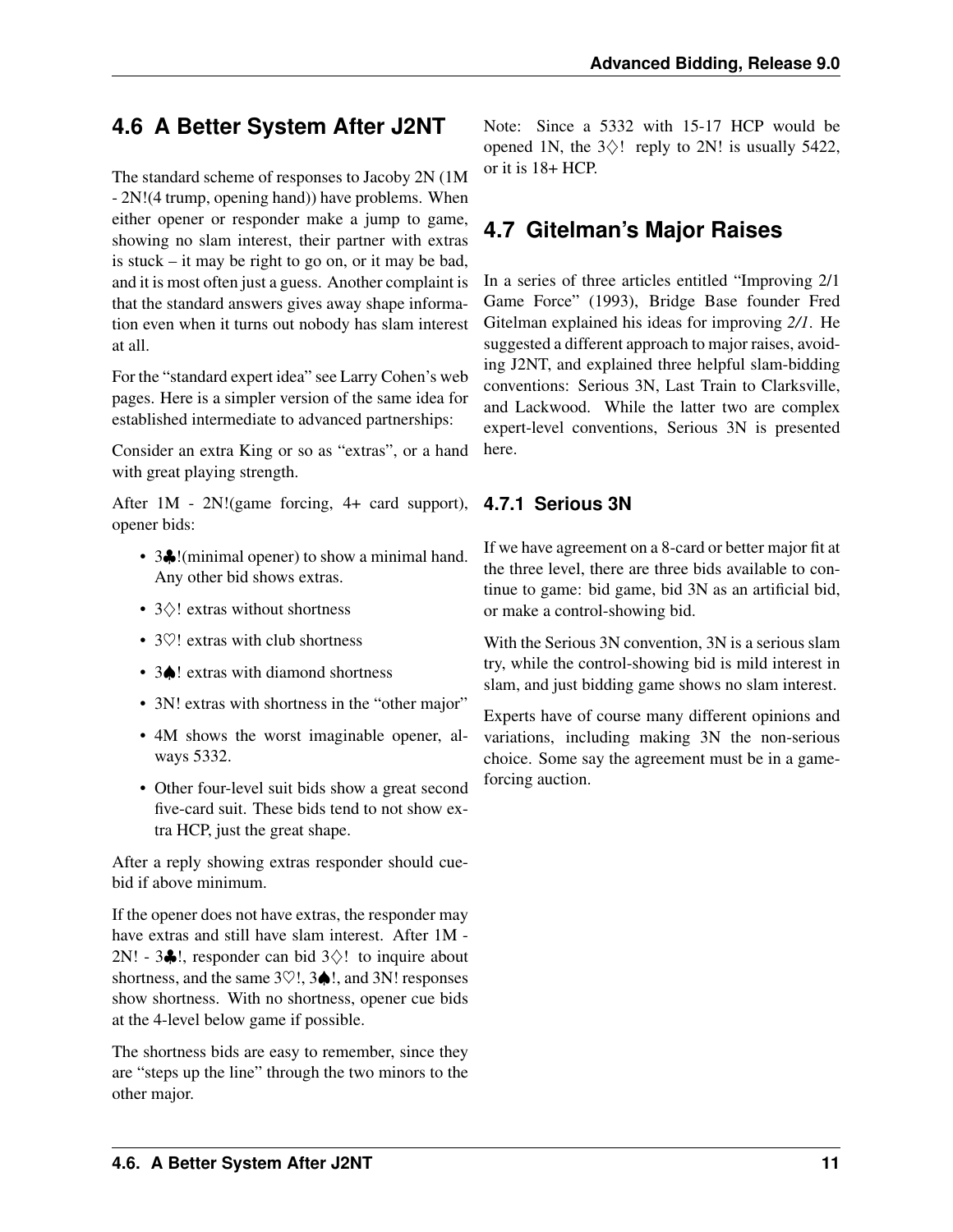#### **THE CHECKBACK FAMILY**

<span id="page-15-4"></span><span id="page-15-0"></span>The Checkback Family is New Minor Forcing (NMF), Fourth Suit Forcing, and XYZ. NMF has a variant, Two-Way New Minor Forcing (TWNMF). The first two conventions were covered in *Bidding Notes*; TWNMF and XYZ are described in detail in this chapter.

The motivation of each of these bids is to ascertain whether there is a fit to responder's suit when responder has promised only four cards but might be longer. Because of the bidding room they consume, they require invitational to game-forcing hands.

New Minor Forcing and Fourth Suit Forcing are virtually always played together, and virtually always included when playing 2/1 or Precision.

Two-way New Minor Forcing (TWNMF), also called Two-Way Checkback Stayman, distinguishes invitational vs. game-forcing hands by using both 2♣ and  $2\diamondsuit$  as artificial and is universally used amongst experts.

XYZ extends the idea of TWNMF to the case of the opener's rebid being one of a suit, and is so-named because the auction has begun 1x - 1y - 1z. Since it is identical to TWNMF if "z" is no-trump, the two conventions are played together. In this approach, it is still possible to have a fourth-suit auction such as  $1\heartsuit - 1\spadesuit - 2\clubsuit - 2\diamondsuit!$ .

As we will see, TWNMF and XYZ are especially suited to Precision.

#### <span id="page-15-1"></span>**5.1 Two-Way New Minor Forcing**

Two-way New Minor Forcing (TWNMF), also called Two-Way Checkback Stayman, applies after a 1N rebid by opener after responder bids a major. Responder distinguishes invitational vs. game-forcing hands with his first rebid.

Note: Some also play TWNMF after auctions that begin  $1\clubsuit - 1$  $\diamondsuit$ ; it is up to you, but note the Walsh style would still apply.

TWNMF is off by a passed hand. However, playing a weak 1N, the 1N rebid shows a strong notrump hand. In that case the passed hand may still be invitational or game forcing so TWNMF is on.

TWNMF is off after interference.

Playing a weak notrump, opener after 1m - 1M - 1N!(15-17 bal), opener has not denied the other major, whether M was hearts or spades, and has not denied 3-card support for M.

#### <span id="page-15-2"></span>**5.1.1 Bids In The 1N Rebid Context**

After 1m 1M 1N, 2M is to play showing 5 cards; playing in even a 2-5 fit is usually better than playing in 1N. After 1m - 1 $\heartsuit$  - 1N a bid of 2 $\spadesuit$  shows a hand 4-4 in the majors with minimal values.

#### <span id="page-15-3"></span>**5.1.2 Invitational Hands**

We bid 2♣!(artificial) with invitational hands containing five of our major or four of the other major. Opener must rebid  $2\diamondsuit$ !(forced). The bid can be explained as "invitational with five of our major or four of the other major, or a weak hand with diamonds".

After 1m - 1M - 1N, a weak hand with five cards in M should rebid 2M, to play.

Then, in the case of  $1m - 1$   $\spadesuit$  -  $1N - 2$  $\clubsuit$ !(artificial) -2♢!(forced), responder bids: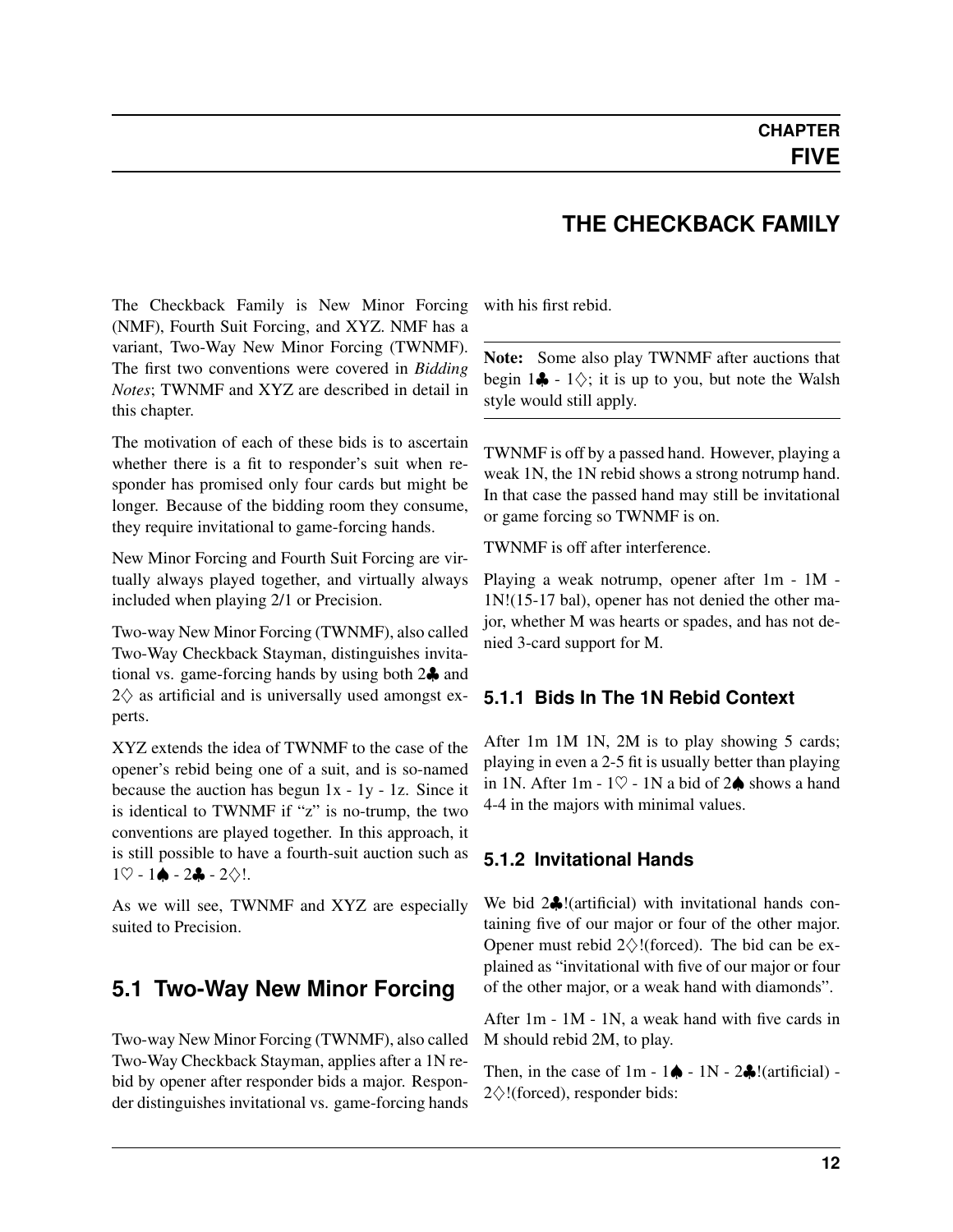- <span id="page-16-4"></span>• Pass - signoff in  $2\diamondsuit$ .
- 2 $\heartsuit$  Invitational with 5 spades and 4 hearts.
- 2 $\spadesuit$  Mildly invitational with 5+ spades.
- 2NT Invitational, with 4-card support for opener's minor. This allows opener to sign off in 3 of the minor if he wishes.
- 3. Invitational with 4 spades and clubs.
- 3♢- Invitational with 4 spades and diamonds.
- 3 $\heartsuit$  Invitational with 5-5 in the majors.
- 3 $\spadesuit$  Invitational with 6 spades.

If responder's suit had been hearts, make the corresponding changes:

- Pass signoff in  $2\diamondsuit$ .
- 2 $\heartsuit$  Mildly invitational with 5+ hearts
- 2 $\spadesuit$  Invitational with 5 hearts and four spades
- 2NT- Invitational with four-card support for opener's minor.
- 3. Invitational with 4 hearts and clubs
- 3♢- Invitational with 4 hearts and diamonds
- 3 $\heartsuit$  Invitational with 6 hearts

If responder does not have support for opener's minor, and no interest in pursuing a major fit, he raises 1N to 2N and does not use TWNMF. In the sequences above, the 3m bids show either support for the 1m opener or a decent suit and invitational values.

#### <span id="page-16-0"></span>**5.1.3 Game-Forcing Hands**

The responses for  $2\diamondsuit!$  are as in NMF, but we can be assured we are not stopping short of game and use a slow-shows approach to slam. Opener should not jump.

Priorities for opener remain as in NMF:

• With four of the other major, bid 2W

• With 3-card support for M, opener should bid 2M. However, with a flat hand and the points mostly not in M, consider 2N.

#### <span id="page-16-1"></span>**5.1.4 Weak Hands**

If you have a weak hand and bypassed a five-card diamond suit to bid a four-card major, you can bid the 2 $\clubsuit$ !(relay) and pass the obligatory 2 $\diamond$ !(forced).

With 5 or more in M, bid 2M to drop dead. With five spades and four hearts, bid 2H showing your shape; opener can pass or correct. It should do better than 1N.

Finally, we have the problem of a weak hand with clubs. A bid of 3♣ over 1N is weak and to play. (With a better hand we'd go through the 2 $\clubsuit$  or 2 $\diamondsuit$ bids first and then bid 3♣).

#### <span id="page-16-2"></span>**5.1.5 Responder Jump-Rebids**

After the 1N rebid, a direct bid of 3M shows a slammish hand with a good suit. We could go through  $2\diamondsuit!$  first if we were just game-forcing. A jump to 3 $\diamondsuit$ , such as  $1\diamondsuit - 1\heartsuit - 1N - 3\diamondsuit$  is slammish in diamonds. But a jump to 3♣ is weak, as noted above.

Optionally, you can make 3♣ a slam try and show the weak hand in clubs by bidding:

1N 2N!(relay to 3♣) 3♣!(forced) Pass

This is possible since a plain balanced invite begins with the  $2\clubsuit$  relay so the direct  $2N$  is an unused bid. The problem is that the 2N bid may be error-prone. Not you, of course, but your partner may have trouble recognizing it.

## <span id="page-16-3"></span>**5.2 XYZ**

XYZ is a convention that applies when the first three bids are on the one level, and responder has an invitational or better hand. The name comes from writing this as  $1X - 1Y - 1Z$ . The Z can be notrump.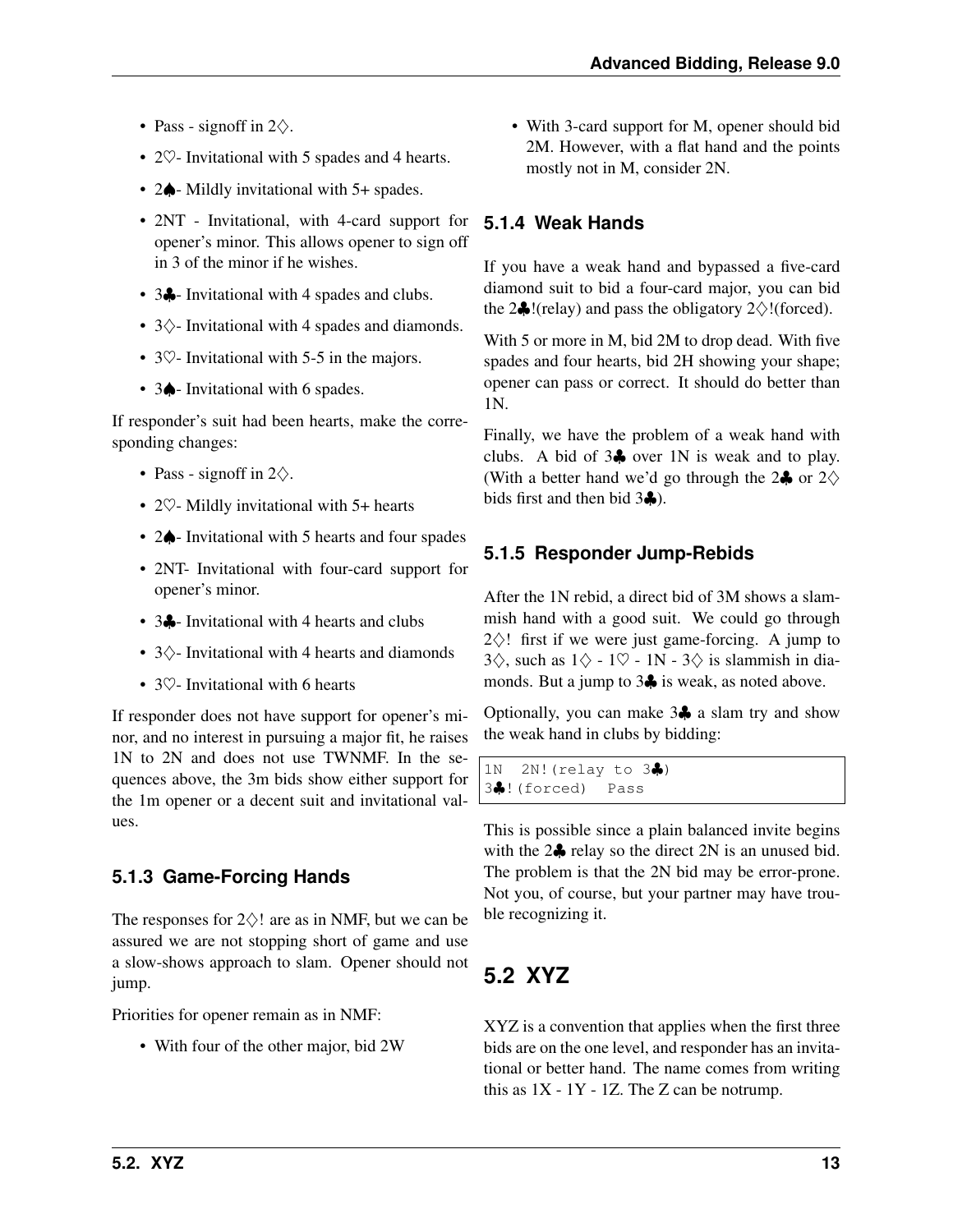Essentially we extend the ideas of TWNMF to auctions where the opener's rebid is 1♠ as well as 1N.

Note: As with TWNMF, XYZ is off in competition or by a passed hand.

Everything from TWNMF applies, with these additions:

- After  $1\clubsuit 1\diamondsuit 1\heartsuit$ , either  $1\spadesuit$  or 1N is natural;  $2\diamond$ ! is the game force.
- If opener has freak distribution, he can break the 2♣! relay, such as:

```
1\diamond - 1\heartsuit1♦ - 2♣ (relay to 2\diamondsuit)
2♠
```
indicating diamonds and spades, diamonds longer than the spades.

• Fourth suit forcing to game is replaced by the 2♢! bid, which might not be the actual fourth suit, as in  $1\diamondsuit$  -  $1\heartsuit$  -  $1\spadesuit$  -  $2\diamondsuit$ !(GF).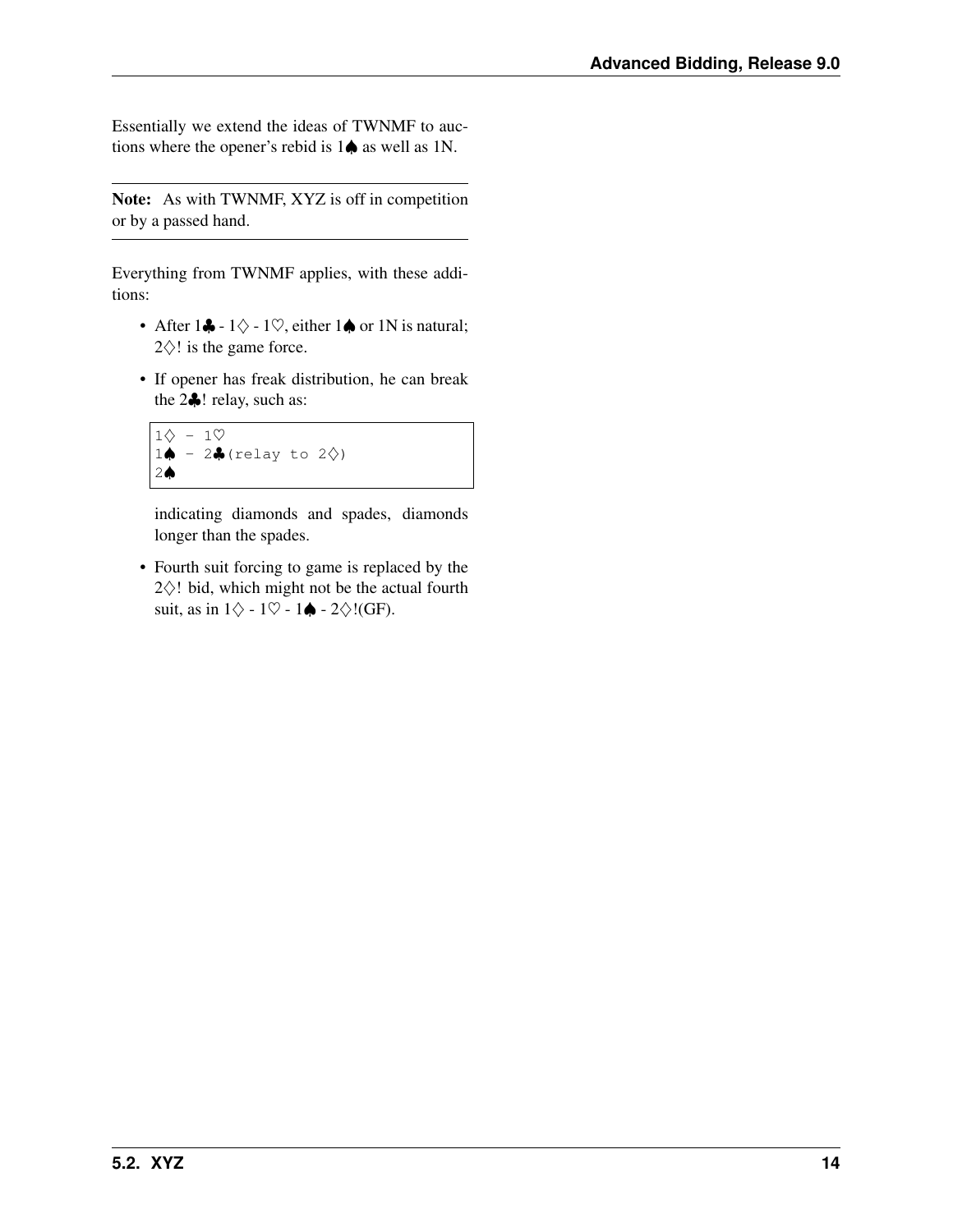#### <span id="page-18-3"></span>**ADVANCED RESPONSES TO TWO CLUB OPENERS**

<span id="page-18-0"></span>When partner opens a strong 2♣ and your hand looks like a vast wasteland, the standard  $2\diamondsuit$  (waiting) approach really wastes an opportunity to say so and requires a possibly vague second bid. Likewise, if your hand is really good but has no good five-card suit, you also can't say that until later. These two conventions do a better job on one or both of these fronts.

Another system is "steps", a system in which responder shows his point count in steps of three HCP starting with  $2\diamondsuit!(0-3)$ ,  $2\heartsuit(4-6)$ , etc. This is not an advanced convention, it is a mistake.

#### <span id="page-18-1"></span>**6.1 Control Responses To Two Clubs**

By partnership agreement, responder shows Aces and Kings. Counting A=2 and K=1,

- $2\diamondsuit!$  = (negative) zero or one (that is, no Aces, perhaps one King)
- $2\heartsuit!$  = two (one Ace or two Kings)
- 2♠! = exactly one Ace and one King
- $2N!$  = three Kings
- $3\clubsuit$ ! = 4 points,  $3\diamondsuit$ ! = 5 points, etc.

After  $2\clubsuit - 2\diamondsuit! - 2N$ , responder can pass. Systems are on. If opener rebids a suit, however, responder must bid again. After  $2\clubsuit - 2\diamondsuit$ , opener can jump to 3N if willing to be in that contract opposite a wasteland.

#### <span id="page-18-2"></span>**6.1.1 Continuations After Positive Responses**

After any positive response to 2♣, we are in a gameforcing auction. Opener with a balanced hand should bid 2N, and systems are on. Opener should not jump in no-trump immediately – give partner a chance to transfer or bid Puppet Stayman first. Since we're in a game-forcing auction, no need to rush.

After opener's rebid in a suit, responder should raise if possible; or show a good five-card suit, or bid notrump.

The usual techniques are in play after opener bids a suit and responder raises. The problem cases arise when responder does not have support. If responder shows a suit it should be a good suit or a good fourcard suit with extra points interested in slam somewhere. Otherwise a fast-arrival 3N shows no particular extras besides the control-card count already given.

Using Control Responses, the responder should generally not be pushing to explore for slam; the opener will likely already know if it is possible or not. 5N pick-a-slam should be remembered when you believe we have the points and controls but haven't found a suit.

Using 4N as RKC is not often useful with this convention. Rather, if opener rebids 4N, it is asking for the suit of the lowest control held by responder. Next, opener may bid the next step up to ask for the next lowest control, although this is rare.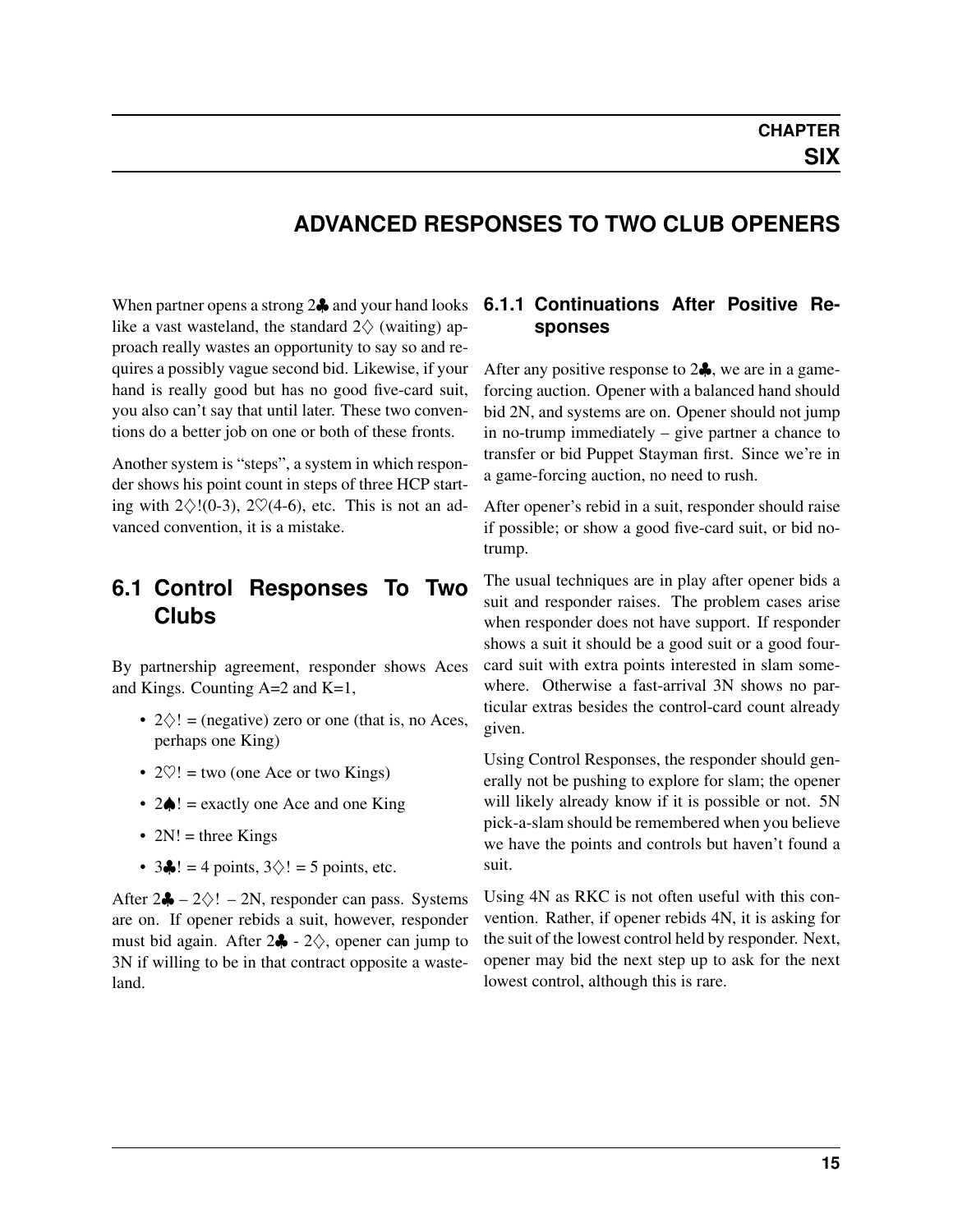#### <span id="page-19-4"></span><span id="page-19-0"></span>**6.2 Two Hearts Bust Response to Two Clubs**

With partnership agreement, the responses to 2<sup> $\clubsuit$ </sup> become:

- 2 $\heartsuit$ ! shows a bad ("bust") hand, with no Ace or King and not even two Queens.
- The other bids remain the same
- $2\diamondsuit$  is now game forcing.
- 2N! is available to show hearts and 8+ HCP. but one would not want to make this bid unless certain you want to play in hearts.

If the opener rebids 2N over  $2\heartsuit!$ , the responder may pass. Systems are on, so 3♢! still asks opener to bid 3♡.

If the opener rebids 2N over any other response it cannot be passed. Systems are on.

After any suit rebid over  $2\heartsuit!$ , the responder must bid again.

#### <span id="page-19-1"></span>**6.2.1 Parrish Relay**

The Parrish convention applies after a Two Hearts Bust response. It provides a way for opener to bid a suit and have it be non-forcing, thus stopping below game.

The Parrish Relay is a bid of 2♠!(relay), forcing responder to bid 2N. Opener's next bid is now not forcing. Note that any concern about wrong-siding notrump is not correct, because if Opener is willing to play in notrump they don't use the relay.

By contrast, after  $2\heartsuit!$ , suit bids at the three level are forcing. So:

> 2♣ - 2♡!(bust) 2N is not forcing 3♣/3♢/3♡/3♠ are forcing

but

2♣ - 2♡!(bust)

2♠!(relay) - 2N!(forced) 3♣/3♢/3♡/3♠ are not forcing

## <span id="page-19-2"></span>**6.3 Kokish**

Kokish applies after a 2 $\diamondsuit$  response to 2 $\clubsuit$ , whether it means waiting or negative.

A rebid of 2♡! means a hand that has five hearts, and possibly another suit; or a strong notrump hand. Responder relays with 2♠!, then opener rebids hearts, another suit, or in notrump. All of these are forcing.

Another suit shows five hearts and at least four of the suit bid. Rebidding hearts shows six hearts. Notrump shows a 25+ notrump hand.

In both cases, systems are on if notrump is rebid, and we are in a game forcing auction.

The point is that an opener with  $25+$  or more points does not have to jump in notrump but can use the Kokish 2H bid first so that a subsequent 2N is forcing. Also, it helps in showing two-suited very strong hands, which are often awkward to show after 2♣ openers.

## <span id="page-19-3"></span>**6.4 Smith's 2**♢ **Waiting System**

Marc Smith uses the following system which has Kokish but no second negative. The range of the 2N opener is expanded to 20-22.

After 2♣ FG or 23-24 balanced:

- 2♢ waiting:
	- 2♡ Kokish, FG or 25+ Balanced
		- \* 2♠ most hands, all balanced hands, hands with majors, good hands

^ 2N 25+ Balanced; systems on, 3N next 25-27, 4N 29-31,  $\ldots$  ^ 3m or 3 $\spadesuit$  second suit with hearts  $\wedge$  3 $\heartsuit$ 6+ hearts, not solid hearts with 9 tricks)  $\wedge$  3N solid hearts exactly 9 tricks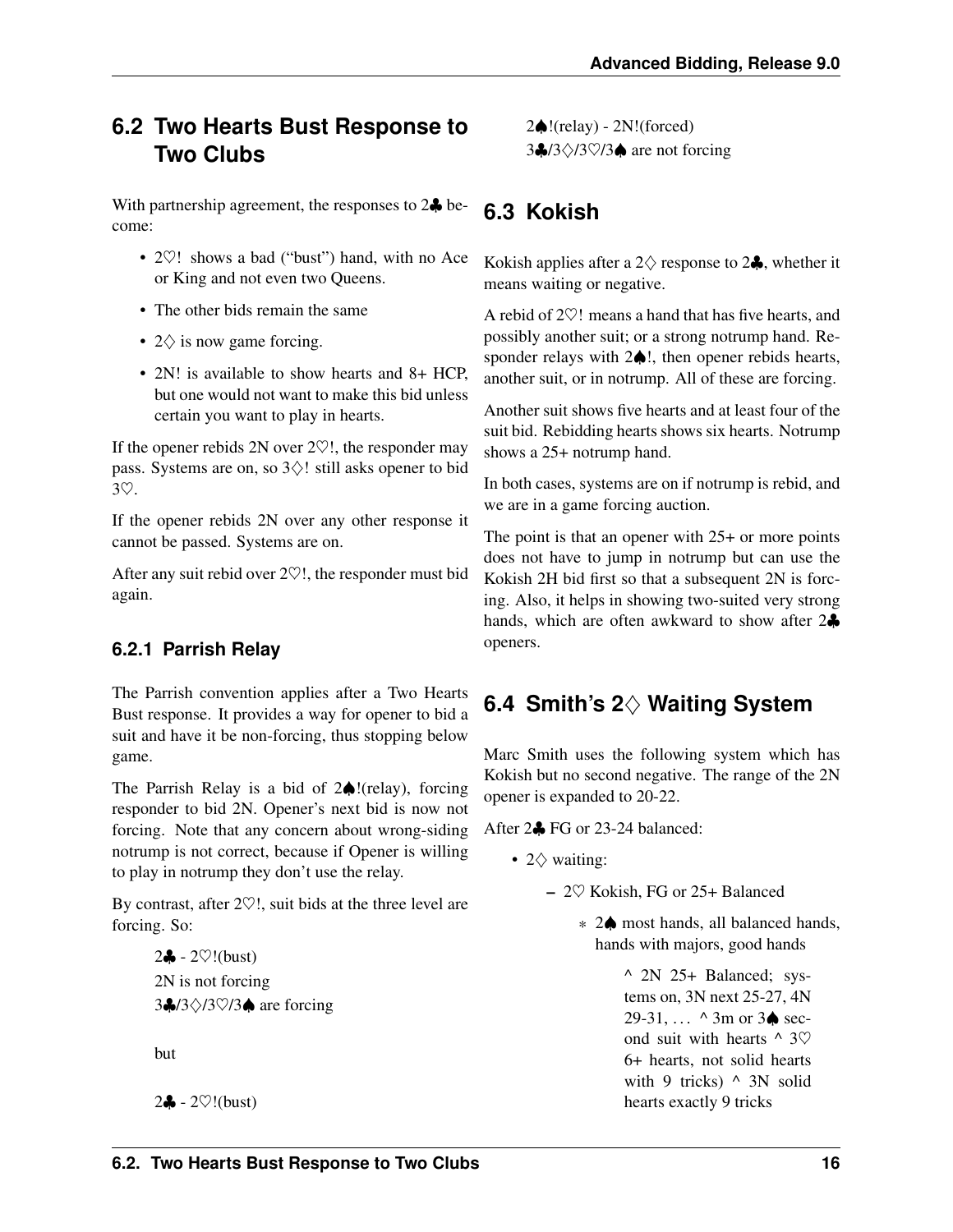\* 2N 5/5 minors and weak, no slam interest opposite a balanced 25.

> ^ 3m slam interest, sets suit  $\land$  3 $\heartsuit$  6+ hearts, invites a raise with a doubleton  $\land$  3 $\spadesuit$ less than 2 hearts

- \* 2♠ natural FG
- \* 2N 23-24 NF, systems on
- 3♣ 6+ clubs, may or may not have a fourcard major.
	- \* 3♢ Stayman; 3M reply or 4♢ natural
	- $*$  3M five card suit W or 4 $\diamondsuit$  agrees major.
- $-$  3 $\diamondsuit$  6+ diamonds with no 4-card major
- 3M 4 card major and  $5+\diamondsuit$ .
- 3N shows a solid minor and exactly 9 tricks. Opener may have an unstopped suit. Responder may remove to 5♣ pass or correct, or 4♣ with slam interest in opener's minor.
- 2M positive values (8+ HCP) with a good 5card suit. Forcing to 4M or 4N. Note that 3N by opener is forcing.
- 3m positive values (8+ HCP) with a good 6 card suit. Forcing to 4N or 5m. Note that 3N by opener is forcing.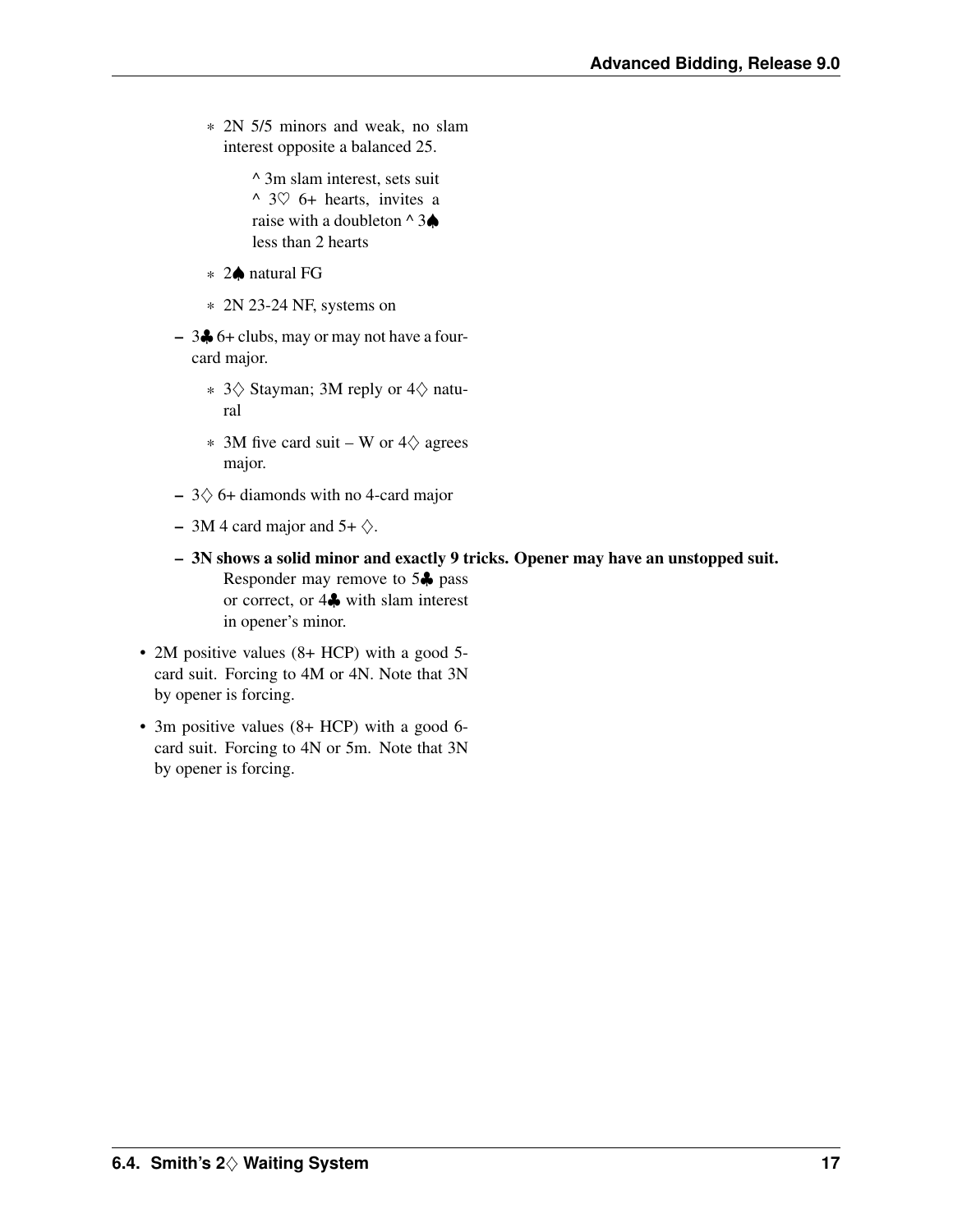#### **ADVANCED JUMP SHIFTS**

#### <span id="page-21-0"></span>**7.1 Soloway Jump Shifts**

When your partner opens a suit and you have a hand that wants to invite slam, and which features a good suit with or without support for opener's suit, it is sometimes very difficult to avoid getting in a situation in which your partner can pass the bid you need to show the nature of your hand.

The Soloway jump-shift (SJS) is meant to make it easier to explore for slam without getting too high, leaving other techniques for the really powerful hands where forcing bids will be safe.

The SJS shows one of these types of hands:

- 1. A strong (17+) hand with one long, strong suit containing at least two of the top three honors.
- 2. A balanced slam-invitational hand (17- bad 19) with a *[good suit](#page-37-1)*. After the jump-shift, you'll bid 3N to show the balanced hand.
- 3. A slam-try or better hand (16+) with a *[good](#page-37-1) [suit](#page-37-1)* and length in opener's suit. After the jump-shift, then show the support on your next bid.
- 4. An intermediate hand (13-16) with a long *solid* major suit and good controls. You'll bid your suit at the four level on your second turn. Don't make the bid with two quick losers in an unbid suit. (Perhaps you might omit this one until you have more experience. I know my partner got confused the first time I used it. The temptation is to assume that juicy jumpshift is one of the stronger hands.)

Note: The SJS commits us to play in one of three strains: opener's suit, our suit, or no-trump!

When in doubt, the SJS is best for hands where you need to describe your hand to the opener and let partner make the decision about slam, rather than where you need to know about the opener. You need a good suit, slam-try strength, and a good rebid (such as raising partner).

If you think about that idea, you'll also see when *not* to make the jump-shift:

- A two- or three-suited hand (unless one is the opener's and yours is good).
- A one-suited hand with a bad suit.
- A very strong balanced hand.

In these cases, you are not able to narrow down the choice of trump suit or no-trump in time if you use up too much bidding room with a jump-shift. Karen Walker gives this example for a very strong hand that came up at a sectional:

♠AKQ84 ♡A98 ♢A8 ♣A54

The use of a traditional jump-shift resulted in the auction  $1\diamondsuit$ - 2 $\spadesuit$  - 3 $\heartsuit$ . Responder was now stuck: 3N isn't strong enough, and could be passed. You can't rebid spades or raise diamonds or hearts, and you don't know if diamonds or hearts are running. Change one of the Aces to a 10 or J and the 3N rebid would describe your hand perfectly.

After the SJS, the opener rebids. The main points to remember are that responder has at least a good fivecard suit, is making a slam invite, does not have a good 19 points, and could have as few as 13-16. He doesn't have a second suit unless it is your suit – so you don't show another four-card suit but rather tell partner where your honors are.

• A raise of responder's suit promises one of the top three honors and at least doubleton sup-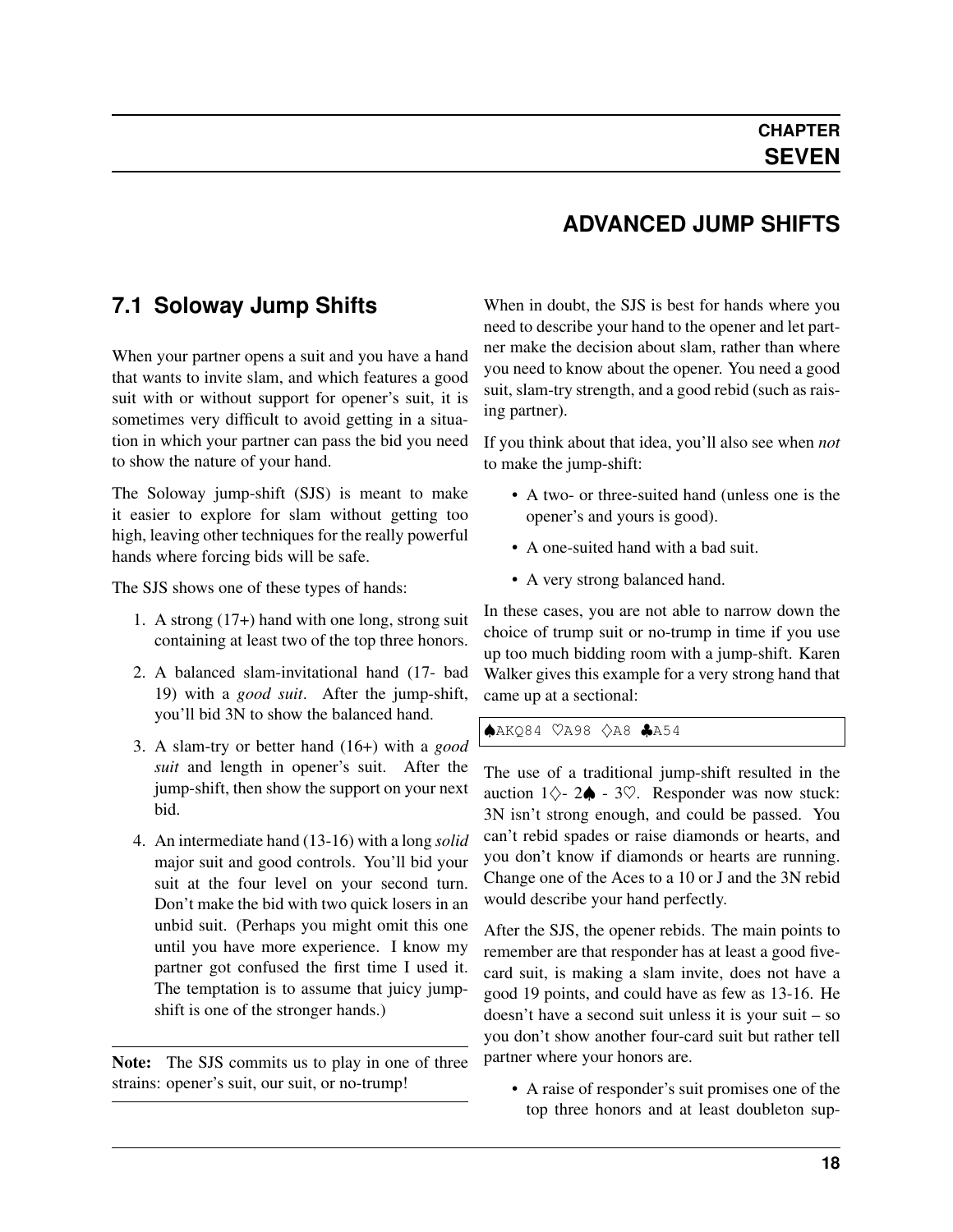<span id="page-22-1"></span>port; that is, Qx or better. A failure to raise responder's suit denies such support.

- A rebid of your suit shows extra length with good honor strength. If you have length in responder's suit but no honor, you can come back to it next time.
- A new suit shows concentrated honors but not necessarily length. (Remember, we are NOT going to play in that suit  $-$  it's yours, mine, or no-trump.)
- Notrump rebids show balance minimums with stoppers in both unbid suits. Walker shows this instructive case: Suppose opener holds ♠8 ♡KJ64 ♢KQ75 ♣AT3 after 1♢ - 2♠! (Soloway). Shouldn't opener bid  $3\heartsuit$ ? No – because responder does not have a heart suit! Partner will not have a second suit unless it is yours. For this hand, you respond 2N - nothing extra in your suit, no Qx or better in spades, minimal points.

Finally, it is time for responder to make his second bid:

- 2N or 3N is the 17- bad 19 balanced hand with a strong five-card suit.
- The jump to four of your major suit jump-shift is the intermediate (13-16) hand with a long solid suit and good controls.
- A simple rebid of your suit is a long, solid suit with more HCP.
- Raising opener's suit shows 4+ if it is a minor, 3+ for a major, and tends to deny an outside singleton; the latter because:
- A new suit is a splinter in support of partner.
- Now or later, RKC is for the jump-shift suit unless you've raised the opener before it.

## <span id="page-22-0"></span>**7.2 Fit-Showing Jump Shifts**

Suppose you're a passed hand and your partner opens. SAYC defines a jump-shift by responder as showing a good hand with a good suit – a hand you nearly opened; you're doing the jump to emphasize to partner that game is nigh. For example, after a P  $-1$  $\clubsuit$ , you might bid 2 $\spadesuit$  with  $\spadesuit$ KQJxx  $\heartsuit$ Axx  $\diamondsuit$ Jxx ♣xx. However, this may be too high if partner is a bit light. And, if you have support for partner's major, you have reverse Drury as a tool. So many good players retask the passed-hand jump-shift as a "Fitshowing Jump Shift". You'll note that the ideas are similar to the 'fit for you with a good side-suit' case in Soloway Jump-Shifts.

The bid has four requirements:

- 1. A good five-card suit.
- 2. 4+ support for partner. When it is a terrific 3-card holding in partner's major, you have Drury, so use it. (Some allow the fit-showing jump shift in this case.)
- 3. Maximum HCP (10-12).
- 4. Good distribution, usually a singleton.

Opener in responding must remember he's just been raised! Consider the bid virtually forcing. What counts are your holdings in the two suits that have been mentioned, not so much HCP per se.

- You can pass have weak support for partner and have opened without love in your heart.
- Rebidding your suit is to play; partner must pass.
- A jump to game  $(1\clubsuit 2\spadesuit 4\spadesuit)$  is a sign off.
- A jump to 3N is to play, showing good stoppers in the unbid suits and no slam interest.
- Raising partner's major is showing slam interest, asking for a cue-bid.
- A new suit is a cue bid for slam in opener's suit.
- A jump in a new suit  $(1\clubsuit 2\heartsuit 4\diamondsuit)$  is a cue bid for the major; or, preferably, use a minimum no-trump bid to ask partner for for his singleton. Yes,  $1\heartsuit - 3\diamondsuit - 3N$  is asking for the singleton, not bidding to play.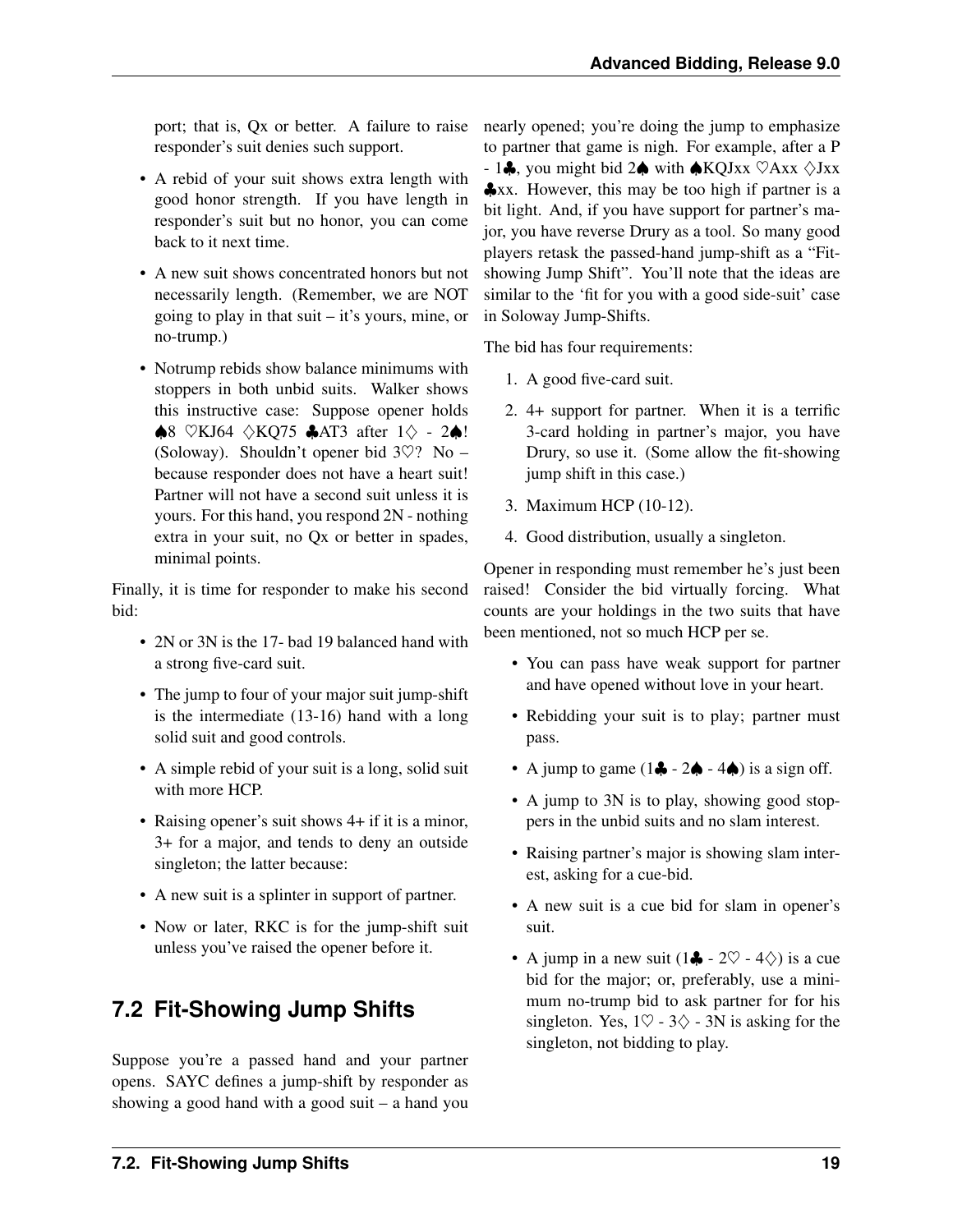#### **SLAM BIDDING**

<span id="page-23-0"></span>Slam bidding, especially in the minors, is really hard. This chapter arms you for battle.

#### <span id="page-23-1"></span>**8.1 Italian Control Bidding**

In the Italian style, a control bid shows a first- *or* second-round control. A second-round control can be shown without a first-control having been shown in that suit. These rules are applied to interpret the bids:

- A control bid is a slam try after trump agreement in a major. It promises first- or secondround control. (Again, over minors or in 2/1 these bids also possible but agreement is needed.)
- A control bid is a non-jump bid in a gameforcing auction. Thus  $1\spadesuit$  -  $2\spadesuit$  -  $3\diamondsuit$  is not a control bid because we are not yet in a game forcing auction. But  $1\diamondsuit - 1\heartsuit - 3\heartsuit - 3\spadesuit!$  is a control bid because bidding on is game forcing and we have suit agreement.
- A control bid that skips a suit(s) denies a control in that suit. So  $1\diamondsuit - 1\heartsuit - 3\heartsuit - 4\clubsuit$  shows a club control and denies a spade control.
- As long as slam is possible, always show a control bid below the game level. Likewise, don't control bid if partner has a limited hand and slam is not possible.
- A control bid in a 5+ card side suit promises the Ace or King. For example,  $1\spadesuit$  - 2N! - 4 $\diamondsuit$ -  $4\heartsuit$  (control) -  $5\diamondsuit$  shows the Ace or King of diamonds. Opener's suit must be a good suit or he would have bid his shortness, so being able to show possession of the Ace or King is important.
- Once you show a short suit, control-bid that suit only with a void, not a singleton Ace. An example would be a Jacoby 2N auction, with opener rebidding a stiff or void, such as  $1\spadesuit$  -2N! -  $3\diamondsuit$ ! (stiff or void) -  $4\clubsuit$  (control) -  $4\diamondsuit$ ; this shows opener has a void in diamonds.
- A control bid at the five level promises first round control, because 4N is no longer available.

Bergen gives this example of a five-level control bid:

| West                                                                                                           | East.                        |
|----------------------------------------------------------------------------------------------------------------|------------------------------|
| $\bigtriangleup$ JT752 $\bigtriangleup$ AK643<br>$\sqrt{4K982}$ $\sqrt{064}$<br>$\Diamond$ A4<br>$\clubsuit$ 2 | $\Diamond 87$<br><b>AAJT</b> |

The bidding is:

```
1 \spadesuit - 2N!4\heartsuit - 5. (not 4N here)
5♢ - 7♠
```
The  $4\heartsuit$  bid shows a five-card suit with two of the top three honors. Therefore East knows West has the AK in hearts. East makes the control-bid in clubs to give West a chance to show the Ace of diamonds; for West to immediately bid 4N would be wrong because of the worthless doubleton in diamonds. After knowing all suits are stopped, and foreseeing setting up the hearts for a diamond discard, East can see the tricks for the 26 HCP grand slam. We don't promise this will happen to you, but it shows the power of the method.

Note that quite often preliminary control bids below the level of game allow us to bid 4N where we otherwise could not, or to avoid getting to the five level when we don't belong here.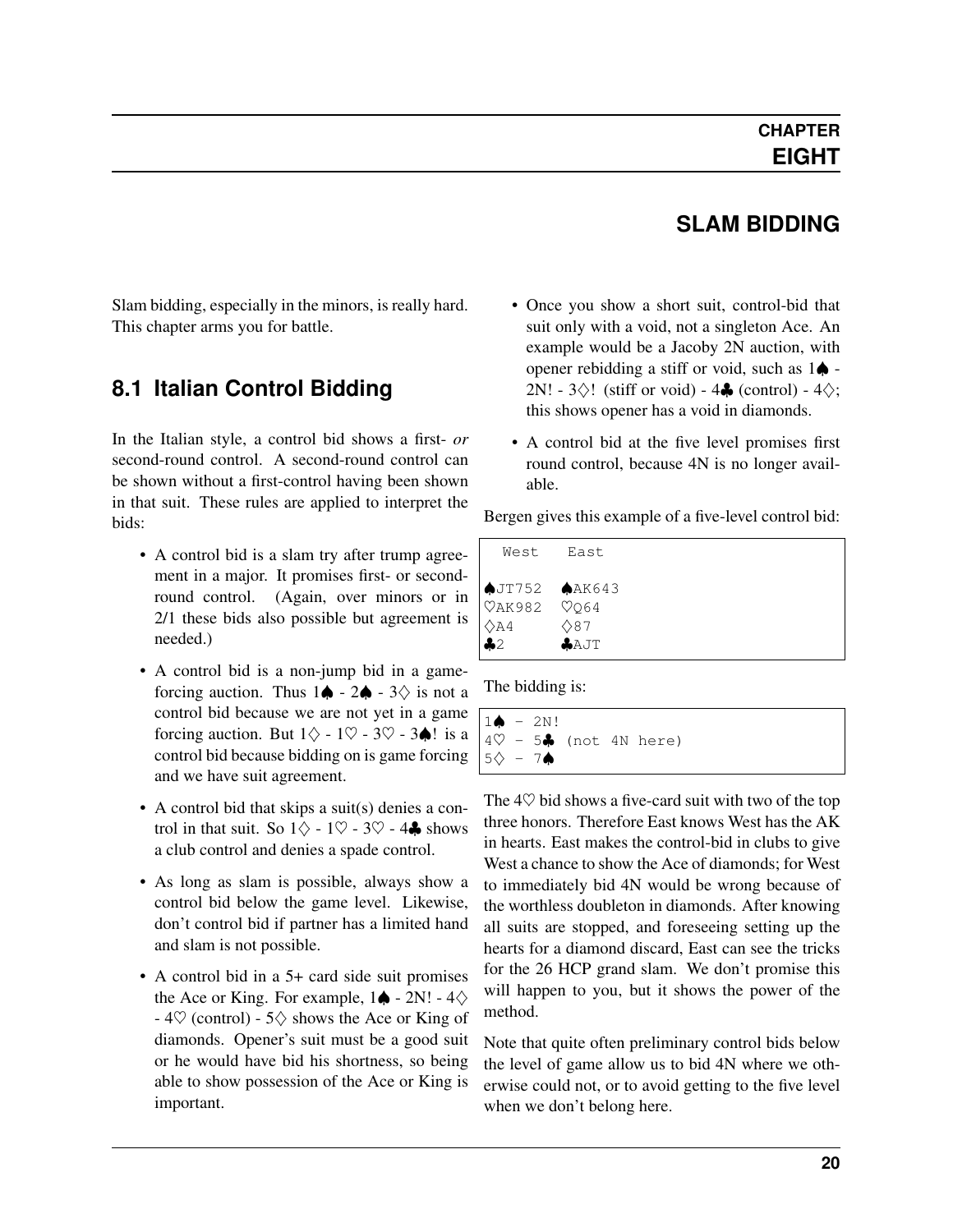<span id="page-24-4"></span>Bergen's *Better Slam Bidding* and its workbook has excellent examples.

#### <span id="page-24-0"></span>**8.2 Five Notrump Pick-a-slam**

When we have not agreed on a suit but you determine that the partnership has the points to be in slam, a jump bid of 5N is a great alternative to just shooting out 6N. It is much, much easier to make 12 tricks in a suit, even a seven-card fit, than it is in no-trump.

In response, partner can suggest a suit to play in or bid 6N.

Bergen's *Better Slam Bidding* and its workbook has excellent examples.

#### <span id="page-24-1"></span>**8.3 Minorwood**

An optional convention to use with inverted minors is "Minorwood", a jump to four of the minor after a two of a minor response. This becomes Roman Keycard Blackwood for the minor. For example,

- $1 \clubsuit 2 \clubsuit 4 \clubsuit$ !(asks for keycards)
- $1\clubsuit 2\clubsuit$ !  $2\heartsuit 4\clubsuit$ !(asks for keycards)

but not in a non-jump sequence such as  $1\clubsuit - 2\clubsuit$ ! - $2\heartsuit - 3\diamondsuit - 4\clubsuit$  in which the players simply discover they lack a spade stopper and decide to play in clubs.

Using clubs for illustration, and 1430 RKC, the responses are:

- $4\Diamond 1$  or 4 keycards
- $40 0$  or 3 keycards
- $4\spadesuit 2$  keycards, no trump queen
- $4N 2$  keycards, with trump queen

After a response of 14 or 30, a bid of the next higher suit asks for the trump queen.

After any response, the bid of the suit one higher than trumps ( $5\diamond$  in this case) asks for Kings.

For diamonds as trumps, the responses are all one higher.

Important: a rebid of 4N is to play:

```
1\clubsuit - 2\clubsuit! (10+, 5+ clubs)
4\clubsuit!(keycards) - 4\heartsuit (0 or 3)
4N to play
```
The usual principle of RKC is used here too  $-$  if an ambiguous (03 or 14) response was made holding the higher number of keycards, responder would now bid the slam if the asker signs off. Presumably the asker was willing to take yes for an answer.

## <span id="page-24-2"></span>**8.4 Three Spades Kickback**

When hearts are trump, a problem arises with using 4N as RKC: sometimes there is insufficient room for a queen ask, or "two and the queen" will be too high. To solve this problem, a bid of 3♠ after an agreement on hearts is RKC. All responses are just one lower than normal. Kickback is off if either partner has bid spades naturally or bid Jacoby 2N; in the latter case the responses to J2NT take precedence.

These are kickback:

- $1\clubsuit 1\heartsuit 3\heartsuit 3\spadesuit$ !(Kickback)
- $1\heartsuit$  2N! 3 $\diamondsuit$ !(shortness) 3 $\triangle$ !(Kickback)

but not:

- 1 $\triangle$  2 $\heartsuit$  3 $\heartsuit$  3 $\triangle$  (natural)
- $1\heartsuit$  2N! 3 $\triangle$ !(shortness)

#### <span id="page-24-3"></span>**8.5 Full Kickback**

After a suit agreement, a bid of one over the trump suit at the four level is RKC. For example,  $1\diamondsuit - 2\diamondsuit -$ 4 $\heartsuit$ !(RKC for diamonds) or 1 $\clubsuit$  - 1 $\heartsuit$  - 2 $\heartsuit$  - 4 $\spadesuit$ !(RKC for hearts).

4N is used over spades.

You can extend the agreement to cover more kinds of auctions, and cases of implicit agreement on the suit, but it can get complicated. For one full treatment see "Kickback: Slam Bidding at Bridge" by Robert Munger, Master Point Press.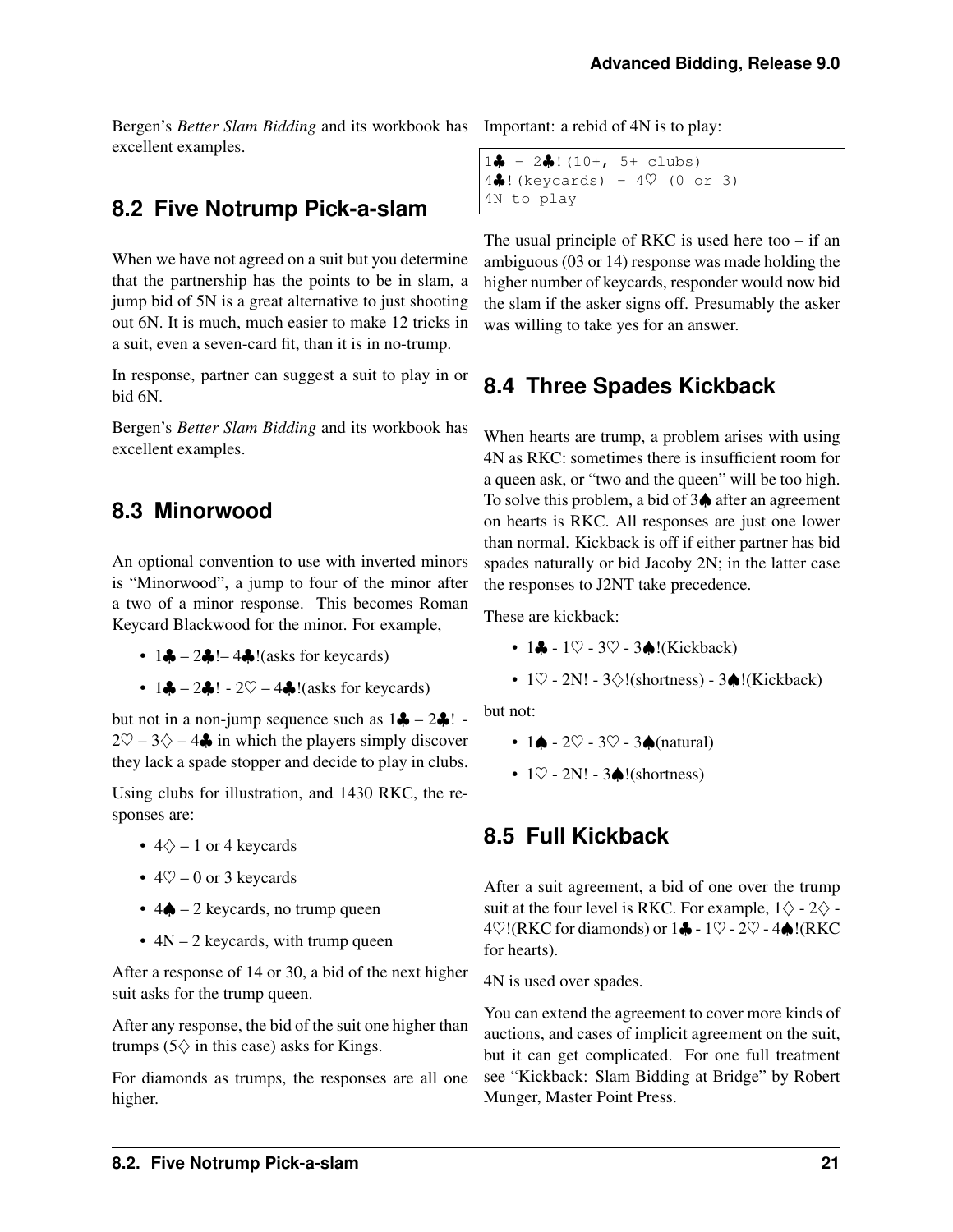<span id="page-25-2"></span><span id="page-25-0"></span>The weak  $2\diamondsuit$  opener doesn't get much respect these days – the chances that you'll end up playing it are not that great, since either opponent with a good holding in a major suit is able to get in relatively cheaply. Therefore, the bid has been co-opted to handle various other problems, particularly awkwardlyshaped hands.

Note that Precision has its own two-diamond opener showing a 4441 hand 11-15 HCP with a stiff diamond. There are many other two-diamond bids in different systems. Some of them are strong.

Moral: when you hear a  $2 \diamondsuit !$  (alert), you have no idea what it means.

The so-called Multi-2 $\diamondsuit$  is a particular headache – it is not allowed in lower-level ACBL tournaments, but you can encounter it online.

It is also worth saying that if  $2\diamondsuit$  isn't strong or Flannery or a Roman of some sort, or you see any other bid that seems to mean too many things at once, you might want to call the director to inquire about it. Twice I've caught people playing an illegal convention.

## <span id="page-25-1"></span>**9.1 Flannery 2**♢

The Flannery  $2\diamondsuit$ !(5 hearts, four spades, 11 to 15 HCP) opener covers a hand with five hearts and four spades and values insufficient to reverse on the second bid. Obviously, you lose the ability to make a weak 2♢ opener.

If you open  $1\heartsuit$  then responder will assume you do not hold four spades, and in particular  $1\heartsuit - 1\spadesuit$  shows five spades.

The responses are:

#### **TWO DIAMOND OPENERS**

- Pass can be made with a six card diamond suit and less than 10 HCP.
- 2 $\heartsuit$  and 2 $\spadesuit$  are to play.
- 3♡ and 3▲ are invitational.
- $4\heartsuit$  and  $4\spadesuit$  are to play.
- 3N is to play.
- 2N! inquires about opener's minor suits. The bid is one-round forcing. Responses are:
	- $-$  3 $\clubsuit$  shows a 4=5=1=3 shape.
	- $-3$  \cdots a 4=5=3=1 shape.
	- $-$  3 $\heartsuit$  shows a 4=5=2=2 shape, minimum.
	- 3♦ shows a 4=5=2=2 shape, maximum.
	- 3N shows a 4=5=2=2 shape, both minors stopped.
	- 4♣ shows a 4=5=0=4 shape.
	- $-4$   $\diamond$  shows a 4=5=4=0 shape.

A sequence such as  $2\diamondsuit!$ -2N!-3 $\diamondsuit!$ -3M would be invitational, not forcing.

There are also these special bids:

- 3. shows at least six clubs, to play.
- 3♢ shows at least six diamonds, invitational
- 4 $\clubsuit$  and 4 $\diamond$  are transfers to 4 $\heartsuit$  and 4 $\spadesuit$  respectively.

These transfers are the power raises, giving responder a chance to start slam bidding. Opener will complete the transfer with a minimum, or bid the intermediate suit with a maximum. These bids are made with slam interest, with responder able to bid RKC with 4N next.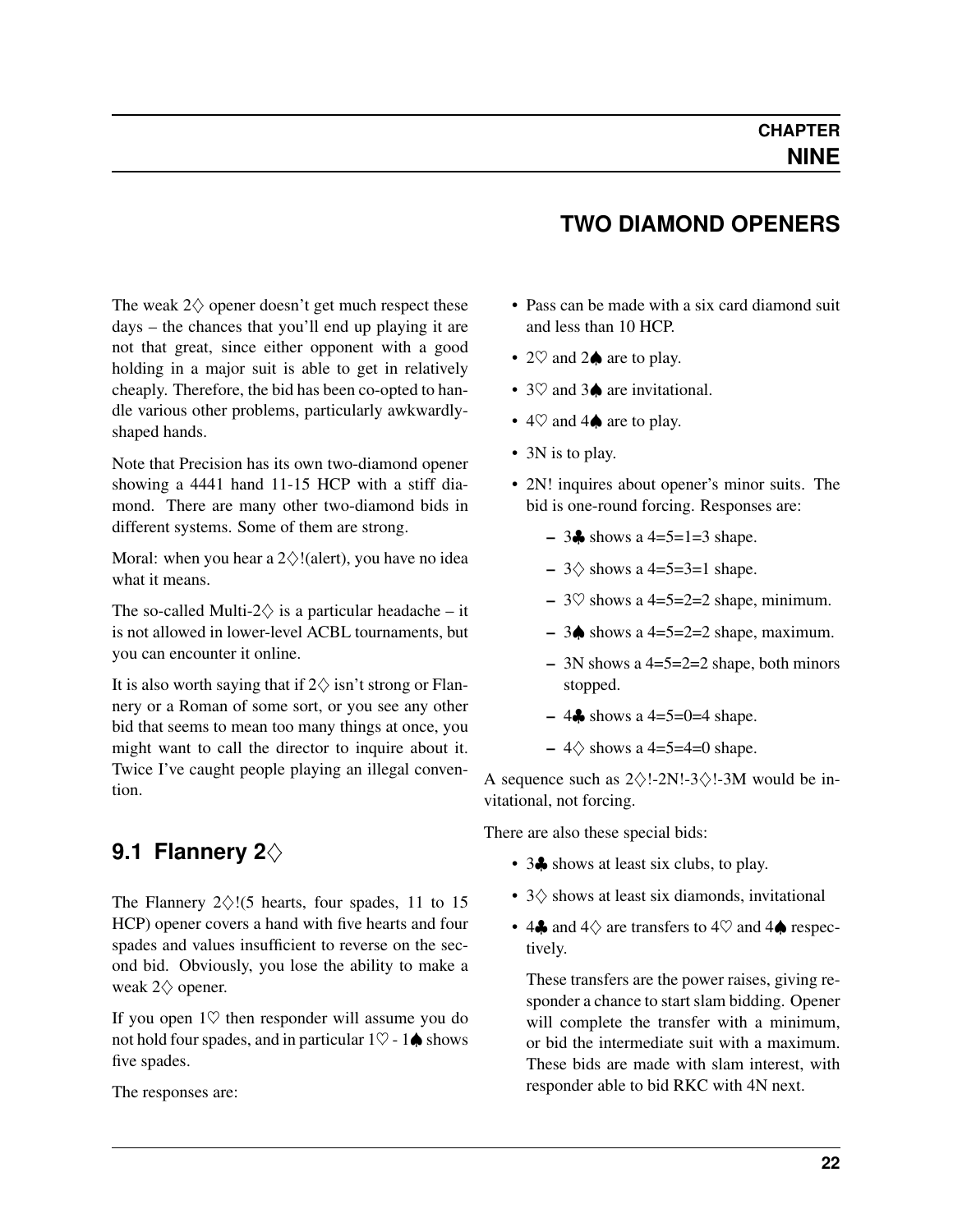## <span id="page-26-3"></span><span id="page-26-0"></span>**9.2 Mini-Roman**

A mini-Roman 2♢ opener is a 4441 or 4405 hand, 11-15 HCP. The most frequent agreement seems to be that the bid promises 4 spades – the 1=4=4=4 hand being handled by opening a diamond; but that is not universal.

Lacking invitational values, the responder will suggest a place to play, bidding up-the-line; only rarely will responder pass with a long diamond suit.

With invitational values or better, responder bids 2N! asking opener to bid his short suit. This is forcing; responder next places the contract in game or makes an invitational bid in a suit.

The mini-Roman is part of a family of Roman  $2\diamondsuit$ bids which chiefly differ as to strength. A Precision player's 2♢ opener means explicitly a diamond shortage but NOT a 4=4=1=4 shape necessarily.

#### <span id="page-26-1"></span>**9.3 Mexican Two Diamonds**

Opening  $2\diamond$  shows a balanced 18 to 19 HCP. Responder bids 2♡! to deny values for game, so opener places the contract, usually at 2N. Otherwise responder relays with 2♠! to 2N, and systems are on. Typically this convention is played with a weak notrump system.

Much more complicated versions exist. Be sure to ask for an explanation if on defense.

## <span id="page-26-2"></span>**9.4 Other Bids**

Of course,  $2\diamondsuit$  openers were strong in the days of Goren, but that was superseded by the use of 2♣ as the sole strong opener.

If you are facing a pair playing a strong 1♣ system, such as Precision, a  $2\diamondsuit$  opening will be either an intermediate (11-15 HCP) bid short in diamonds with no four-card major, or it can be a strong bid. See *Imprecise Precision* for an intermediate version. A responder bid of 2N! shows a strong hand, and inquires about the opener's shape.

Defending against such systems, it is important to discuss beforehand what 3♢ means and what double means (penalty, or takeout, or lead-directing?). Generally a double of an artificial bid would be leaddirecting unless you agree otherwise.

The "could be short" meaning "as few as two" announcement of a  $2\diamondsuit$  bid is your warning to check their card. Some Precision pairs do not even promise two diamonds, and they should alert that not just announce it.

Multi, a two diamond opener showing a preempt in an unknown major, is now legal in ACBL Open+ Chart Events (typically, 2-session Regionals and NABCs). You may encounter it, or its full monster sister that might also be a strong 4441 or NT hand, online or in other jurisdictions.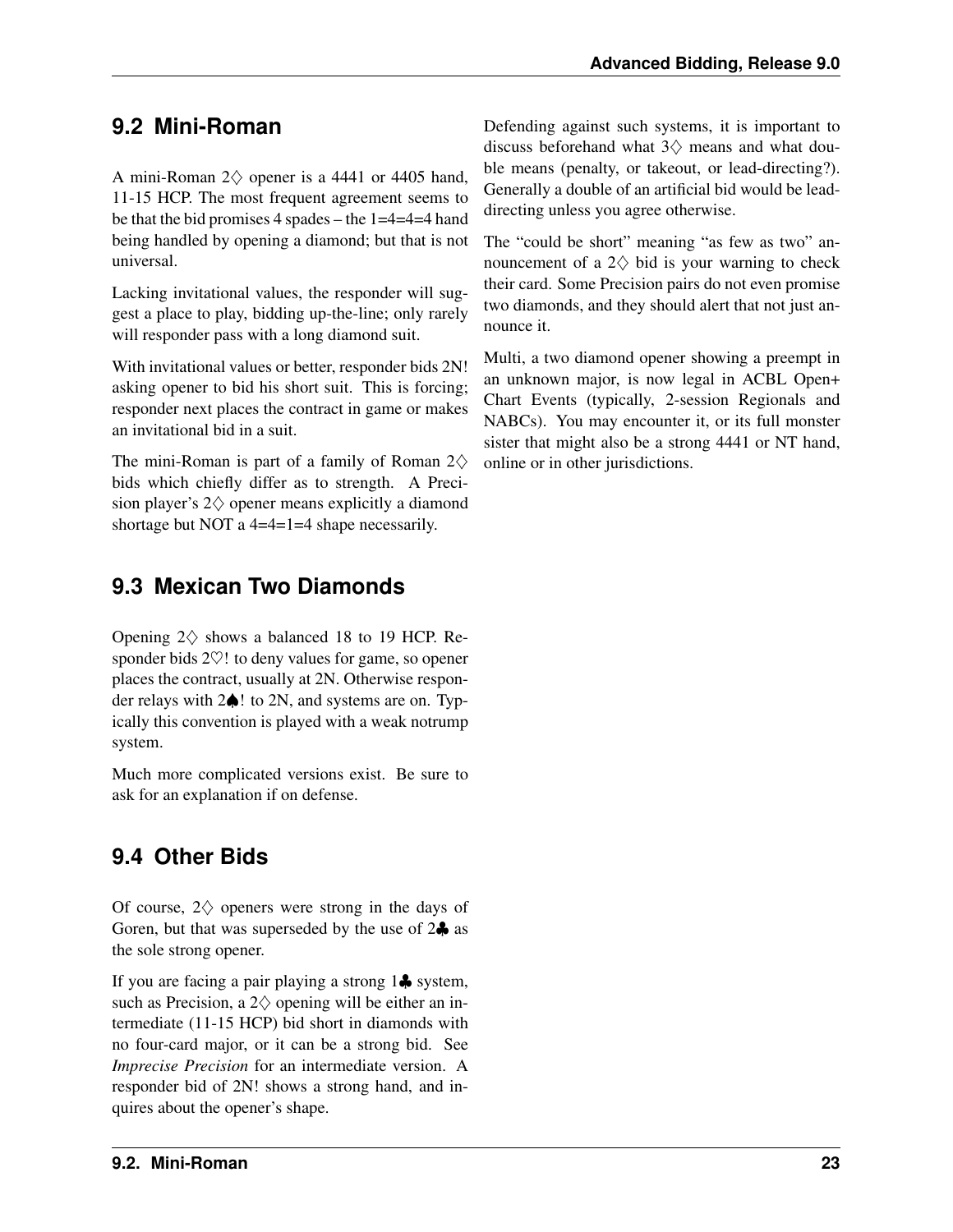<span id="page-27-4"></span><span id="page-27-0"></span>This chapter describes a variety of interesting *[gad](#page-37-0)[gets](#page-37-0)* you might see, or wish to adopt. Many gadgets outside the standard ones have one or more variants. If something here sparks your interest, you may wish to do further research.

#### <span id="page-27-1"></span>**10.1 Puppet Stayman**

<span id="page-27-3"></span>Over 2N or 2♣ followed by 2N, bid 3♣!(asking for a four- or five-card major) if you have a 3-card or 4-card major. Puppet Stayman is game forcing because, lacking a major, the opener will reply 3N. The 3♣ bid need not be alerted, but the responses must be alerted.

Responses are:

- 3♢!(No five card major, one or two 4 card majors)
	- $-3\degree$ ! Responder has four SPADES  $\lt$ major you do NOT have!
	- 3♠! Responder has four HEARTS <– major you do NOT have!
	- 3N! Responder does not have a four card major
	- $-4\diamond$ ! Responder has both 4 card majors. Opener has choice of games.
- 3M!(five cards)
	- Responder normally chooses between 3N or 4M.
	- Responder with slam interest and 3+ card fit in M can bid the other major as a power raise of M.
	- $-4$ , is natural with long clubs.

## **INTERESTING GADGETS**

- $-4\Diamond$  is natural with long diamonds.
- 4N is quantitative (M is not agreed as our suit)
- Suit bids at the five level are splinters.
- 3N!(Opener has no four or five card majors)

The name "Puppet" comes from the  $3\heartsuit$  and  $3\spadesuit$  rebids after a  $3\diamondsuit$  response, in which the responder bids the major he DOESN'T have, so that the strong hand becomes the declarer. He's pulling the opener's strings.

The point of this structure is that the strong hand declares all the hands with a major fit, whether 5-3, 4-4, or 3-5.

Puppet Stayman is incompatible with *[Smolen](#page-5-4)* (page 2).

#### <span id="page-27-2"></span>**10.2 Showing Both Majors in Stayman**

Having 4-4 majors and a maximal 1N opener, opener bids 3♣ as a response to Stayman. Responder then transfers to their suit (or best suit).

1N 2♣ 3♣!(max, 4-4 majors) 3♢!(transfer) 3♡

1N 2♣ 3♣!(max, 4-4 majors) 3♡!(transfer) 3♠

After this, responder can pass, bid the game, or explore for slam as appropriate.

Note: Stayman with a poor hand short in clubs is no longer available.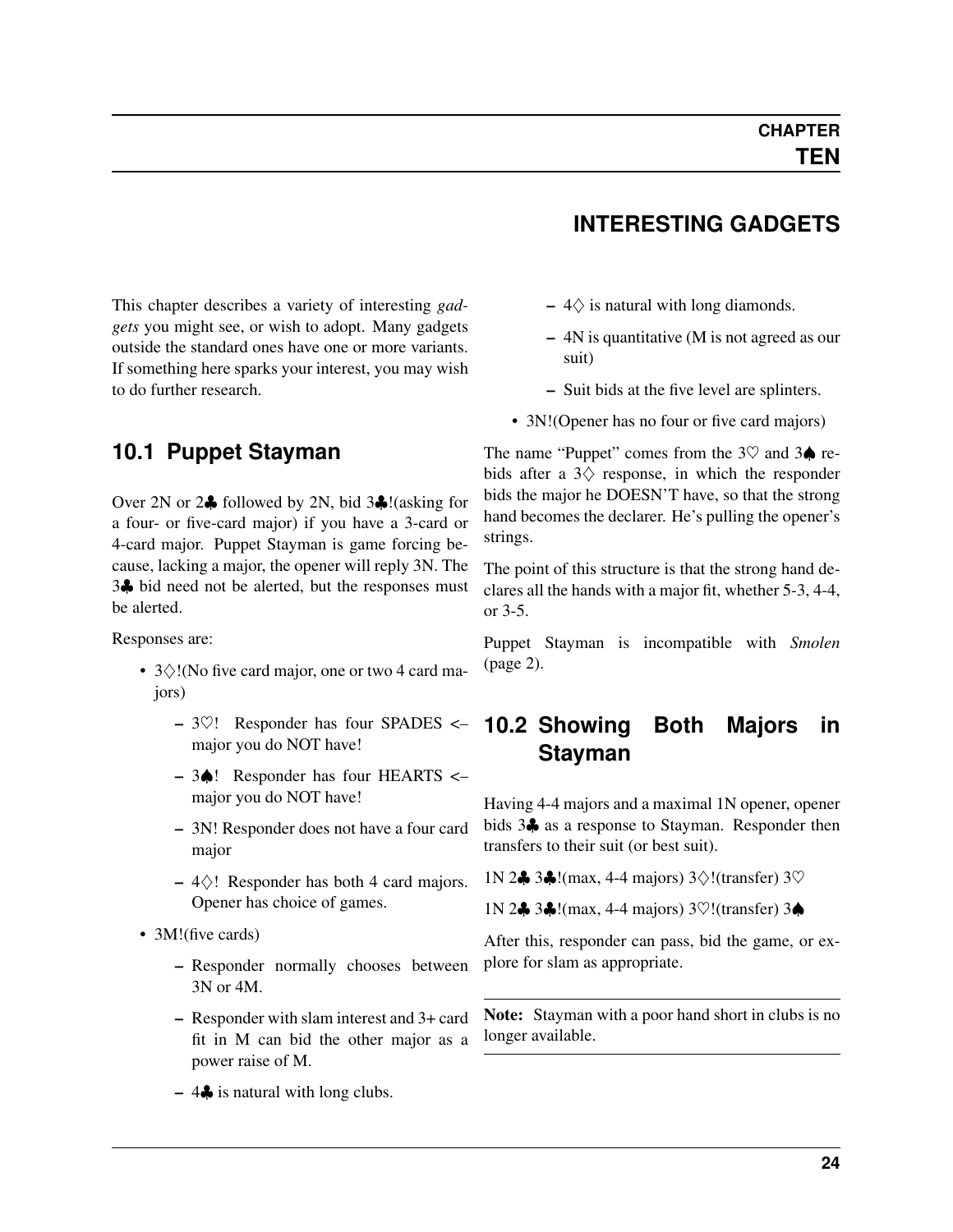#### <span id="page-28-4"></span><span id="page-28-0"></span>**10.3 South African Texas**

South African Texas is similar to Texas: 4♣ transfers to 4 $\heartsuit$ , 4 $\diamondsuit$  transfers to 4 $\spadesuit$ . This leaves 4 $\heartsuit$  and 4 $\spadesuit$ as natural and to play. Why have two ways to end up in the same place? Responder can choose to be the declarer if he has the kind of hand that would be better having the lead come into it in the side suits.

#### <span id="page-28-1"></span>**10.3.1 Muppet Stayman**

Muppet Stayman is a modification of Puppet Stayman apparently introduced by the Italian pair Augustin Madala- Noberto Bocchi. Muppet Stayman interchanges the  $3\heartsuit$  and  $3N$  responses so that 5-3 fits can be found in either major.

2N - 3 $\clubsuit$  (or 1N - 3 $\clubsuit$  by partnership agreement):

- 3♢!(Opener has no five card major, has one or more 4 card majors)
	- 3♡! Responder has four SPADES <– major you do NOT have!
	- 3♠! Responder has four HEARTS <– major you do NOT have!
	- 3N! Responder does not have a four card major
	- 4♢! Responder has BOTH 4 card majors. Opener has choice of games.
- 3 $\heartsuit$ ! Opener has no four or five card major. Responder can now bid 3♠ if he has five spades and 3 or 4 hearts, or 3N otherwise. (See below for an alternative.)
- 3♦! Opener has five spades.
- 3N! Opener has five hearts.

Note that if responder has five spades and 2 or fewer hearts he will transfer rather than use Stayman; so by reversing the meanings of  $3\heartsuit$  and  $3N$ , we are leaving open the chance to find an 8-card fit in hearts or spades.

Option: After a  $3\heartsuit$  response, you can again "puppet" by having 3♠! relay to 3N while 3N! shows five spades.

#### <span id="page-28-2"></span>**10.4 Minor Suit Stayman**

1N - 2♠!(minor suit Stayman) shows 4-4 or better in the minors and at least invitational values. It denies a four-card major.

2N - 3♠!(minor suit Stayman) can also be played with game-forcing values.

#### <span id="page-28-3"></span>**10.5 Sons Of Texas**

Playing Texas Transfers opens up some other possibilities. Here are two of them.

1. Delayed Texas Transfers

As an additional option if playing Texas Transfers, delayed Texas offers a way to show hands that are 6-4 in the majors.

Bidding 2 $\clubsuit$  first, then  $4\diamondsuit$  or  $4\heartsuit$  over a  $2\diamondsuit$  response, is called "delayed Texas". It explicitly shows six of the suit to which you transfer, and four of the other suit.

- 1N 2 $\clubsuit$  2 $\diamond$  4 $\heartsuit$ ! six spades, four hearts. Opener with 2 spades and 4 hearts should pass. Otherwise bid 4♠.
- 1N 2 $\clubsuit$  2 $\diamondsuit$  4 $\diamondsuit$ ! four spades, six hearts. Opener with 2 hearts and four spades should bid 4♠. Otherwise, bid 4♡.

Note: This convention is incompatible with the advanced 2N structure.

1. Four Spades Quantitative Minors

Playing Texas Transfers, the sequence 1N - 4♠ has no meaning. With partnership agreement, this means a hand that has the points for a quantitative raise to 4N, but is 5-4 or better in the minors. Opener can choose between 4N or 5♣ to play, or six of a minor.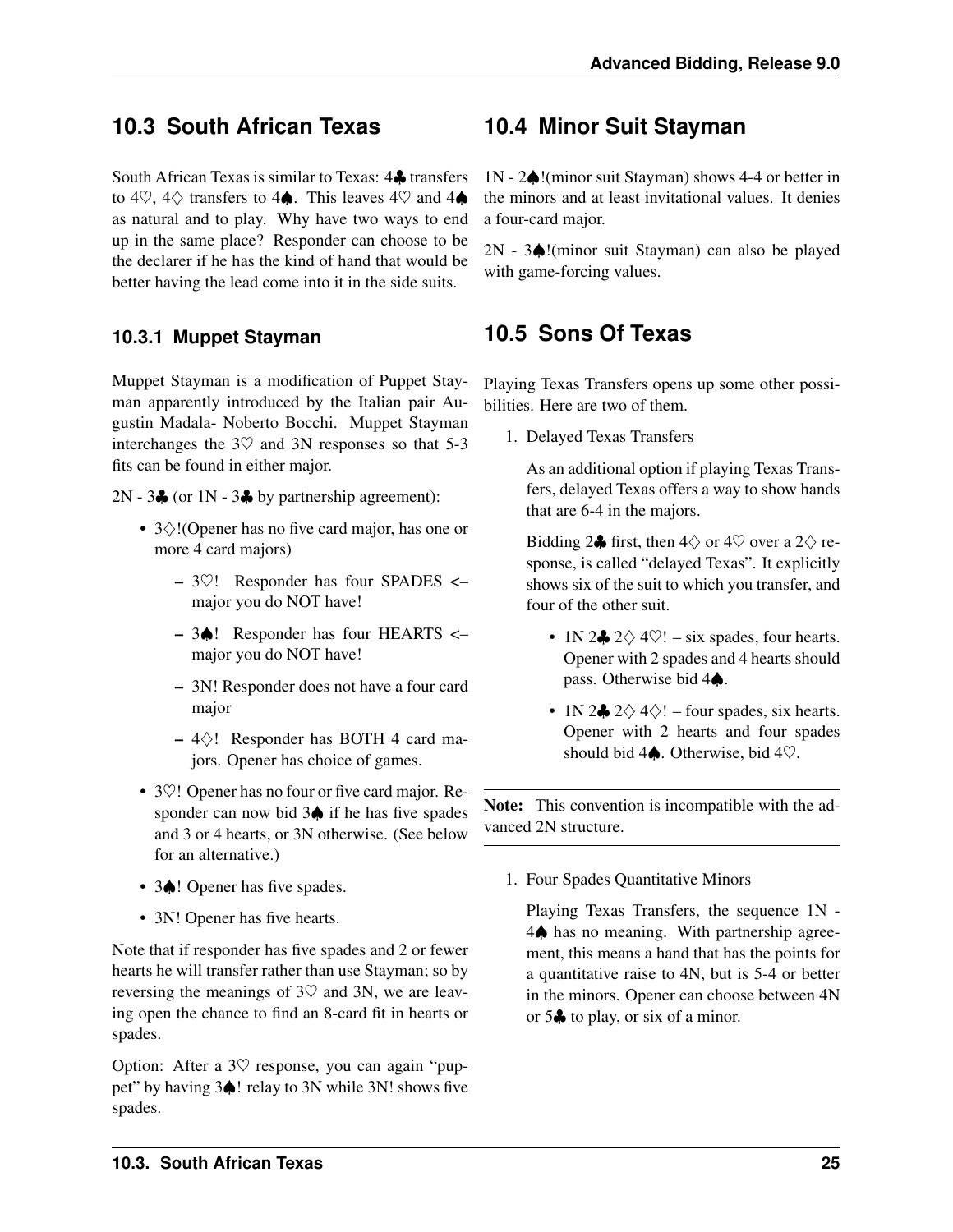## <span id="page-29-3"></span><span id="page-29-0"></span>**10.6 Four-Way Transfer Variants**

There are many versions of four-suit transfers.

For example, 2♠ transfers to 3♣ and 3♣ transfers to 3♢, leaving the 2N invitational undisturbed, at the cost of losing the ability to break the transfer as shown in our *[version](#page-6-2)* (page 3).

Some people play four-way transfers with the inbetween bids meaning being "good" instead of "bad". This is an error because the other way gives you a method to deal with 5-5 hands weak in the minors.

If you do not use a method that gives you a way to make a balanced invitation, then to make an invitational notrump bid responder must go through Stayman, ignoring partner's response; and the subsequent 2N bid must be alerted:

•  $1N - 2$  – 2? - 2N! (may not have a four card major)

The "impossible 2♠" sequence also gets a new meaning:

•  $1N - 2\clubsuit - 2\heartsuit - 2\spadesuit!$  (forcing one round, shows 4 spades).

This shows responder actually has spades, and is not just trying to bid 2N invitational.

I hate this: you're asking opener to answer a question to which you do not want to know the answer – but the opening leader will want to know it.

Finally, you can make 2N! the transfer to 3♣ and 3. transfer to  $3\diamondsuit$ , again giving up the ability to break the transfer, in order to make 2♠! mean Minor Suit Stayman, described in this chapter.

## <span id="page-29-1"></span>**10.7 Montreal Relays**

This was invented by someone who went crazy trying to tell if responder has four or five of his major over a 1♣ opening. Responder does not bid a fourcard major; instead, he bids an artificial  $1\diamondsuit$ . Responses of  $1\heartsuit$  or  $1\spadesuit$  show five card suits. A responder with 5 hearts and 5 spades bids 1♡.

A response of  $1\diamondsuit$  shows enough values to respond but is otherwise artificial. Opener's rebids after 1♣ - 1♢!(artificial, no five-card major):

- 1 $\heartsuit$  promises 4 hearts, does not deny 4 spades
- 1♠ promises 4 spades, denies 4 hearts
- 1N denies a four-card major, denies six clubs
- 24 shows six clubs
- 2N is 17-18 balanced (as usual).
- 2 $\diamondsuit$ , 2 $\heartsuit$ , and 2 $\spadesuit$  are normal reverses.

Some play this convention with additional 3-level splinter conventions. It is off in competition.

## <span id="page-29-2"></span>**10.8 Namyats**

Namyats is Stayman spelled backwards. Apparently this amazing fact is supposed to help you remember what it means. Doesn't work for me, but maybe it does for you. Samuel Stayman didn't invent either Stayman or Namyats!

An opening bid of 4♣ is a strong hand with an 8-card heart suit. Likewise,  $4\diamondsuit$  is a strong hand in spades. This leaves opening the majors at the 4-level as weak bids with no slam interest. Generally the distinction is that you use Namyats with a hand with no more than five losers.

If the responder wishes the opener to become the declarer, or has slam interest, he can temporize with the intervening suit, e.g.

•  $4\diamondsuit$ !(transfer to 4 $\spadesuit$ ) -  $4\heartsuit$ !(transfer to 4 $\spadesuit$ ).

To accept the Namyats transfer is a sign-off.

An opening bid of 3N! shows a hand that would have preempted in  $4\clubsuit$  or  $4\diamondsuit$ ; partner usually bids  $4\clubsuit$ ! pass or correct.

There are more complicated agreements about follow-ups, but that's the basics.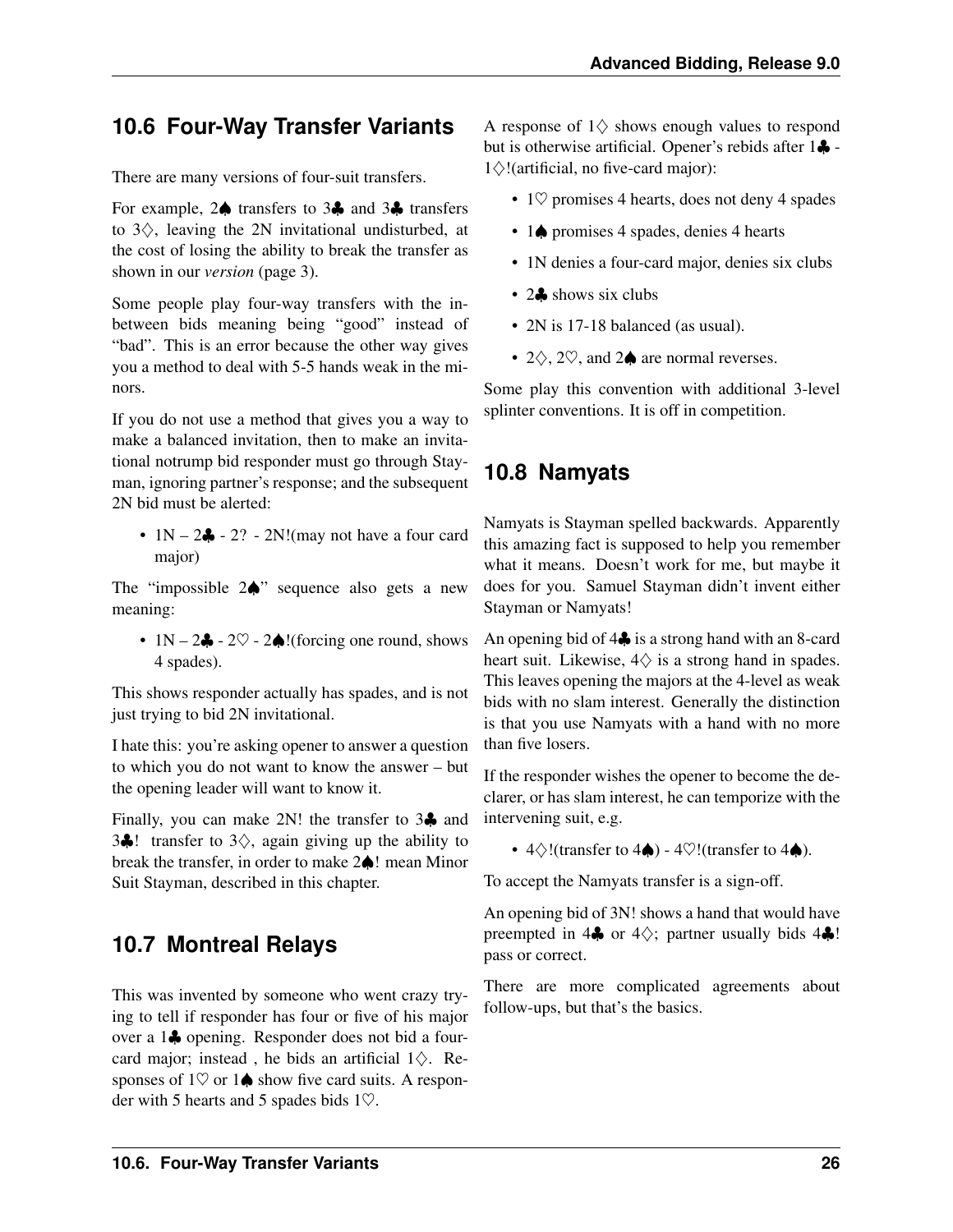#### **THE WEAK 1N OPENER**

<span id="page-30-0"></span>This document describes one approach to playing a weak 1N. Our approach assumes inverted minors and a SAYC or 2/1 system onto which you are adding a 12-14 weak NT. This version selects from the options offered in the book *The Weak Notrump* by Andy Stark, for the most part. That book is highly recommended.

If you are playing SAYC without inverted minors, learn them first. Note that playing a weak NT changes the minor openings in significant ways, as detailed below.

Dealing with competition is important with a weak NT system because competition is more likely. You are more vulnerable to a penalty double. A way to escape, called a *[runout](#page-38-3)*,is necessary. Likewise you are less likely to be able to double for penalty effectively when they overcall your 1N opener. See the chapter on Runouts in *Defensive Bidding* for some choices.

You can use a weak NT system in certain situations only. For example, in first- or second-seat openings only, or only not vulnerable.

A side effect of playing a weak notrump is a big improvement in your skills playing 1N contracts; get strong or die.

#### <span id="page-30-1"></span>**11.1 Defending the Weak 1N**

Defending against the weak 1N opener, standard advice is to not use D.O.N.T. or other systems that lack a penalty double; but this feeling is not universal. Some teachers feel it more important to stick to the same system regardless, to avoid confusion, and some even feel that D.O.N.T. will work just fine as long as you liberalize your criteria for using it a bit,

such as considering five cards routinely adequate for long-suit bids.

Stark and others recommend Mohan, explained in *Defensive Bidding*.

#### <span id="page-30-2"></span>**11.1.1 Opening 1N**

Open all hands 1N that meet these criteria:

- $\cdot$  12-14 points
- Shape is 4333, 4432, or 5332

There are two special cases:

- Do open almost all hands with three quick tricks, such as 3 Aces or AK in one suit and another Ace. Otherwise,
- Do not open a 12 point hand with a 4333 shape in first or second seat. If you open it in 3rd or 4<sup>th</sup> seat, open it 1N. Do not open it in a minor "just to get in there". Your partner will think your hand is unbalanced as the auction goes on. Yes, sometimes you will be wrong, but many times you will be right. This restriction will allow us to bid some thin games.

For purposes of treating a hand as a strong 1N (15- 17), the shape can be 5422 but only if at least one of the doubletons is Kx or Ax or better.

#### <span id="page-30-3"></span>**11.1.2 Responses when there is no competition**

#### <span id="page-30-4"></span>**11.2 Using the Strong 1N System**

Responding to a weak 1N can be done with the same system you use with a strong 1N. Invitational range is 11-12 (add 3 to normal values). However, with a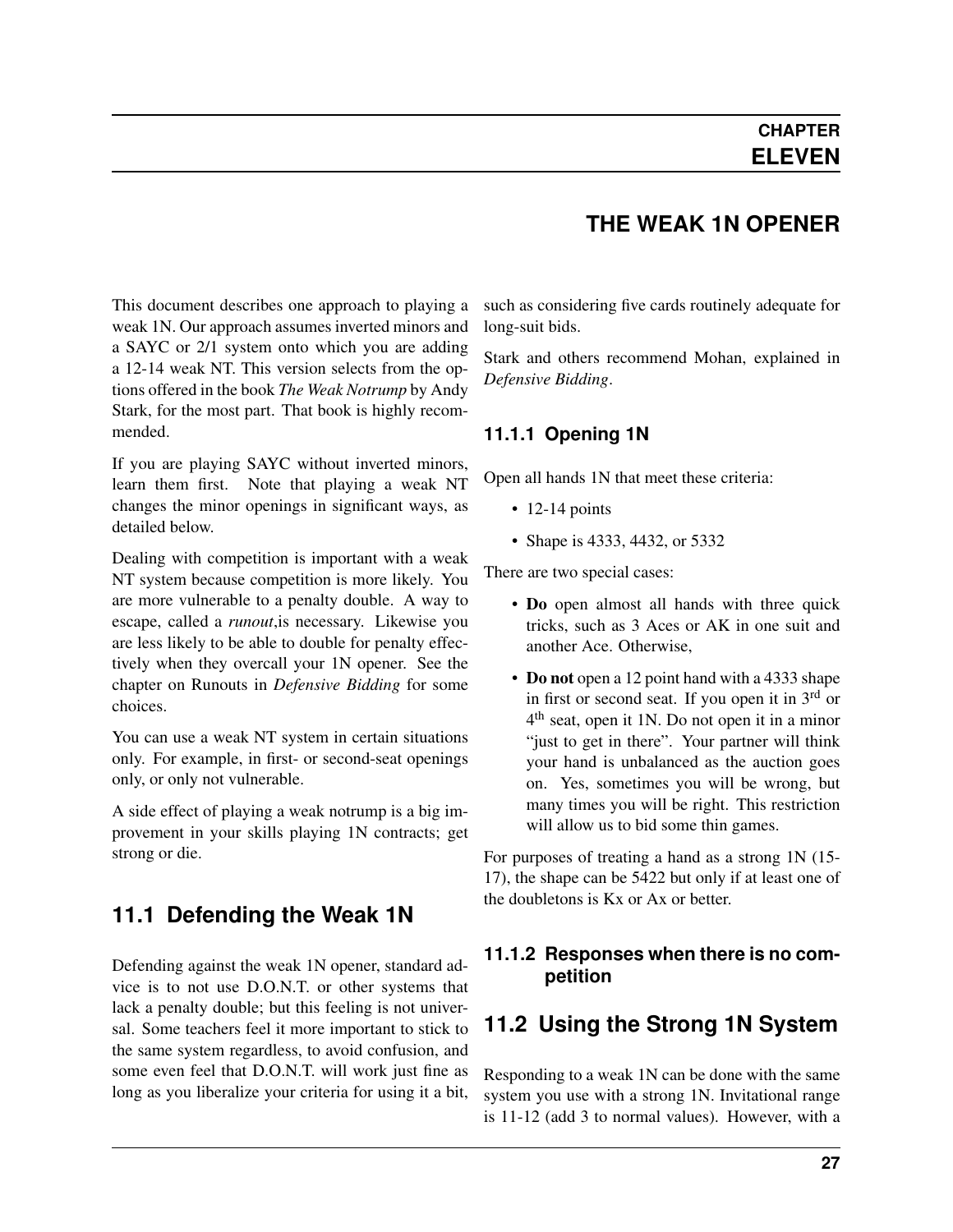<span id="page-31-2"></span>balanced 12 that is not flat, usually we push to game. Two 12 point hands make 3N more often than a 17-8 split because you have entries in both hands.

## <span id="page-31-0"></span>**11.3 Forcing Stayman**

An alternative is Forcing Stayman. In the forcing Stayman scheme,  $2 \diamondsuit$  is a game force, and there are no transfers except Texas transfers.

Responses to 1N depend on the strength of the responder's hand:

- Weak hands pass or make drop-dead bids of 2 $\heartsuit$ , 2 $\spadesuit$ , or at the 3-level.
- Holding a five card major, bid 2♡ or 2♠. These are natural and to play.
- Holding a six-card minor, bid  $3\clubsuit$  or  $3\diamondsuit$ . These are natural and to play.
- Holding a seven-card major, bid 3♡ or 3♠. There are natural and to play.
- All invitational hands with a four-card major respond with 2♣, Stayman. This bid can also be made with a weak hand with a stiff or void in clubs, intending to pass any response. Responses are as with normal Stayman.
- 2N shows invitational values and no four-card major.
- With a six card major, and a minimum raise to game, bid a Texas Transfer of  $4\diamondsuit$  or  $4\heartsuit$ .
- Most game forcing hands respond with  $2\diamond$ !(artificial, forcing to game or four of a minor). This is called Forcing Stayman.

After responder bids  $2\diamondsuit$ , opener's rebid clarifies his hand type. We agree not to stop short of 3N, four of a minor, or four of a major. We are not forcing to five of a minor.

- If you have a 4-card major, bid that major. If you have both 4-card majors, bid 2 hearts.
- If you have a five-card major, bid it. You will rebid it next to show the five-card suit.
- If you do not have a major, bid a five card minor.
- If you have neither a four card major or a five card minor, bid 2N. (Note, not 3N, and this 2N can NEVER be passed.) Your shape will be 3244, 2344, 3334, or 3343.

If opener bids a major that the responder holds, the responder can jump to game holding a minimum, or give a raise to show slam interest. Remember, responder is the captain of the hand. Opener should then start cue bidding.

Responder now can show a five-card or longer major by bidding it. He can bid 2N!(tell me more),if available, to ask partner for more information. In the following auctions, responder's second bid shows a five-card major:

| 1N 2◇!<br>2♡ 2♪!                           |  |  |  |
|--------------------------------------------|--|--|--|
| $1N 2\diamondsuit!$<br>2♦ 3♡               |  |  |  |
| $1N 2\diamondsuit!$<br>$2N$ 3 $\heartsuit$ |  |  |  |
| 1N 2◇!<br>34 34                            |  |  |  |

Note particularly that 1N 2 $\diamondsuit$ ! 2 $\heartsuit$  2 $\spadesuit$  shows five spades. With only four, bid 2N! (tell me more). This gives opener room to bid 3♠ next to show 4 hearts and 4 spades, or to bid  $3\heartsuit$  to show five hearts.

## <span id="page-31-1"></span>**11.4 Slam Auctions**

If responder bids  $2\diamondsuit$ !(forcing) and then 4N, it is a quantitative raise.

If a suit is agreed to after  $2\diamondsuit$ , then 4N becomes RKC. For example:

```
1N 2♢!(forcing)
2♡ 2♠!(five spades)
3♠ 4N(RKC)
```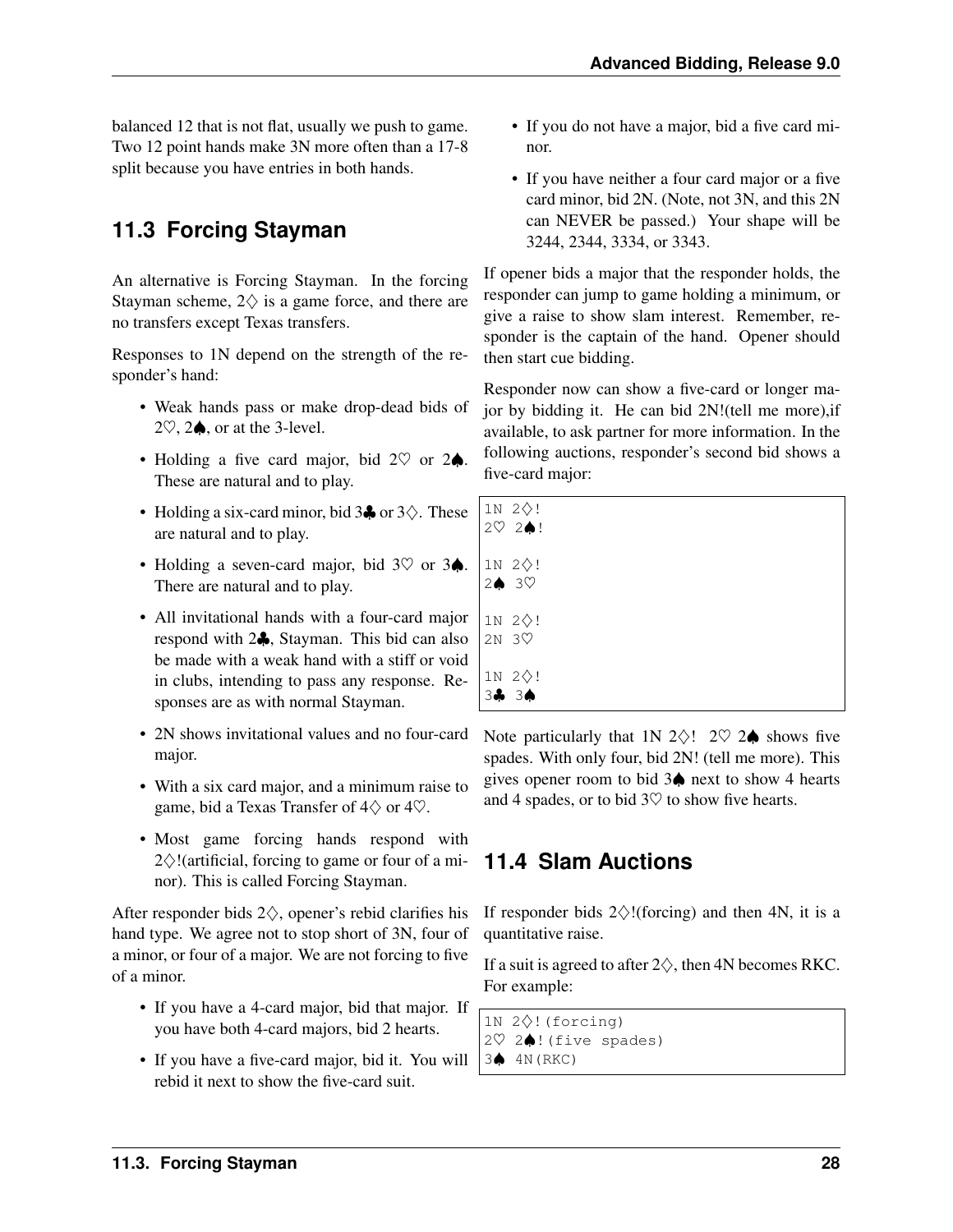If responder makes a Texas Transfer and then bids 4N it is RKC:

```
1N 4♢!(transfer)
4♡ 4N (keycard)
```
Other slam auctions can use splinters. Note that in this auction, hearts are agreed to and responder is showing a splinter in spades:

```
1N 2♢!(forcing)
2♡ 3♠!(agrees hearts, 0-1 spades)
```
And in this one:

```
1N 2♢!(forcing)
2♠ 2♡!(five hearts)
3♡! 4♣ (splinter in clubs)
```
Finally,

```
1N 2♢!(forcing)
2♡ 4◇ (agrees hearts, splinter in
˓→diamonds)
```
Of course, responder should not splinter without slam interest.

#### <span id="page-32-0"></span>**11.4.1 Opening a minor**

With a hand that would normally open a strong 1N, you open a minor and then rebid notrump. We tend not to open iffy minors so as not to let the opponents glide into the auction with their major. Therefore a 1 $\clubsuit$  or 1 $\diamond$  opening bid is either 15 points or more, balanced, OR it is a sound unbalanced opening. Equal short minors(3-3 or 4-4) are normally opened 1♣. Black 5-5's are opened 1♠.

The main idea is that opener will rebid notrump to show the strong balanced hand; rebidding something else shows the unbalanced opener. Because opener might be so strong, the responder tries hard to bid, rather than insisting on a solid six.

The minor raises are inverted, so that the single raise shows 10 points and four cards in the suit, while the double raise is preemptive. Since opener either has a real minor suit OR has 15 HCP, the inverted minor bids are safer than normal and you can make the strong 2m raise with only 4 cards.

Responder does not bypass  $1 \diamondsuit$  for a four card major unless he intends to pass a 1N rebid by opener. Therefore, a  $1\diamondsuit$  response to a  $1\clubsuit$  opener indicates either an invitational hand or a hand lacking a fourcard major.

Sometimes a hand that is 4=5 in the minors is especially awkward to rebid, so depending on suit quality, it is acceptable to open these  $1 \diamondsuit$  if minimum, or in first or second seat to consider passing a 12 point hand.

## <span id="page-32-1"></span>**11.5 Responses to one of a minor**

Here are the responses to a 1 $\clubsuit$  or 1 $\diamond$  opener.

- 1 $\clubsuit$  1 $\diamondsuit$  is a normal 6+ bid. Responder will either have a hand capable of a bid over 1N or no four card major.
- 1 $\clubsuit$ /1 $\diamond$  1M, shows 4+ cards in M. If the hand is good enough to bid over 1N, it will not have a longer diamond suit.
- 1 $\clubsuit$ /1 $\diamond$  1N shows 6-10 HCP, balanced, denies diamonds, hearts, and spades. With a good 9 or 10 and a decent club suit, consider bidding a  $3=3=3=4$  as  $2\clubsuit$  rather than 1N.
- 1 $\clubsuit$ /1 $\diamond$  2N shows 11-12 HCP, balanced, no four card major. Again, prefer a suit bid if you have one.
- 1 $\frac{1}{2}$ /1 $\diamond$  3N shows 13-15 HCP, balanced, no four card major.

Note that we try to avoid notrump responses, especially 1N, so that opener can show the big balanced hand on his second bid.

- The raise to the two-level shows 4+ cards,  $10+$ HCP, and no four-card major. Four cards are allowed here because opener either has a real suit or is strong.
- The raise to the three level is preemptive, showing 5+ cards and 5 points or less, ideally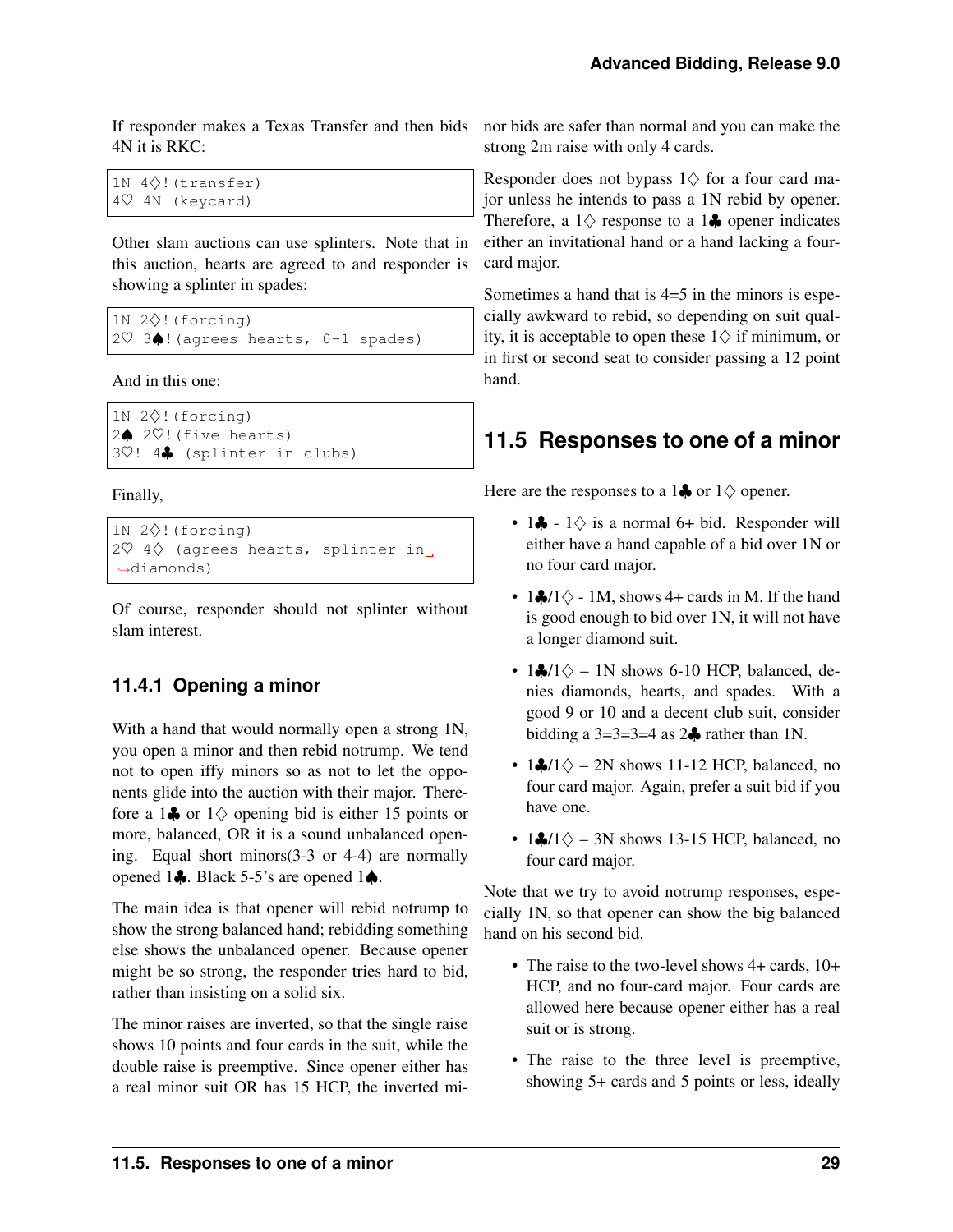– but since bidding 1N is to be avoided with a Notes: weak 1N, you can stretch this as far as 7 points.

• Jump shifts are a partnership agreement, weak or strong.

After a 1m – 2m inverted raise, a rebid of 2N shows the strong 15-17 notrump hand and is game forcing. Otherwise, start bidding stoppers up the line.

## <span id="page-33-0"></span>**11.6 Opener's rebid**

Opener can pass a 1N or 2N response or any preemptive bid, but otherwise must bid again.  $1\diamondsuit$  - 1N - 2 $\clubsuit$ or  $1\diamondsuit - 1N - 2\diamondsuit$  is not forcing; a reverse is forcing for one round.

After  $1m - 1M$ , raise the major with 4 cards, or with 3 cards and an outside stiff or void; details below. Otherwise,

- With 15 or more HCP and a balanced hand, opener will rebid some level of notrump.
	- 1N shows 15 17 balanced.
	- A jump to 2N shows 18 19 balanced.
	- A 2N bid over a two-level bid by partner is 15 or more and is game forcing.
	- 3N shows a long solid minor with an opening hand, akin to a gambling 3N opener.
- Opener can reverse with a good 17. Rebidding the other minor is 'reverse-like': either 1♣ then  $2\diamondsuit$  or 1♣ then  $2\diamondsuit$  is treated as a reverse.
- Jumping to 3m shows 17 or more, unbalanced, with no available reverse, so a long suit.
- $1m 1x 3N$  is a long solid minor with an opening hand, similar to a gambling 3N.
- $1\diamond$  then 3 $\clubsuit$  is a minimal opener usually 5-5 in the minors. Except for that,
- Jump shifts by opener show a strong 19 or more unbalanced hand.
- When nothing else applies rebid the minor.

- As usual, if there is an overcall by LHO and it is passed around to the opener, opener should consider reopening with a double if short in their suit.
- If RHO balances or raises his partner's overcall, Lebensohl or whatever you are using over overcalls, applies.
- Otherwise, if responder has bid but an intended 1N rebid is not possible due to competition, 2N shows the strong NT hand and a stopper. With a strong NT hand and no stopper, opener doubles.
- After 1m 1N, we know responder has  $6 9$ and less than four cards in any bypassed suit. With a hand less than 16 HCP,
	- Sign off with a pass, or 2m
	- $1\diamond$  1N 2♣ shows a minimal opener, 5 - 4 in the minors, letting responder choose a minor.
- The auction  $1\clubsuit 1$   $\diamondsuit$  is standard except you can't rebid 1N lacking the 15-17 balanced hand. You can raise diamonds with 4. When stuck rebid your minor.

## <span id="page-33-1"></span>**11.7 Raising A Major**

After  $1m - 1M$ , if you have 4 cards in M or 3 with an outside stiff or void, revalue the hand. Since your hand was either strong and balanced, or unbalanced, the hand is unlikely to be worth less than 14 support points.

- With 14 17 support points rebid 2M.
- With 18 19 support points rebid 3M.
- With 20 or more support points rebid 4M.

## <span id="page-33-2"></span>**11.8 After the Strong 1N Rebid**

The structure after the 1N rebid is almost exactly the same as with the 1N opener. Note that the assump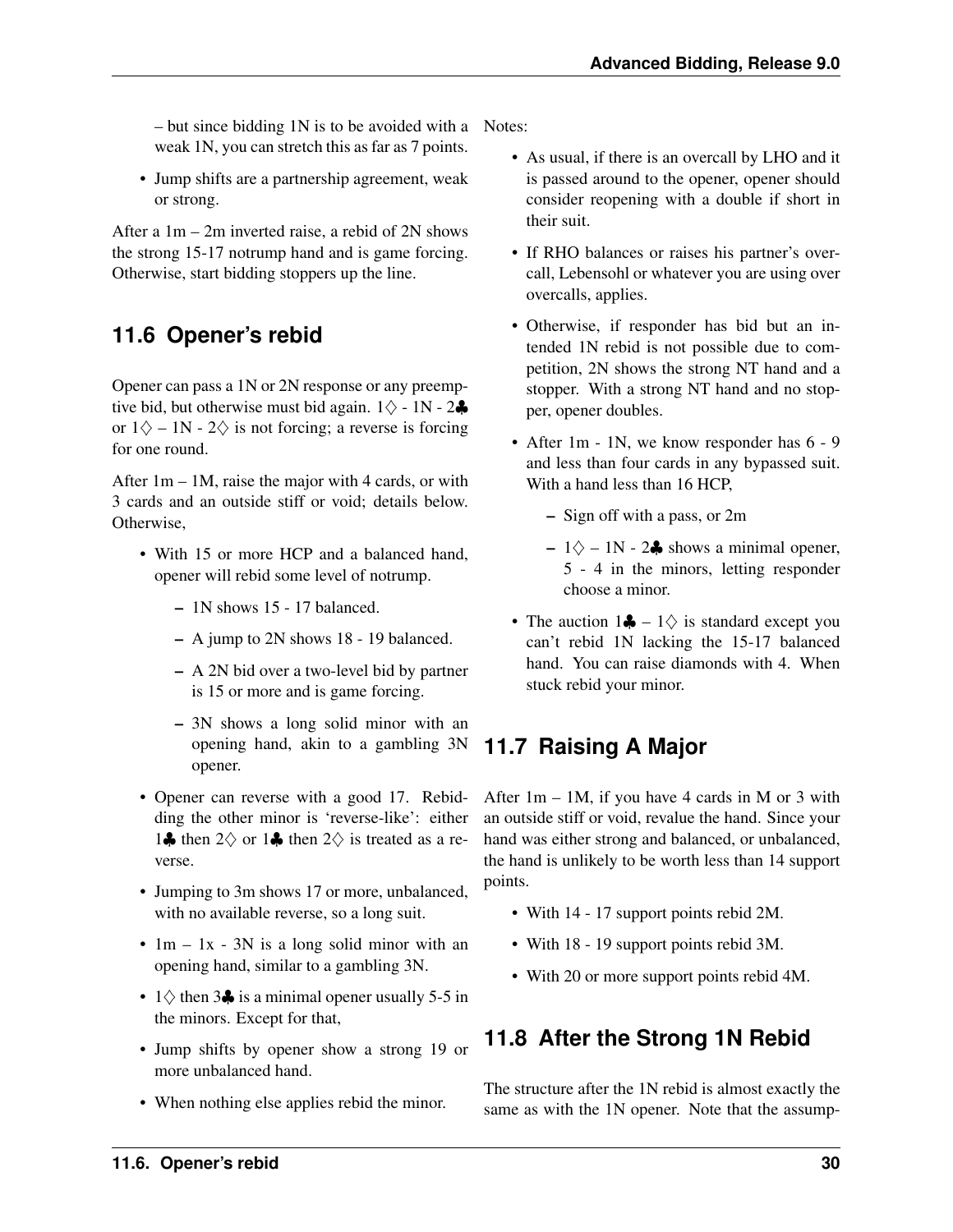tion here is that opener could not raise partner's suit. First we'll discuss the auction where responder bids a major and opener shows the strong 1N hand. We'll discuss the auction  $1\clubsuit - 1\square - 1N$  later.

#### <span id="page-34-0"></span>**11.9 After 1**♣ **- 1M - 1N**

If responder has less than 8 points, he may pass, rebid his major to play, or bid a new suit at the 3 level, to play.

If responder has 8 or 9 points, he usually wants to know more about the opener's hand. If the responder does not have five of his major, and has no interest in the other major, with an invitational balanced hand he can just raise to 2N. Otherwise, he should begin with 2 $\clubsuit$ !, invitational checkback Stayman. Stronger hands will begin with  $2\diamondsuit$ !(game forcing) if using Forcing Stayman.

A special exception is to rebid a major at the 3 level: this is an invitational hand with a six card major that is a good suit. With a lesser suit, use 2 Clubs first and then rebid the major.

1m - 1M - 1N!(15 - 17 balanced) 2♣! is Invitational Checkback Stayman. It should be alerted as, "asking for further hand description, invitational." Opener with a minimum hand (that is, declining the invitation) replies:

- 2♢!: No three card support for partner's suit, no four cards in other major.
- 2♡ / 2♠: Bidding responder's major shows three, bidding the other major shows four. When holding both 3 of his suit, and 4 of the other major, raise responder's major.

If opener has a maximum (accepting the invitation), he can bid 2N or at the 3 level:

- 2N: Opener has no support, does not have the other major, but has a maximum hand.
- 3m: Opener has 5+ in the minor, with a maximum hand.
- 3M: Opener has a maximum hand and at least 3 of partner's major.

• 3W: Bidding the other major at the three level shows a maximum and 4 of that major, but denies 3 of the responder's major. Responder will pick from 4W, 3N, or even 4M.

On responder's second bid, he can rebid his major to show an invitational hand with six cards.

#### <span id="page-34-1"></span>**11.10 After 1**♣ **- 1**♢ **- 1N**

Responder should bypass  $1$  $\diamondsuit$  to show a four card major only if he intends to pass a 1N rebid. Hence the 1♢ bid shows responder has no four-card major or has 8 points. Now:

- 1 $\clubsuit 1 \diamondsuit 1 N 2 \clubsuit!$  is invitational checkback Stayman.
- 1 $\clubsuit 1 \diamondsuit 1 N 2 \diamondsuit!$  is game forcing checkback Stayman.
- $1\clubsuit 1\diamondsuit 1N 3\clubsuit 8$  HCP, probably 3 clubs and 4+ diamonds.

Note that with no major, and 4 clubs, responder would have made a strong or a weak club raise. With a major and invitational-plus values, responder would bid 2♣ here. With a major and weak values, responder would have bid the major rather than  $1\diamondsuit$ . Therefore, this must be a 8 or more HCP club raise with not enough clubs to have made the strong 2♣ response. Hence responder probably has 3 clubs.

#### <span id="page-34-2"></span>**11.11 After We Make A 1N Overcall**

We use the same system after we overcall 1N as we do with a strong 1N rebid. The only difference is neither party has shown a suit. Use 2♣! for invitational hands, and 2♢! for game-forcing hands, or just 2N to invite with no major suit.

When the 1N overcall is in balancing seat, the range is 11-14. Since the hand in second seat can be up to 16 HCP but had been unable to find a bid, we proceed normally. However, remember to "give back the King" in computing ranges.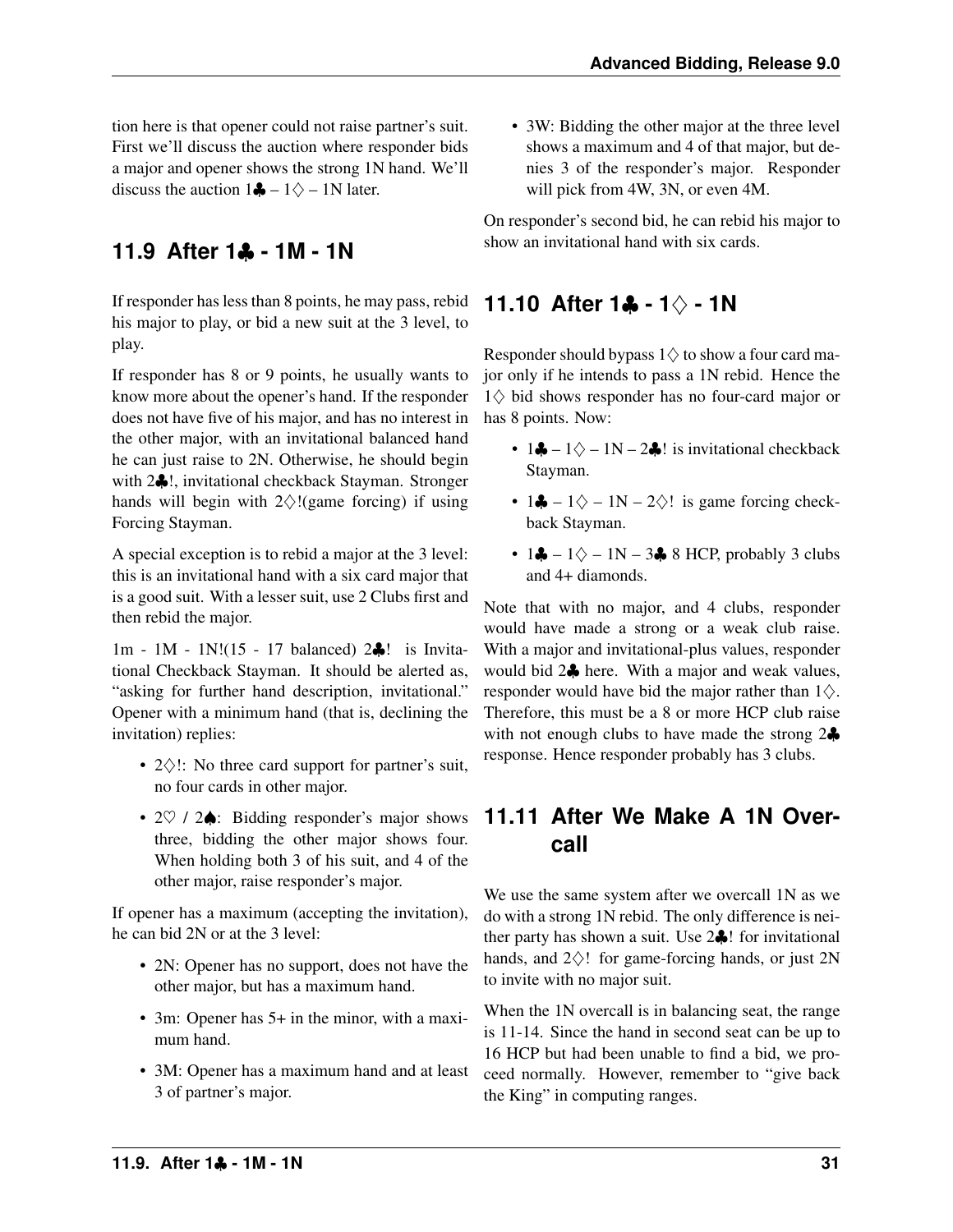#### <span id="page-35-0"></span>**11.11.1 Competitive Bidding After A Weak 1N Opener**

In this section we discuss our method of dealing with interference after we have opened a weak 1N.

#### <span id="page-35-1"></span>**11.12 Over A Double**

When 1N is doubled, we play a runout chosen from the chapter Runouts in *Defensive Bidding*.

#### <span id="page-35-2"></span>**11.13 Over An Overcall**

The choices here are to use stolen bids, Lebensohl, or Rubensohl. If the overcall is 2♣, natural or artificial, then double is Stayman, and otherwise we ignore their bid for the moment unless it shows two definite suits. In that case see "Two-suited Overcalls", below.

If the opponents bid is a transfer, such as  $1N(2\heartsuit)$  to show spades,

- Double shows 10+ points and is forcing through 2♡.
- If you pass first and then double after opponents have come to rest, that is penalty.
- New suits at the two level are to play. New suits at the three level are game forcing.
- A bid of the suit they are trying to transfer to is Stayman, game forcing.

#### <span id="page-35-3"></span>**11.14 Over Two-Suited Overcalls**

- Reminder: if the bid is clubs, systems are on.
- A double shows 10 or more points and the ability to double at least one of their suits. It is forcing through 2♡.
- Pass and then double shows 8-10, a takeoutoriented competitive double. Stark gives this example:

```
1N (2\diamond!majors) P(you) (2\heartsuit)P (P) ?
```
holding  $\triangle$ K93 95  $\triangle$ AJ84  $\triangle$ QT98, is a good place for a competitive double. However, with slightly less values, it is ok to pass and defend, especially if vulnerable. As usual with takeout doubles, shape is crucial to the decision.

## <span id="page-35-4"></span>**11.15 The Opponents Overcall At The Three Level**

A double is for takeout. Three level suit bids are forcing.

#### <span id="page-35-5"></span>**11.16 RHO Overcalls After Two Passes**

Generally opener must pass after a bid by RHO. Responder is captain here. He may have zero HCP, he may have 10.

Any suit bid by responder is to play, and shows at least five cards. A double is for takeout; opener should bid his best suit. Any subsequent double by us is penalty.

#### <span id="page-35-6"></span>**11.17 The Opponents Double Stayman**

If 2<sup> $\bullet$ </sup> is doubled, normal responses to Stayman are available. Pass shows 4 Clubs and suggests leaving the penalty in. Redouble shows five clubs and suggests leaving the penalty in. In turn, the responder can repeat the Stayman with 3 $\clubsuit$ , or bid 2 $\heartsuit$  or 2 $\spadesuit$  to play showing a five-card suit.

If  $2\diamondsuit$  (forcing) is doubled, the same scheme can be used, but the emphasis should be on seeing if we can play  $2\diamondsuit$  redoubled.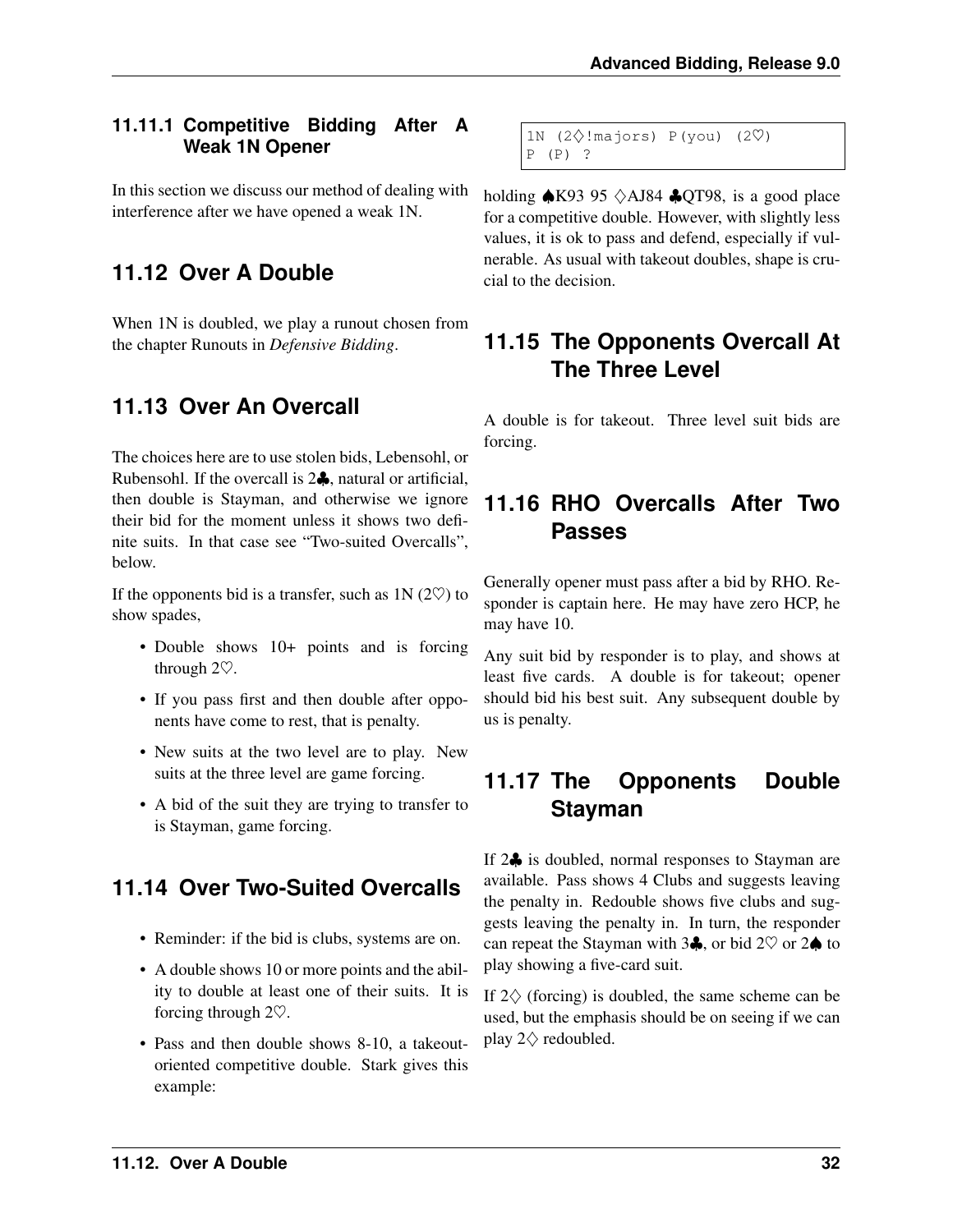#### **GLOSSARY**

<span id="page-36-7"></span><span id="page-36-0"></span>Conventions and concepts described as "advanced" are in the *Advanced Bidding* notes.

- <span id="page-36-2"></span>2/1 Stands for the advanced system Two Over One Game Force, or the signature meaning of a non-jump bid of two of a new suit over partner's one bid in a suit.
- <span id="page-36-4"></span>advancer The partner of the *[overcaller](#page-37-2)*.
- alert To give a required notification to the opponents. The need for an alert is shown by an exclamation point following the bid. If the opponents ask what the bid means, the proper explanation is shown following the exclamation point.
- announce To say aloud certain explanations, such as notrump ranges.
- attitude When signaling on defense, refers to showing if you want a suit continued or not.
- **balanced** A hand with an even distribution of suit lengths, 5-3-3-2, 4-4-3-2, or 4-3-3-3.
- <span id="page-36-5"></span>balancing To make a bid in *[passout seat](#page-37-3)* when your partner has passed. For example,  $(1 \heartsuit)$  - P -(P) - 1 $\spadesuit$  and (1 $\heartsuit$ ) - P- (2 $\heartsuit$ ) - P; (P) 2 $\spadesuit$  are balancing bids.

#### business double A synonym for *[penalty double](#page-37-4)*

- <span id="page-36-6"></span>bust A hand with very few points; no Aces or Kings, and at most one Queen.
- Captain Refers to the partner who knows the other's strength and shape within sufficient limits that he must decide the correct path to the final contract, after possibly gathering more information. Later, switches of leadership may occur, but generally the Captain is in charge.
- competitive A hand, or a bid indicating a hand, strong enough to bid but not strong enough for

<span id="page-36-3"></span>bidding game.

- control bid A bid showing an Ace or void; or in the Italian system, first or second round control of that suit.
- controls Refers to the number of control points in a hand, counting an Ace as 2 and a King as 1. Also refers to a certain advanced system for responding to a 2♣ opener.
- convention A bid which changes the standard meaning of that bid to serve another purpose, together with its followups.
- cooperative double A double that is nominally for takeout but which seeks partner's opinion on the best action to take.
- count When signaling on defense, refers to showing the current number of cards held in a suit.
- cue bid A bid of a suit already bid by the opponents. Cue bid is also an older term for *[control bid](#page-36-3)*.
- current count When signaling on defense, refers to showing the number of cards in a suit that one holds at the moment, as opposed to originally.
- doubleton A suit of exactly two cards. Called *worthless* if it does not contain an Ace or King.
- Drury A convention played after a major opening in third or fourth seat when the responder is a passed hand, to show a limit raise or better. Reverse Drury and Two-Way Reverse Drury are two variants; the original version is almost never played today.
- <span id="page-36-1"></span>flag bid An artificial bid that shows one of two different suits. An example is after a  $1N - 2\spadesuit$ minor relay convention, opener bids 3♣. If responder then bids 3 of a major it is a flag bid,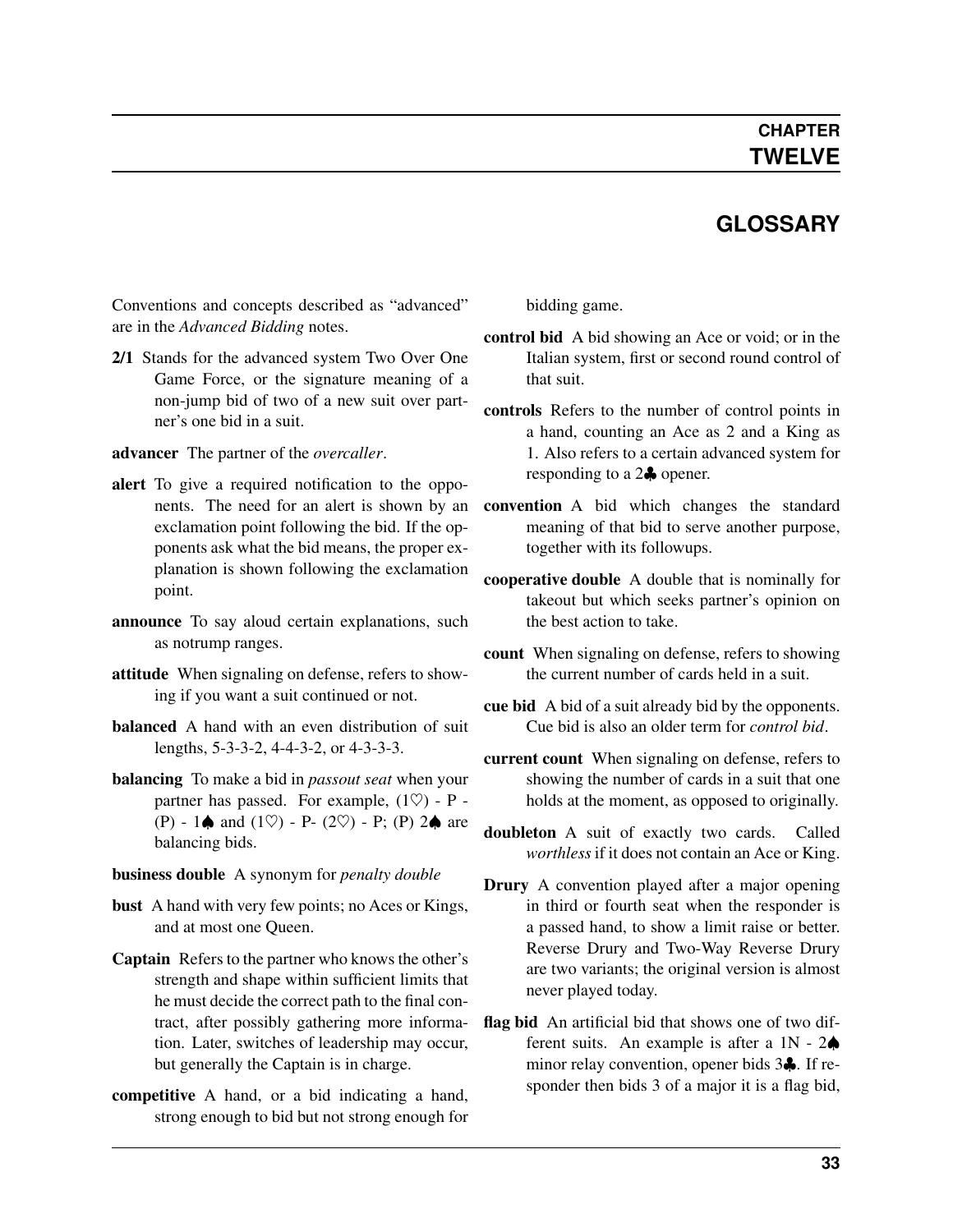try in diamonds.

- flat A flat hand is one with a shape of 4333.
- <span id="page-37-0"></span>gadgets A gadget is a convention that is usually applicable in a small niche bidding situation, or which is considered a minor tweak on another convention. Gadgets are often inappropriate for intermediates or casual partnerships.
- <span id="page-37-5"></span>game forcing A hand, or bid indicating a hand, strong enough to require bidding that leads to a game or four of a minor suit. Abbreviated " $gf$ ".
- Garbage Stayman An optional convention used with Stayman to show weak hands 5-4 or 5-5 in the majors. Responder bids 2 $\heartsuit$ ! after a 2 $\diamondsuit$ response to Stayman, asking opener to pass or correct to spades.
- Gerber A bid of 4 clubs that asks responder how many Aces he holds.
- <span id="page-37-2"></span>gf An abbreviation of *[game forcing](#page-37-5)*.
- <span id="page-37-1"></span>good suit A "good suit" is one with 2 of the top 3 honors or 3 of the top 5, but not QJ10, and usually five or more cards.
- <span id="page-37-3"></span>grand Short for *grand slam*.
- <span id="page-37-6"></span>HCP High-card points. See Hand Evaluation.
- <span id="page-37-7"></span>intervenor Another word for *[overcaller](#page-37-2)*.

<span id="page-37-4"></span>inv An abbreviation of invitational.

- invitational A hand, or a bid indicating a hand, within 2 points of being game forcing. Abbreviated INV.
- <span id="page-37-8"></span>jump-shift A bid of a new suit (a shift) one level higher than it needs to be (a jump).
- Law of Total Tricks A guideline used to help determine how high to bid in a competitive auction. With a trump fit of 8 cards or more, and the *[HCP](#page-37-6)* fairly evenly divided, the number of tricks the partnership can expect to win is approximately the total number of trump held by the partners.
- leave it in To pass partner's *[takeout double](#page-38-4)*.
- <span id="page-37-10"></span><span id="page-37-9"></span> $3\heartsuit$  showing a slam try in clubs and  $3\spadesuit$  a slam Lebensohl An advanced convention for disambiguating strengths of responder's hand especially after an overcall of a 1N opener.
	- LHO Left hand opponent; the player to the left of the player
	- major Spades or hearts; frequently abbreviated M.
	- minimax A style of making two-suited bids, in which the bid is not used for intermediate hands.
	- minor Diamonds or clubs; frequently abbreviated M.
	- Minorwood An ace-asking bid of four of the minor, played with inverted minors.
	- negative double A double that shows strength in unbid suits is called a negative double. The most common example is partner opens a suit and is overcalled in another suit; then a double by responder is a negative double.
	- overcaller The player that overcalled; the partner of the *[advancer](#page-36-4)*. We also call him the *[intervenor](#page-37-7)*.
	- pass or correct A bid intended to either be passed or corrected to another suit. See Minor Relay for an example.
	- passout seat A bidder about to make the third consecutive pass, ending the auction. After an opening bid and two passes, to bid in passout seat is called *[balancing](#page-36-5)*.
	- penalty double A double made with the intent of having partner pass, to collect penalties.
	- preempt Short for *[preemptive](#page-37-8)* bid.
	- preemptive Describes a bid intended to interfere in the opponents auction, usually by or opening or jumping in a long suit.
	- pull To pull a double means to bid over partner's *[penalty double](#page-37-4)*.
	- quantitative A bid that invites partner to bid slam if on the top of his known range. In conversation, often abbreviated as *quant*.
	- rattlesnake Describes a hand with a 4441 shape (or 5440, if the five-card suit is a minor).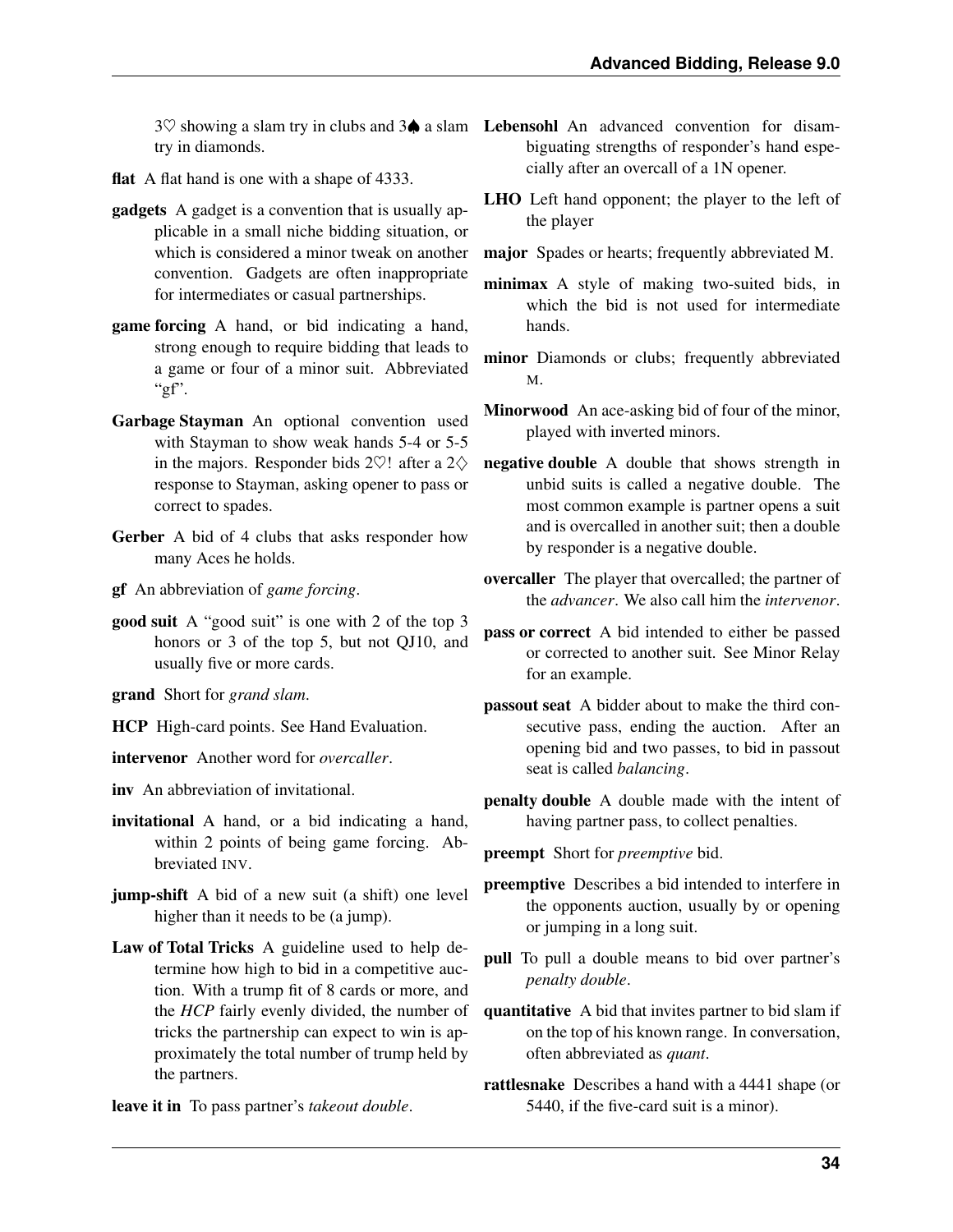- suit, but does not imply possession of that suit by the bidder. Compare to *[transfer](#page-38-0)*.
- responder The partner of the opener
- responsive double An advanced convention used to
- reverse (1) a bid in a suit higher than the suit you first bid, showing a stronger hand than you've shown so far; or (2) an adjective applied to the name of a convention indicating a variant in which two of the bids are interchanged, as in Reverse Bergen or Reverse Drury.
- RHO Right hand opponent; the player to the right of the player
- <span id="page-38-2"></span>right-side A bidding manuever designed to have the stronger hand be the declarer.
- Rubensohl A *[transfer](#page-38-0)* version of *[Lebensohl](#page-37-9)*. Be afraid. Be very afraid.
- Rule of 17 A guideline used to help determine whether or not to raise a preemptive major bid by partner to game. The rule says to add your *[HCP](#page-37-6)* and number of trumps, and bid game if the total is 17 or more.
- Rule of 20 A hand is said to satisfy the Rule of 20 if its number of high card points plus the sum of the lengths of its two longest suits adds up to 20 or more.
- <span id="page-38-3"></span>runout A method of escaping from a penalty double, such as a double of a 1N opener.
- Sandwich 1N After opponents have bid 1x 1y, a 1N conventional bid to show the other two suits with a sub-opening hand.
- semi-balanced A hand with a 5-4-2-2 or 6-3-2-2 shape, the longest being a minor.
- short A suit is *short* if it contains 2 or fewer cards.
- <span id="page-38-5"></span>singleton A suit containing just one card.
- slamish A hand, or a bid showing a hand, that possibly but not definitively might contribute to a slam.
- <span id="page-38-6"></span><span id="page-38-1"></span>relay A bid which requires partner to bid a certain Smolen An artificial convention to show the fivecard suit in a five-four hand.
	- SOS redouble A redouble in the passout seat after an opening bid has been doubled for takeout or for balancing.
	- compete after partner makes a takeout double. splinter A triple-jump bid showing a stiff or a void in the suit bid and agreeing to partner's lastbid suit as trump. Examples are  $1\spadesuit$  - 4 $\heartsuit$ !, 1 $\heartsuit$  $-4$ . 4.  $\ldots$  and the tricky one,  $1\heartsuit - 3\spadesuit$ !.
		- Stayman The Stayman Convention is classically a bid of the lowest number of clubs after a notrump opening; it inquires about the opener's major suit holdings. The term is also used to refer other bids with the same purpose.
		- stiff Slang for *[singleton](#page-38-5)*.
		- super-accept A jump agreement in response to a *[transfer](#page-38-0)*.
		- support double An advanced convention used to show exactly 3-card support for responder's suit.
		- takeout double A double that asks partner to bid, usually with an emphasis on getting partner to reveal an unbid major suit.
		- tenace A holding that includes two cards separated by one missing one, such as AQ or KJ. Such a holding is strong if behind the missing card, but weak if the stronger card(s) are behind it. The missing card is said to be onside if ahead of the tenace, and offside otherwise.

<span id="page-38-4"></span>thirteen The most important number in bridge.

<span id="page-38-0"></span>transfer A bid which requests partner to bid a certain suit which is held by the bidder; the intent is usually to cause partner to be the declarer if that suit is trump. Usually the suit bid is one denomination less than the suit requested, known as the *target suit*.

> If partner bids the target suit as requested it is called *accepting* the transfer. If he bids it but one level higher than necessary it is called a *super-accept*; and if he bids something else it is called *breaking* the transfer.

Compare to *[relay](#page-38-1)*.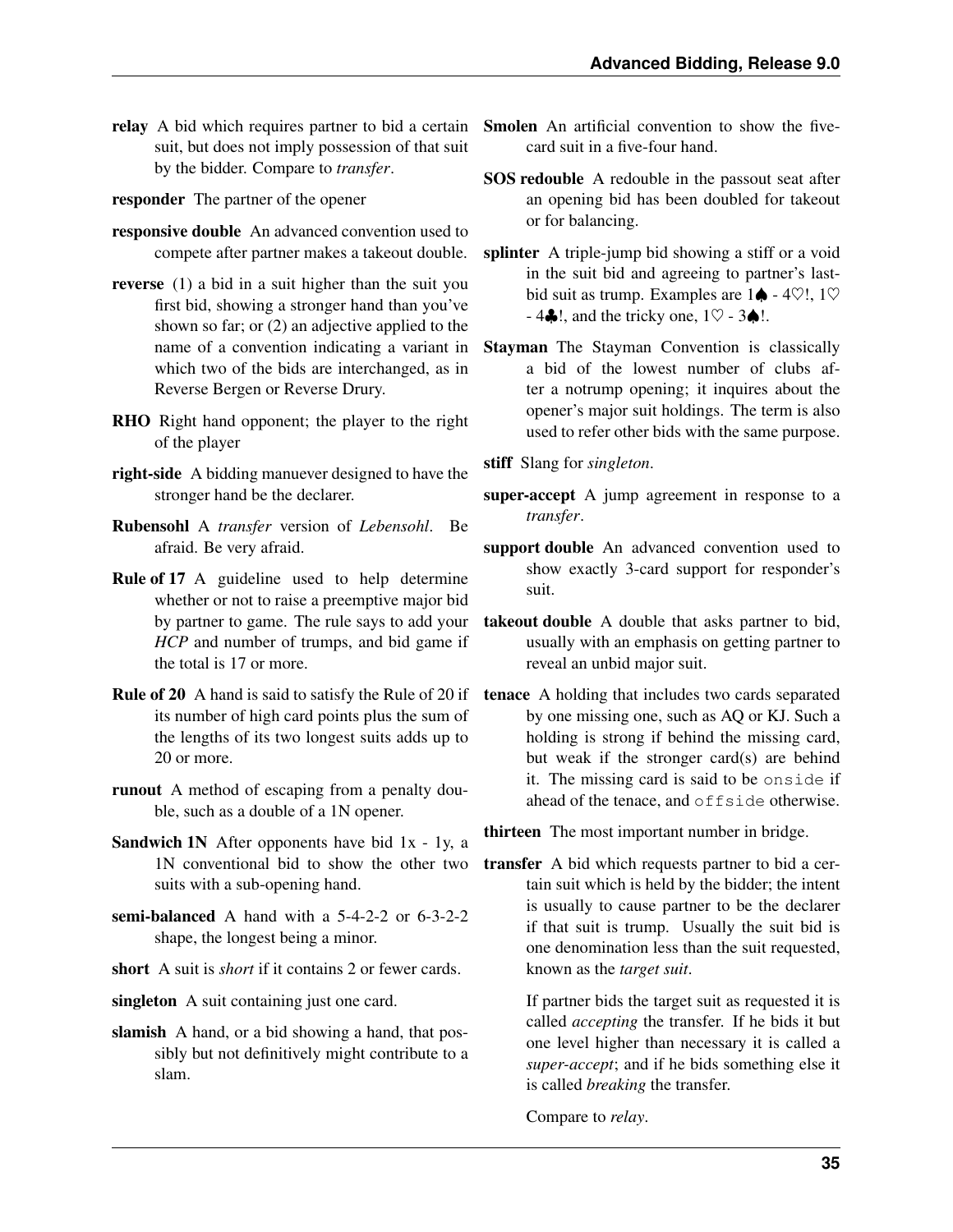- <span id="page-39-0"></span>Two Over One An advanced version of Standard American. Also written 2/1.
- UDA Short for "upside down attitude, right-side up count". A low card is encouraging or from an even number.
- UDCA Short for "upside-down count and upsidedown attitude" card signals. A low card is encouraging or from an odd number.
- underlead To lead a small card from a suit containing an honor; for example to lead the 5 from K985.
- unpassed hand A hand that has not yet had a chance to bid, or did have a chance but did not pass.
- void A suit containing no cards.
- W W is our notation for the "other" major in an auction where a major M has been bid.
- w w is our notation for the "other" minor in an auction where the a minor m has been bid.
- weak A hand, or a bid indicating a hand, too weak for any but obstructive action.

X Double

- XX Redouble
- yarborough A hand containing no honors; a real *[bust](#page-36-6)*.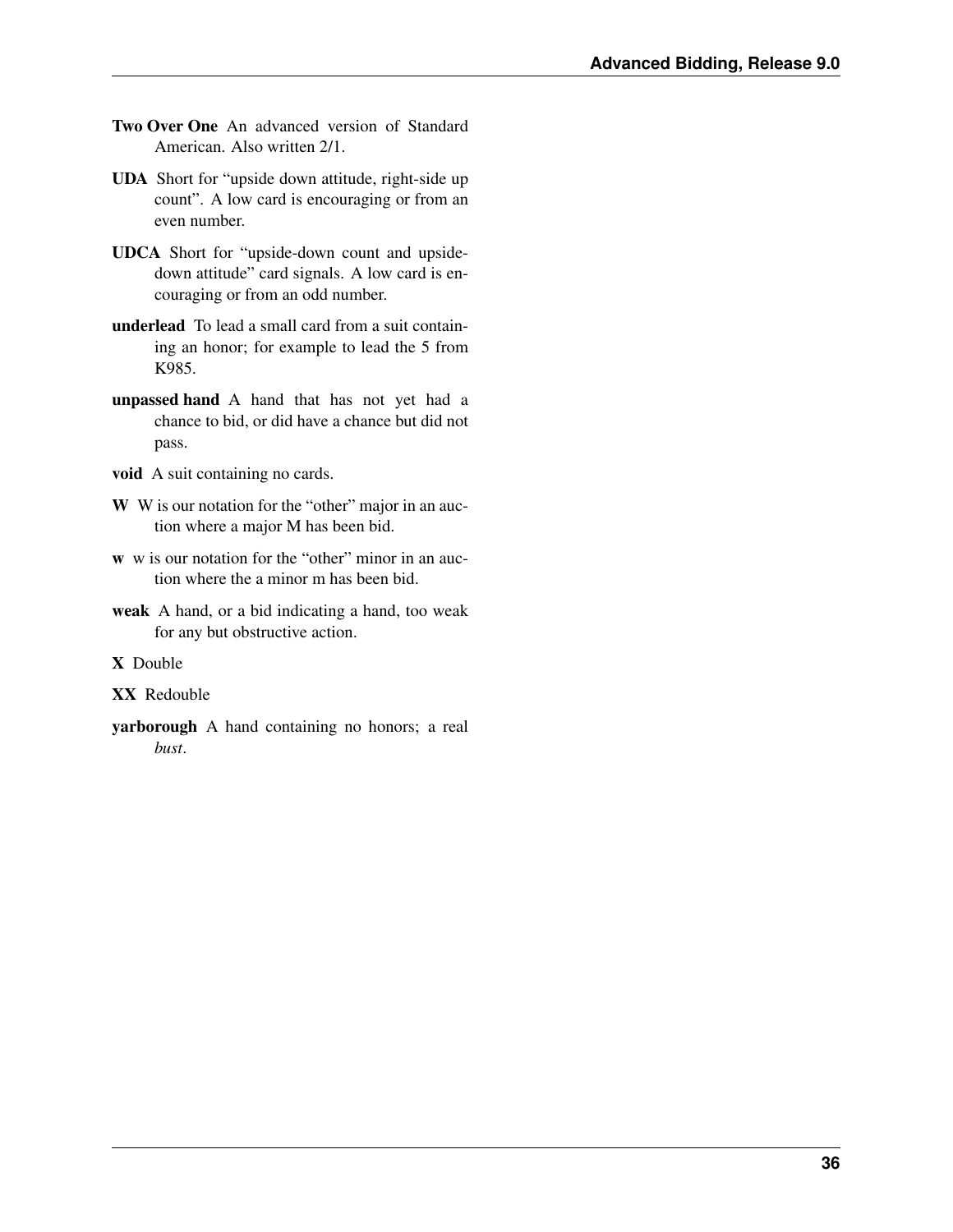#### **INDEX**

#### <span id="page-40-0"></span>Symbols

1N structure Advanced, [2](#page-5-5) three-Level, [2](#page-5-5) 2/1, [33](#page-36-7)

#### A

Advanced 1N structure, [2](#page-5-5) advancer, [33](#page-36-7) alert, [33](#page-36-7) announce, [33](#page-36-7) attitude, [33](#page-36-7)

#### B

balanced, [33](#page-36-7) balancing, [33](#page-36-7) Bergen raise reverse, [9](#page-12-4) Bergen raise (*of a major*) convention, [9](#page-12-4) business double, [33](#page-36-7) bust, [33](#page-36-7)

## C

Captain, [33](#page-36-7) Checkback Fourth Suit Forcing, [13](#page-16-4) checkback conventions convention, [12](#page-15-4) competitive, [33](#page-36-7) constructive (*of a major*) raise, [10](#page-13-3) constructive raise convention, [10](#page-13-3) control bid, [33](#page-36-7) control-showing

response to 2 club opener, [15](#page-18-3) controls, [33](#page-36-7) convention, [33](#page-36-7) convention Bergen raise (*of a major*), [9](#page-12-4) checkback conventions, [12](#page-15-4) constructive raise, [10](#page-13-3) delayed Texas Transfers, [25](#page-28-4) five-card Stayman Puppet Stayman, [2](#page-5-5) Flannery 2♢, [22](#page-25-2) forcing Stayman, [28](#page-31-2) Four Spades Quantitative Minors, [25](#page-28-4) Four-suit Transfers, [2](#page-5-5) four-way transfers, [26](#page-29-3) Four-Way Transfers derivation, [3](#page-6-3) Four-Way Transfers summary, [4](#page-7-2) Fourth Suit Forcing, [12](#page-15-4) Kokish Game Tries, [10](#page-13-3) Lackwood, [11](#page-14-3) Last Train To Clarksville, [11](#page-14-3) Medium 3N, [10](#page-13-3) Mexican Two Diamonds, [23](#page-26-3) mini-Roman, [23](#page-26-3) Minor Suit Stayman, [25](#page-28-4) Minorwood, [21](#page-24-4) Montreal Relays, [26](#page-29-3) Muppet Stayman, [25](#page-28-4) New Minor Forcing, [12](#page-15-4) Parrish (*two hearts bust addon*), [16](#page-19-4) pick-a-slam, [21](#page-24-4) Puppet Stayman, [24](#page-27-4) Serious 3N, [11](#page-14-3) Smolen, [2](#page-5-5) South African Texas, [25](#page-28-4) Spiral, [10](#page-13-3)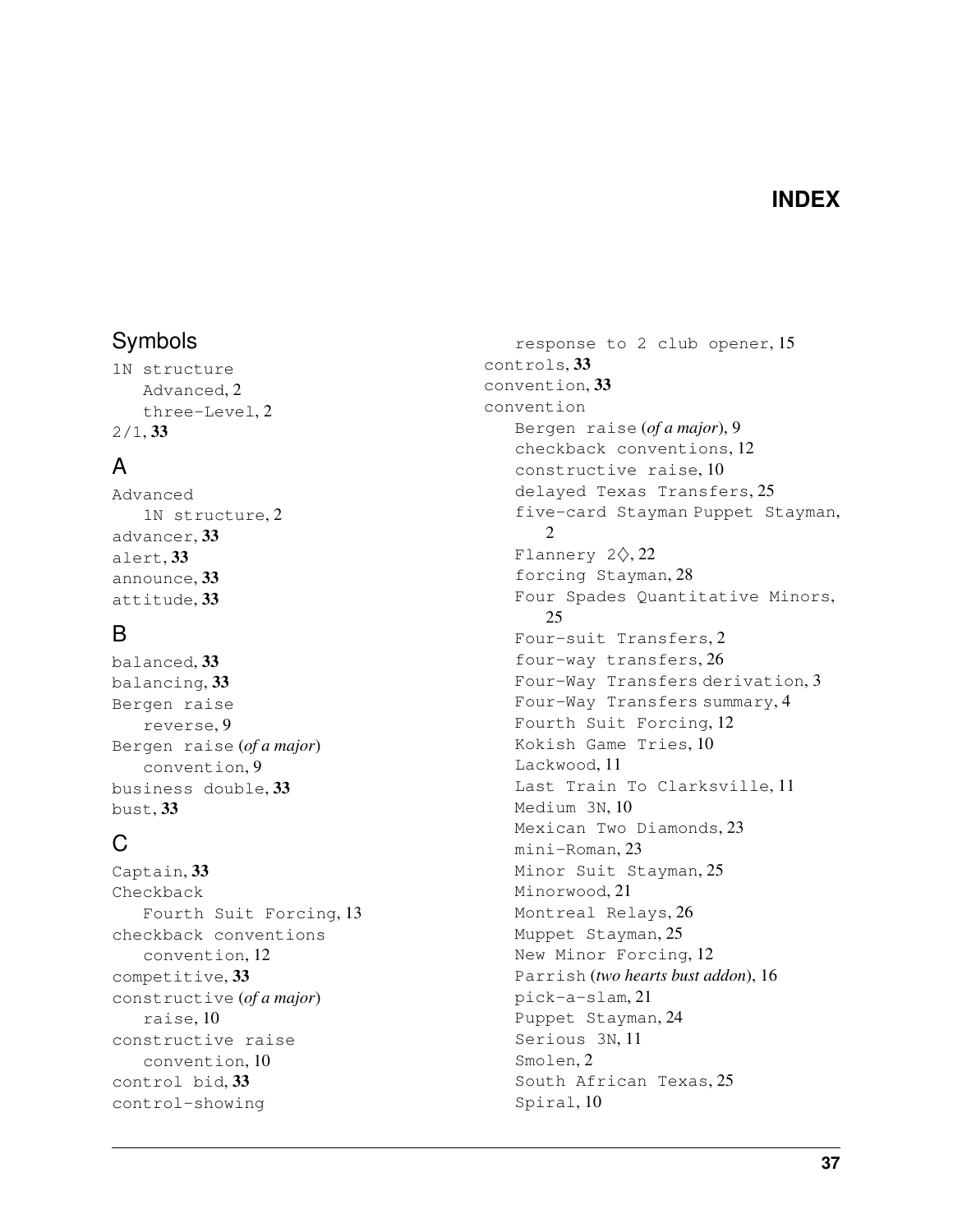Two-Way Checkback Stayman, [12](#page-15-4) Two-Way New Minor Forcing, [12](#page-15-4) Two-Way New Minor Forcing (*TWNMF*), [12](#page-15-4) two-way Reverse Drury, [9](#page-12-4) XYZ, [12,](#page-15-4) [13](#page-16-4) cooperative double, [33](#page-36-7) count, [33](#page-36-7) cue bid, [33](#page-36-7) current count, [33](#page-36-7)

## D

delayed Texas Transfers convention, [25](#page-28-4) derivation convention Four-Way Transfers, [3](#page-6-3) doubleton, [33](#page-36-7) Drury, [33](#page-36-7)

## F

fit-showing jump shift, [19](#page-22-1) five-card Stayman Puppet Stayman, convention, [2](#page-5-5) flag bid, [33](#page-36-7) Flannery 2♢ convention, [22](#page-25-2) opening, [22](#page-25-2) flat, [34](#page-37-10) forcing Stayman, [28](#page-31-2) forcing Stayman convention, [28](#page-31-2) Four Spades Quantitative Minors convention, [25](#page-28-4) Four-suit Transfers convention, [2](#page-5-5) Four-Way Transfers derivation, convention, [3](#page-6-3) summary, convention, [4](#page-7-2) four-way transfers convention, [26](#page-29-3) variants, [26](#page-29-3) Fourth Suit Forcing Checkback, [13](#page-16-4) convention, [12](#page-15-4)

## G

```
gadgets, 34
game forcing, 34
Garbage Stayman, 34
Gerber, 34
34good suit, 34
grand, 34
```
#### H

HCP, [34](#page-37-10)

#### I

intervenor, [34](#page-37-10) inv, [34](#page-37-10) invitational, [34](#page-37-10)

#### J

jump shift fit-showing, [19](#page-22-1) jump-shift, [34](#page-37-10)

## K

Kokish response to 2 club opener, [16](#page-19-4) Kokish Game Tries convention, [10](#page-13-3)

## L

Lackwood convention, [11](#page-14-3) Last Train To Clarksville convention, [11](#page-14-3) Law of Total Tricks, [34](#page-37-10) leave it in, [34](#page-37-10) Lebensohl, [34](#page-37-10) LHO, [34](#page-37-10)

#### M

major, [34](#page-37-10) major opening, [9](#page-12-4) raise, [9](#page-12-4) Medium 3N convention, [10](#page-13-3) Mexican Two Diamonds convention, [23](#page-26-3) mini-Roman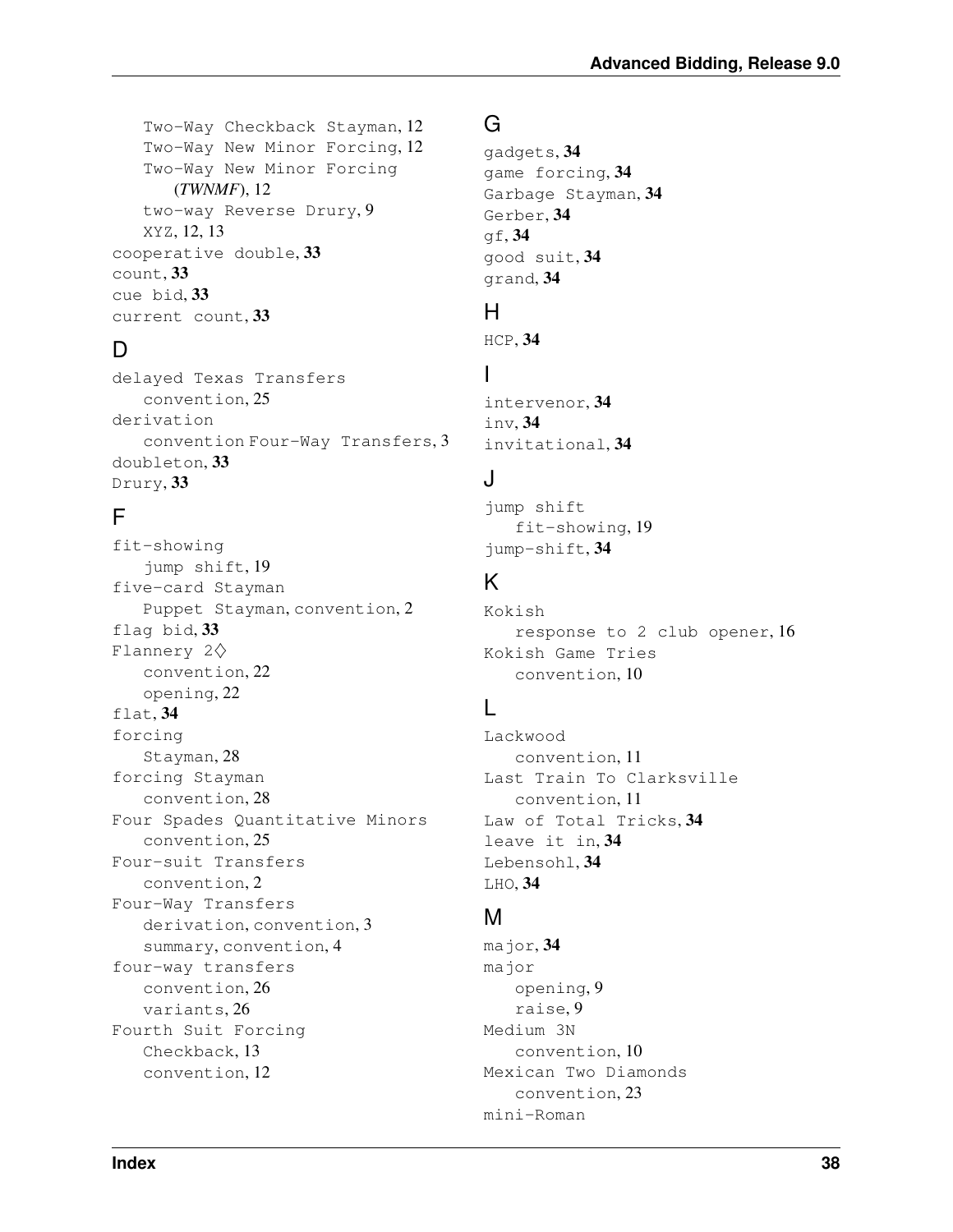convention, [23](#page-26-3) minimax, [34](#page-37-10) minor, [34](#page-37-10) Minor Suit Stayman convention, [25](#page-28-4) Minorwood, [34](#page-37-10) Minorwood convention, [21](#page-24-4) slam try, [21](#page-24-4) Montreal Relays convention, [26](#page-29-3) Muppet Stayman convention, [25](#page-28-4)

## N

negative double, [34](#page-37-10) New Minor Forcing convention, [12](#page-15-4)

## O

opening Flannery  $2\diamondsuit$ , [22](#page-25-2) major, [9](#page-12-4) two diamonds, [21](#page-24-4) overcaller, [34](#page-37-10)

## P

pair relay; Montreal, [26](#page-29-3) Parrish response to 2 club opener, [16](#page-19-4) Parrish (*two hearts bust addon*) convention, [16](#page-19-4) pass or correct, [34](#page-37-10) passout seat, [34](#page-37-10) penalty double, [34](#page-37-10) pick-a-slam convention, [21](#page-24-4) preempt, [34](#page-37-10) preemptive, [34](#page-37-10) pull, [34](#page-37-10) Puppet Stayman convention, [24](#page-27-4) convention five-card Stayman, [2](#page-5-5)

#### $\Omega$

quantitative, [34](#page-37-10)

#### R

raise constructive (*of a major*), [10](#page-13-3) major, [9](#page-12-4) rattlesnake, [34](#page-37-10) relay, [35](#page-38-6) responder, [35](#page-38-6) response RKC, [21](#page-24-4) response to 2 club opener control-showing, [15](#page-18-3) Kokish, [16](#page-19-4) Parrish, [16](#page-19-4) two hearts bust, [16](#page-19-4) responsive double, [35](#page-38-6) reverse, [35](#page-38-6) reverse Bergen raise, [9](#page-12-4) Reverse Drury two-way, [9](#page-12-4) RHO, [35](#page-38-6) right-side, [35](#page-38-6) Rubensohl, [35](#page-38-6) Rule of 17, [35](#page-38-6) Rule of 20, [35](#page-38-6) runout, [35](#page-38-6)

## S

Sandwich 1N, [35](#page-38-6) semi-balanced, [35](#page-38-6) Serious 3N convention, [11](#page-14-3) short, [35](#page-38-6) singleton, [35](#page-38-6) slam try Minorwood, [21](#page-24-4) slamish, [35](#page-38-6) Smolen, [35](#page-38-6) Smolen convention, [2](#page-5-5) SOS redouble, [35](#page-38-6) South African Texas convention, [25](#page-28-4) Texas Transfers, [25](#page-28-4) Spiral convention, [10](#page-13-3) splinter, [35](#page-38-6) Stayman, [35](#page-38-6)